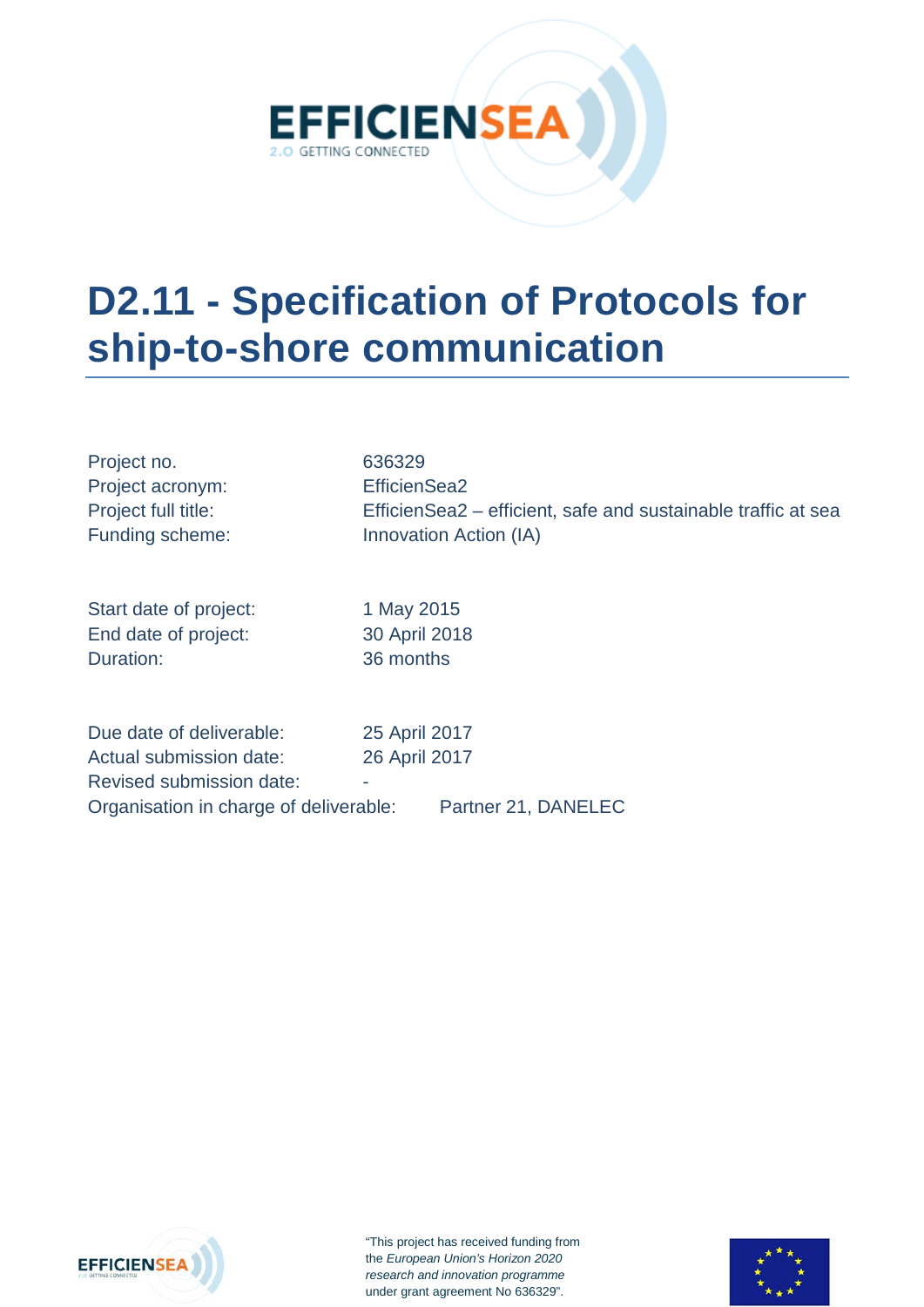# <span id="page-1-0"></span>DOCUMENT STATUS

### <span id="page-1-1"></span>Authors and contributors

| <b>Name</b>                 | Organisation          |
|-----------------------------|-----------------------|
| Henrik Bech Helnæs (editor) | <b>Danelec Marine</b> |
| <b>Erik Styhr Petersen</b>  | Wärtsilä              |
| <b>Anton Karelskiy</b>      | <b>Transas</b>        |
| <b>Timo Kostiainen</b>      | Furuno                |
| <b>Peter Andersen</b>       | Cobham                |

### <span id="page-1-2"></span>Document History

| <b>Version</b> | <b>Date</b> | <b>Initials</b> | <b>Description</b>           |
|----------------|-------------|-----------------|------------------------------|
| 0.01           | 2016-09-19  | <b>HBH</b>      | <b>First Draft</b>           |
| 0.02           | 2016-09-23  | <b>HBH</b>      | Update after Hamburg meeting |
| 0.03           | 2016-09-17  | <b>HBH</b>      | 50% review                   |
| 0.04           | 2017-03-03  | <b>HBH</b>      | 75% review                   |
| 0.05           | 2017-04-06  | <b>HBH</b>      | 100% review                  |
| 1.00           | 2017-04-25  | <b>HBH</b>      | <b>Final Deliverable</b>     |

### <span id="page-1-3"></span>**Reviewers**

| <b>Name</b>            | Organisation  |
|------------------------|---------------|
| <b>Andy Winbow</b>     | <b>CIRM</b>   |
| <b>Krzysztof Bronk</b> | <b>NIT</b>    |
| Soeren Schweigert      | <b>OFFIS</b>  |
| <b>Timo Kostiainen</b> | <b>FURUNO</b> |
| Peter Andersen         | <b>COBHAM</b> |
| <b>Axel Hahn</b>       | <b>OFFIS</b>  |



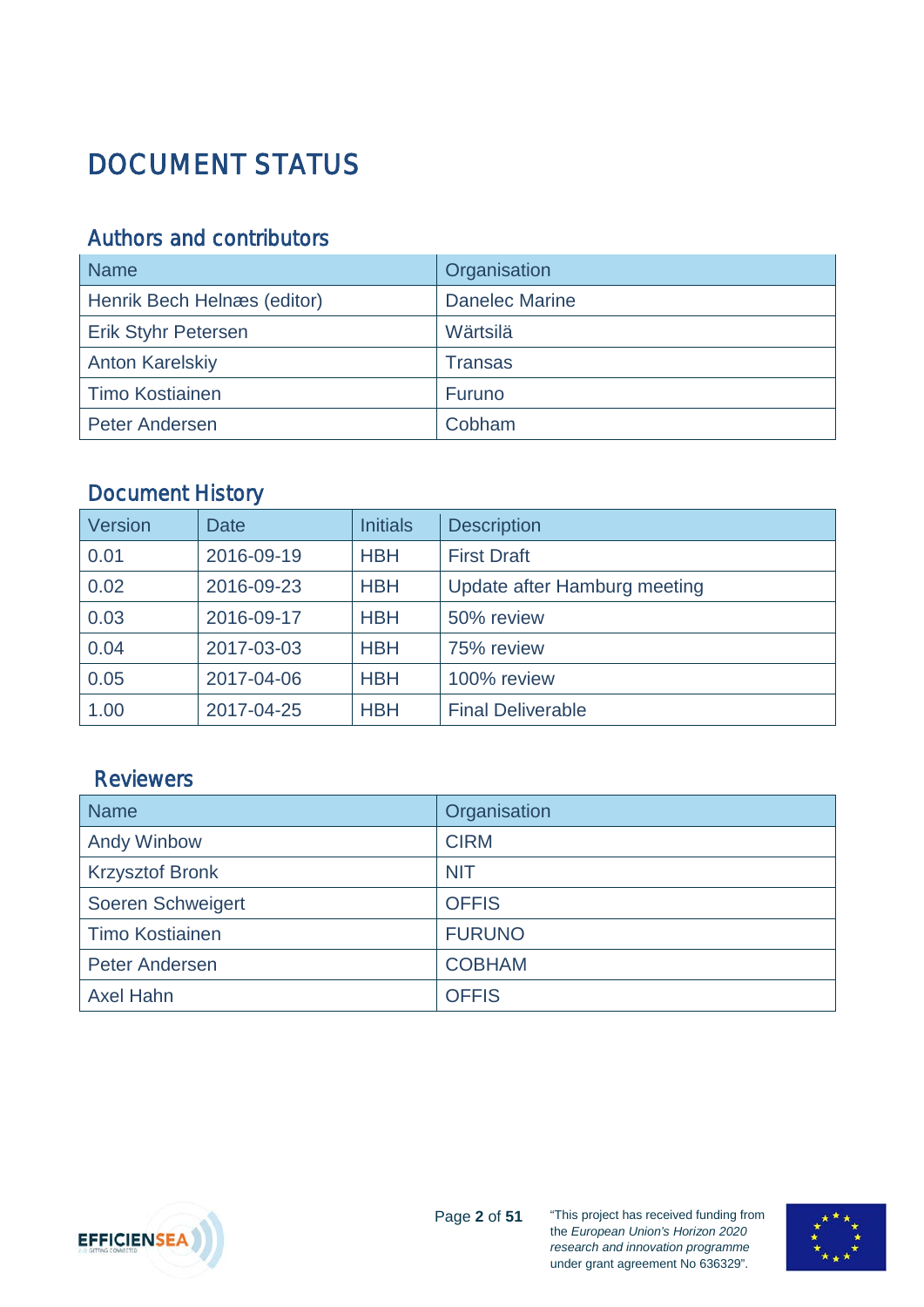### **Contents**

| $\dots$ 22                                                                            |
|---------------------------------------------------------------------------------------|
|                                                                                       |
|                                                                                       |
|                                                                                       |
|                                                                                       |
| 8.1 TCP and FTP over high latency, low bandwidth communication channels.  29          |
| 8.2 TLS over high latency, low bandwidth communication channels (hereunder HTTPS). 29 |
|                                                                                       |
| 8.4 UDP over high latency, low bandwidth communication channels 30                    |



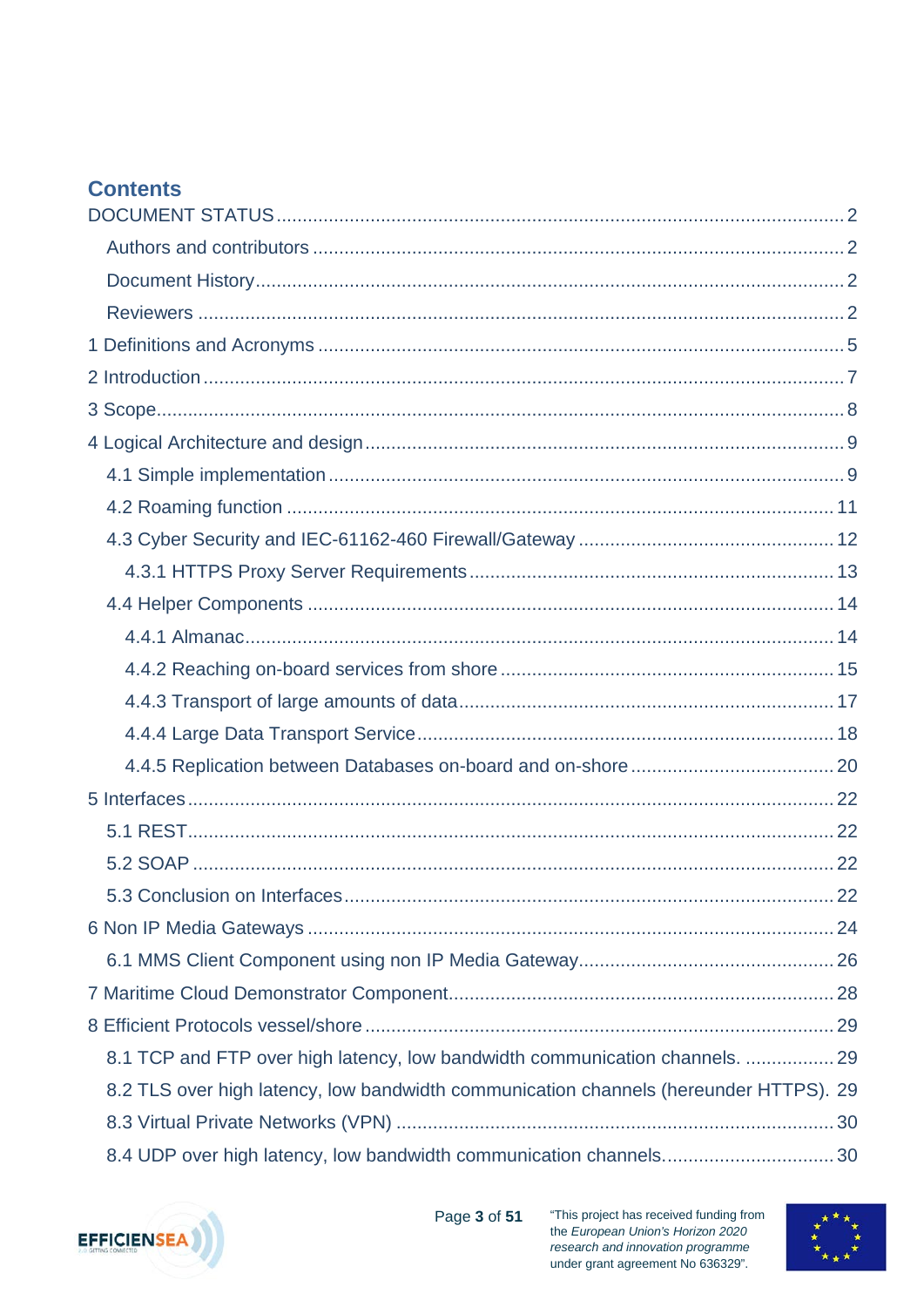

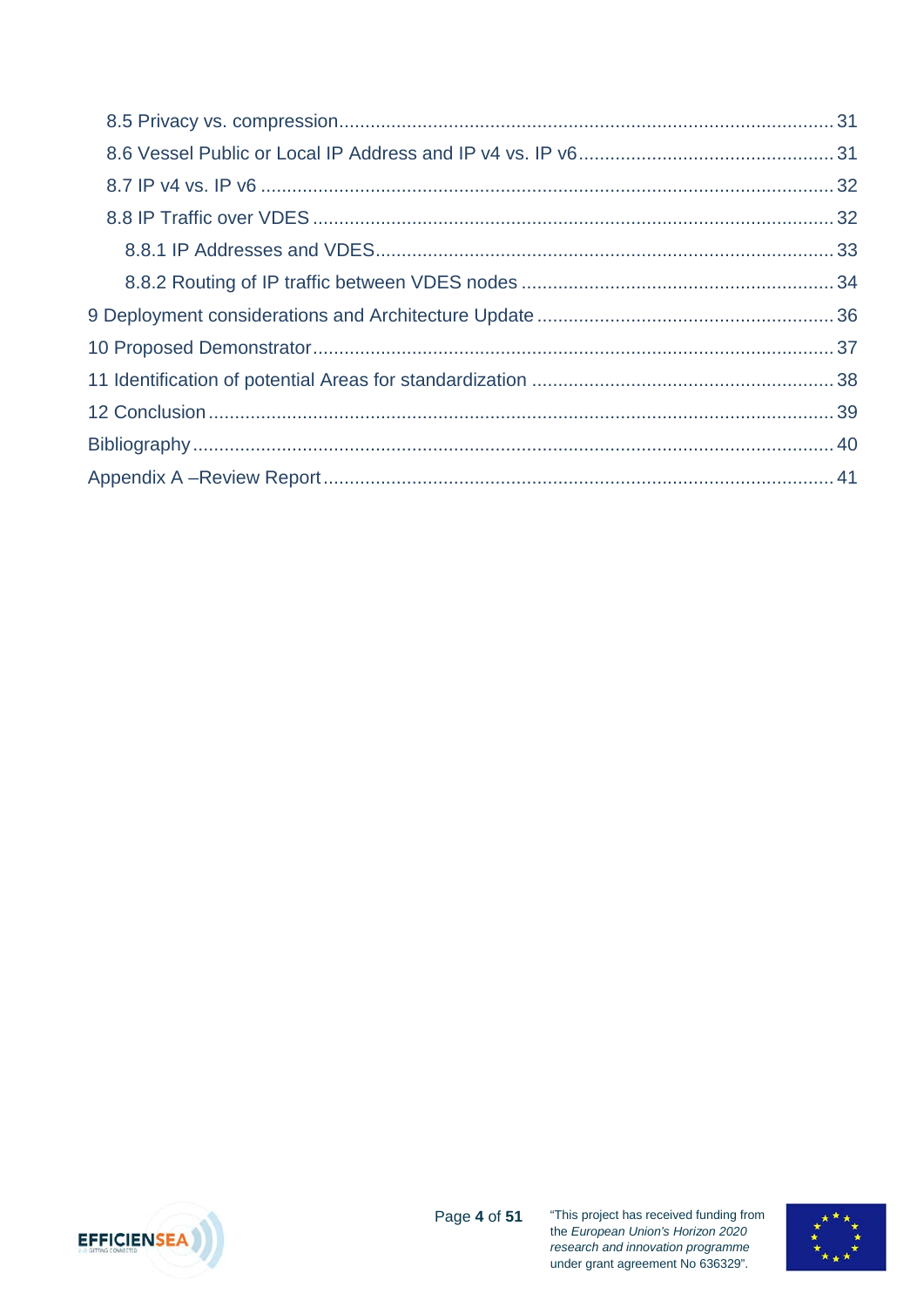## <span id="page-4-0"></span>**1 Definitions and Acronyms**

| AE            | <b>Architectural Element</b>                                     |
|---------------|------------------------------------------------------------------|
| <b>AIS</b>    | Automatic Identification System (IEC 62320:2008)                 |
| <b>ASM</b>    | <b>Application Specific Messaging</b>                            |
| <b>DMZ</b>    | <b>Demilitarised Zone</b>                                        |
| E2            | EfficienSea2                                                     |
| <b>ECDIS</b>  | Electronic Chart Display and Information System (IEC 61174:2015) |
| <b>FTP</b>    | <b>File Transfer Protocol</b>                                    |
| <b>FTPS</b>   | File Transfer Protocol over SSL (now TLS)                        |
| <b>FW</b>     | <b>Firewall</b>                                                  |
| <b>GPS</b>    | <b>Global Positioning System</b>                                 |
| <b>GW</b>     | Gateway                                                          |
| <b>HTTP</b>   | <b>Hyper Text Transfer Protocol</b>                              |
| <b>ICS</b>    | <b>Integrated Communication System</b>                           |
| <b>IETF</b>   | <b>Internet Engineering Task Force</b>                           |
| IR.           | <b>Identity Registry</b>                                         |
| <b>MC</b>     | <b>Maritime Cloud</b>                                            |
| <b>MCC</b>    | <b>Maritime Cloud Client Component</b>                           |
| <b>MCDC</b>   | <b>Maritime Cloud Demonstrator Component</b>                     |
| <b>MMS</b>    | <b>Maritime Messaging Service</b>                                |
| <b>MSP</b>    | <b>Maritime Service Portfolio</b>                                |
| <b>NAS</b>    | <b>Network Attached Storage</b>                                  |
| <b>NAT</b>    | <b>Network Address Translation</b>                               |
| <b>NAVTEX</b> | <b>Navigational Telex</b>                                        |
| <b>OSI</b>    | Open Systems Interconnection                                     |
| <b>PKI</b>    | <b>Public Key Infrastructure</b>                                 |
| QoS           | <b>Quality of Service</b>                                        |
| <b>RADAR</b>  | Radio Detection And Ranging (IEC 62388:2013)                     |
| <b>REST</b>   | <b>Representational State Transfer</b>                           |
| <b>RD</b>     | <b>Roaming Device</b>                                            |
| <b>SFTP</b>   | Secure FTP or FTP over SSH                                       |
| <b>SMB</b>    | Server Message Block                                             |
| <b>SMTP</b>   | <b>Simple Mail Transfer Protocol</b>                             |
| <b>SOAP</b>   | <b>Simple Object Access Protocol</b>                             |
| <b>SOLAS</b>  | Safety of Life at Sea (SOLAS Convention, 1974, with              |
| <b>SR</b>     | <b>Service Registry</b>                                          |
| <b>SSH</b>    | <b>Secure Shell</b>                                              |
| <b>SSL</b>    | <b>Secure Socket Layer</b>                                       |
| <b>TCP</b>    | <b>Transport Connection Protocol</b>                             |
| <b>TLS</b>    | <b>Transport Layer Security</b>                                  |
| <b>UDP</b>    | <b>User Datagram Protocol</b>                                    |



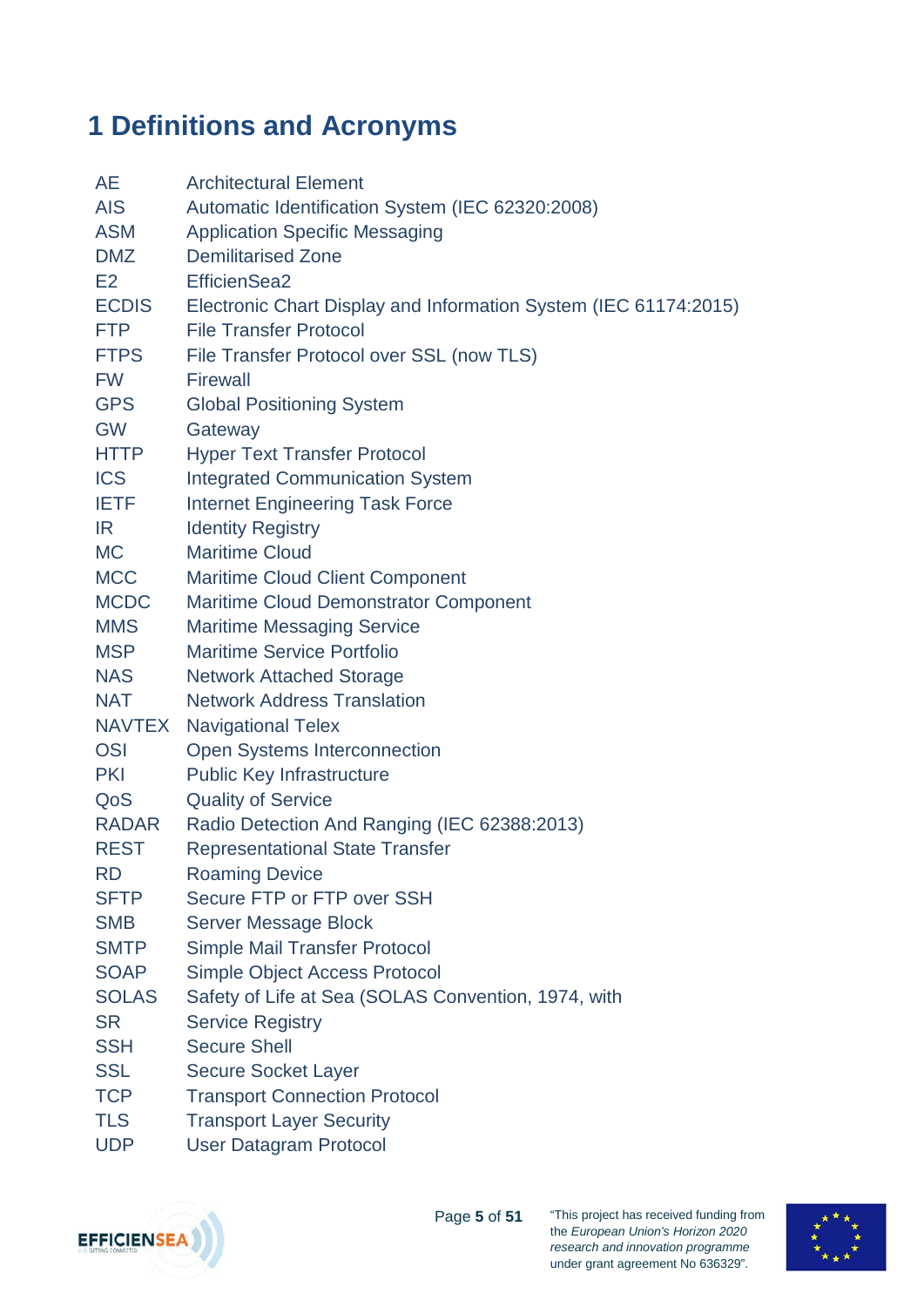| <b>VDE</b> |  | <b>VHF Data Exchange</b> |
|------------|--|--------------------------|
|            |  |                          |

- VDES VHF Data Exchange System
- VDR Voyage Data Recorder (IEC 61996:2013)
- VLAN Virtual Local Area Network
- VPN Virtual Private Nework
- VTS Vessel Traffic Service
- W<sub>3</sub>C World Wide Web Consortium
- WAN Wide Area Network
- Wi-Fi a trademark of the Wi-Fi alliance (WLAN or Wireless Local Area
- XML Extensive Markup Language
- Zeroconf Zero-configuration networking



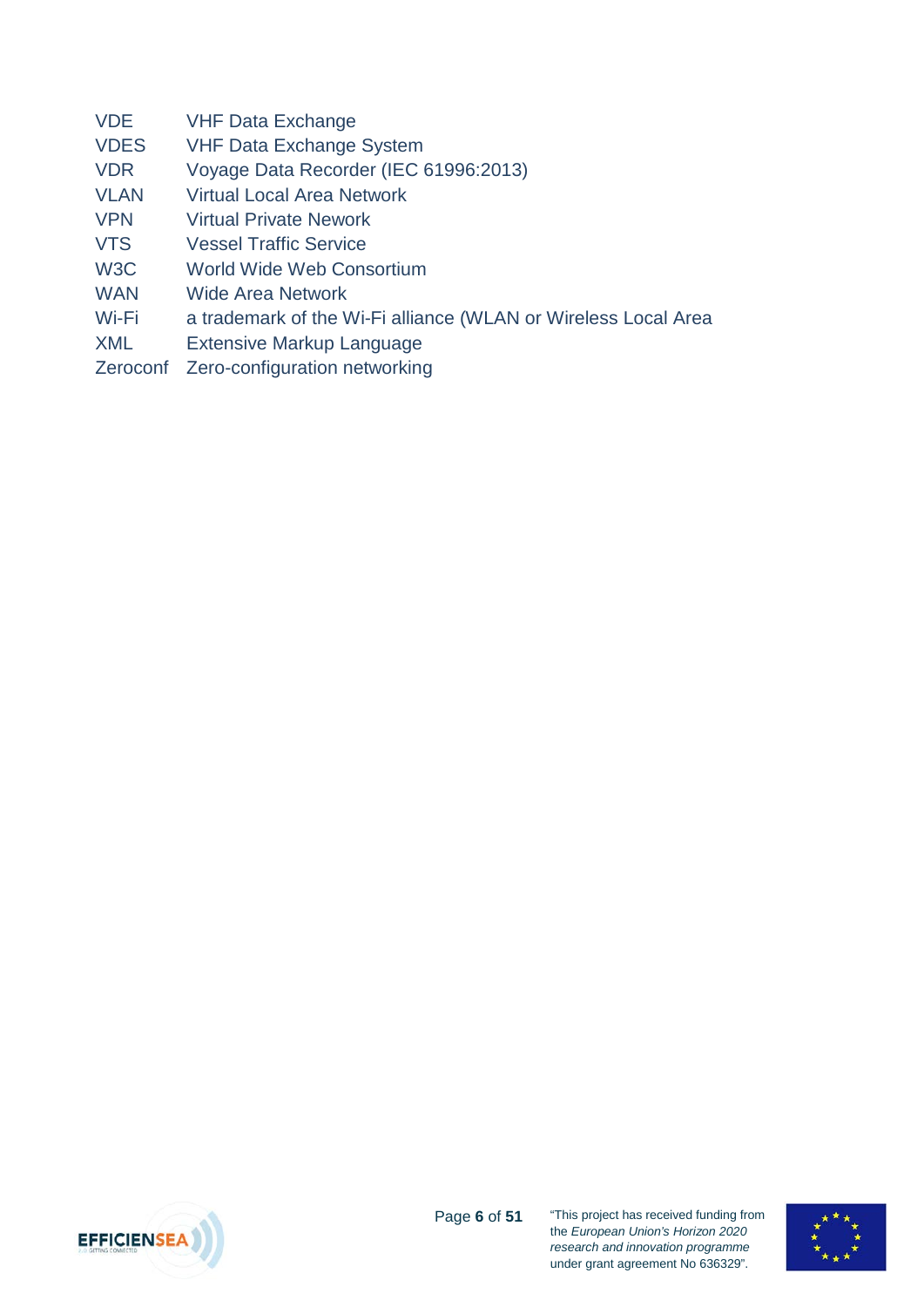## <span id="page-6-0"></span>**2 Introduction**

This document is a deliverable produced by WP2 Task 2.4 – shipboard system integration and on-board networks.

In short, the Task 2.4 is about shipboard system integration in terms of cyber security, onboard network integration and firewalling as well as integration of systems with the shipboard component of the MC concept.

The first deliverable of Task 2.4 was D2.10 Recommended On-Board Network Architecture and this deliverable is capturing the succeeding work in defining the on-board architecture as well as the protocols for vessel to shore communication.



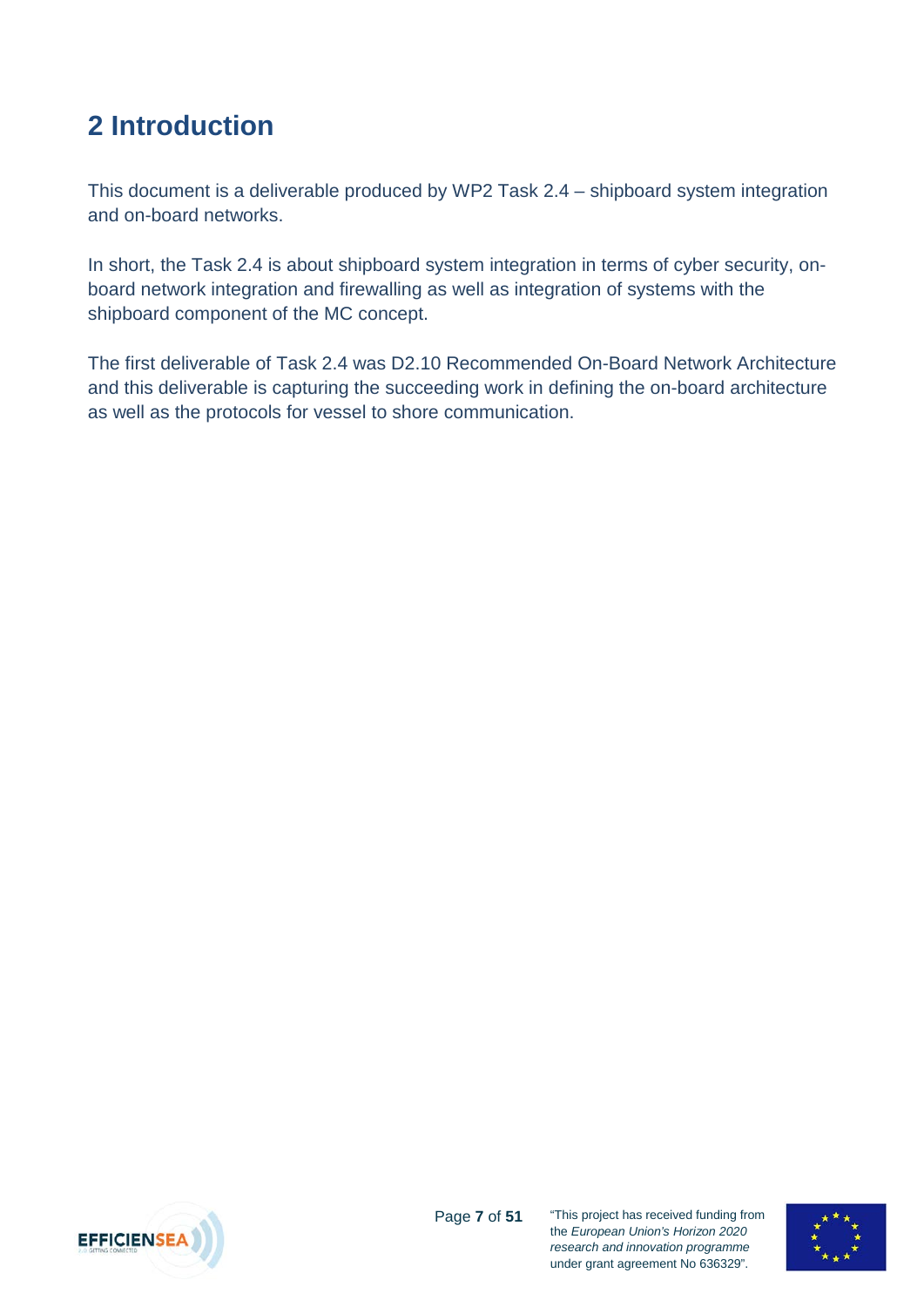## <span id="page-7-0"></span>**3 Scope**

The deliverable D2.11 as described in the E2 consortium agreement is to provide the specifications for the protocols for vessel-to shore communication for the different types of equipment on board the vessel.

Since other Work Packages in E2 are developing service architecture and some service descriptions, including interface specifications, the scope of T2.4 D2.11 has been changed to include a more elaborate on-board logical architecture/design with discussion of various types of helper components and what services they could provide for on-board MC clients.

Work done in WP2 and WP3 has shown that there is a need to elaborate more on the onboard architecture and that the definition of the MC, in particular with respect to the Maritime Cloud Demonstrator Component (MCDC), needed to be refined.

With upcoming low bandwidth VDES communication channels there is a wish to be able to extend internet communication to progress via this channel and maybe even allow MC services to use this.

A definition of a Maritime Messaging Service (MMS) are being developed, both by parties in the EfficienSea2 project, but also in other organisations and projects.

The D2.11 scope is thus:

- Develop and describe the on-board logical architecture/design
- Describe requirements for standard interface to the MC IR and SR
- Describe requirements for standard interface to the T2.3 RD
- Discuss and recommend efficient communication protocols (in IP domain) to be used between clients and services in the MC

Page **8** of **51**

- Review and update the T2.4 D2.10 Recommended on-board network architecture
- Describe proposed demonstrator implementation D2.12 to be delivered in M36
- With the current understanding of the MMS, demonstrate how this component is located in the on-board architecture/design



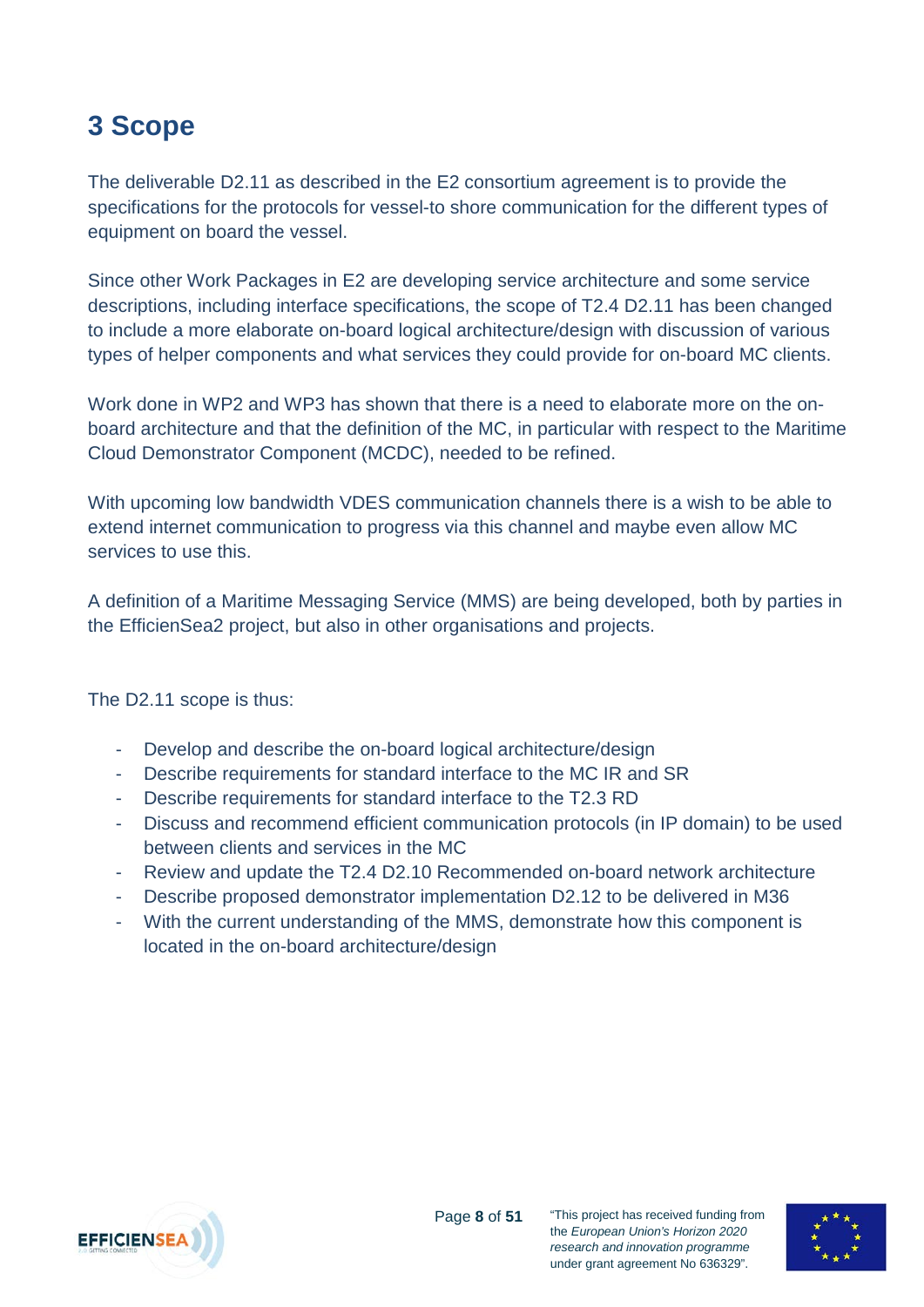## <span id="page-8-0"></span>**4 Logical Architecture and design**

This chapter describes the proposed logical architecture and top level design on the components of the MC with focus on the on-board components and how they interface/communicate to/from shore components of the Cloud.

The various diagrams show relations on the transport level only and hence the components and communication done to enable establishment of transport connections on lower OSI layers are not shown.

In summary, the proposed logical architecture and design, will only allow transport layer endpoints. E.g. the implementation of messaging via VDES in AIS and NAVTEX must be done in a similar way so that it adheres to the OSI model and that endpoints in this type of messaging are always on the transport level.

### <span id="page-8-1"></span>**4.1 Simple implementation**

The simplest implementation of a client of the MC using a service that has been discovered using the SR and authenticated using the IR is shown in [Figure 1.](#page-8-2)



Page **9** of **51**

<span id="page-8-2"></span>**Figure 1 Simplest implementation of a maritime cloud client**



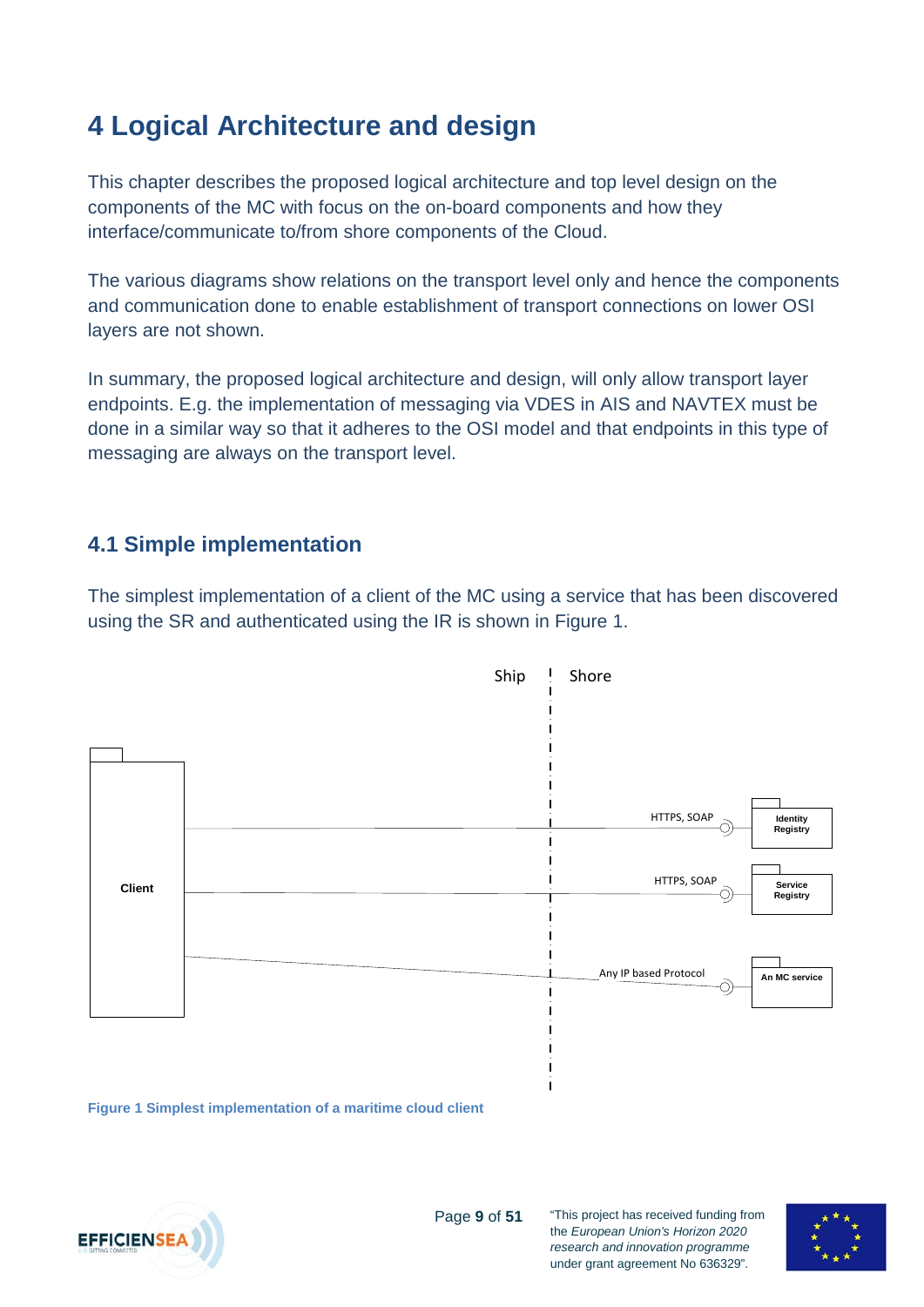Note that the diagram does not implement any cyber security using a firewall, nor does it contain a RD. It should be pointed out that a RD is not an essential part of MC communications; indeed, it does not have to be present at all. The purpose of a RD is to reduce/optimize bandwidth requirements in balance with communications cost, and while a MC solution undoubtedly would benefit from this enhancement, it is exactly what it is: an enhancement, not a basic requirement without which the MC communications cannot work.

The following chapters will add the RD and firewall to the architecture.

The diagram depicts the simplest use of the MC as described in (E2-T3.1-D3.2, 2015). Also note that the diagram also defines that protocol and interface to the IR and SR are HTTPS and SOAP. The rationale for that is described in chapter [5.](#page-21-0)

Since the Conceptual model of the MC does not specify how particular services are implemented – i.e. it does not require for example HTTPS and SOAP. The protocol and interface used to communicate with the service could be any IP-based one. For example, part of a service interface could be REST based and another part could be based on FTP and even UDP protocols.



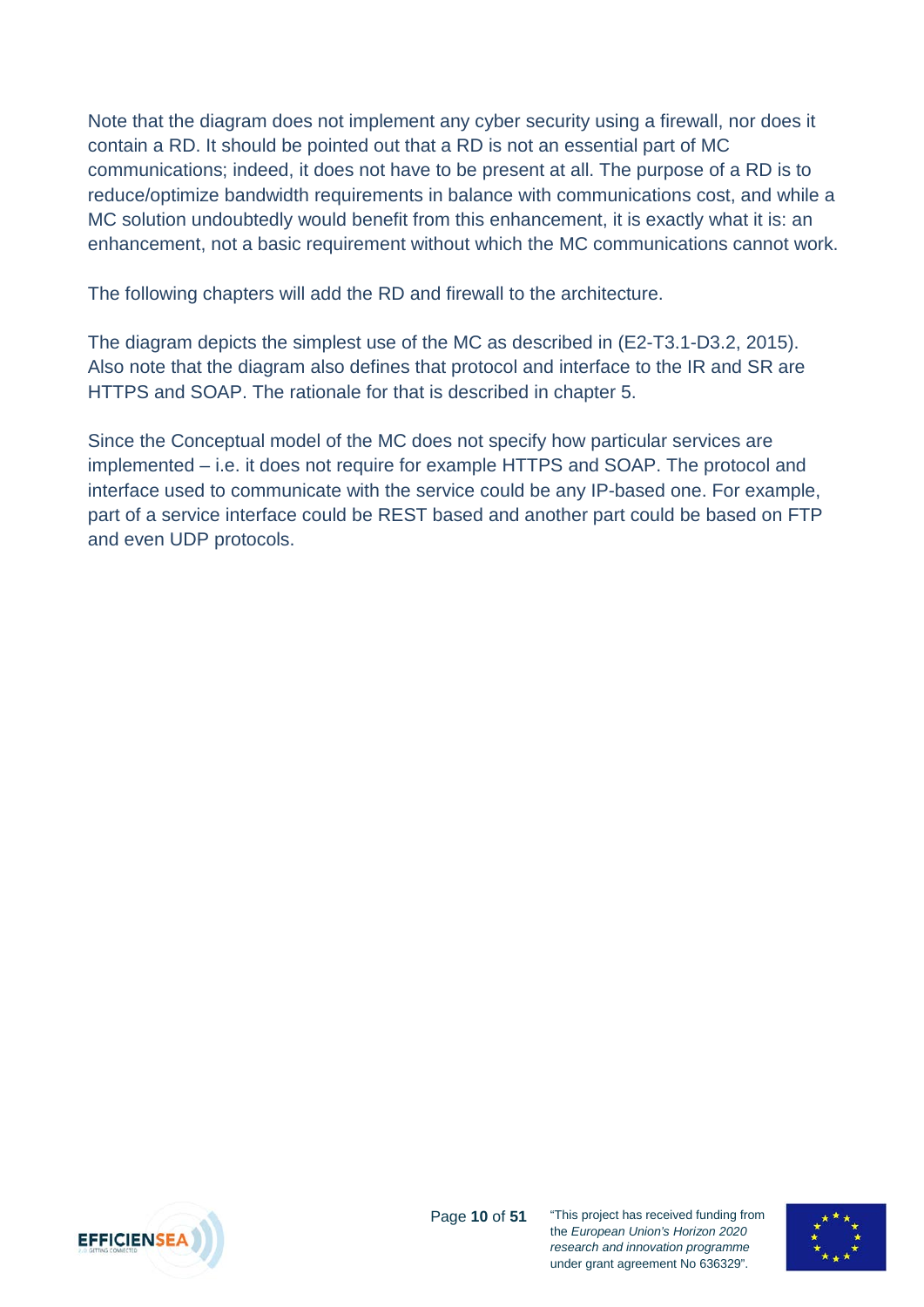### <span id="page-10-0"></span>**4.2 Roaming function**

Figure 2 illustrates how to accommodate seamless roaming of traffic between various communication channels, and how a client can use the roaming components interface to setup QoS for the communication that it needs to make for services/ components on shore. The RD protocol and interface to the MC i.e. the on-board clients, are required to be SOAP using HTTPS as the application layer protocol. The rationale is described in chapter [5.](#page-21-0) The EfficienSea2 deliverable (E2-T2.3-D2.8, 2016) D2.8 Interface to Maritime Cloud, amongst others, specifies that interface.



**Figure 2 RD to manage multiple communication Channels and QoS**

Apart from the Interface to setup QoS for communication, the RD acts transparently to any IP-based communication to/from the vessel. This includes the communication with the IR and SR.



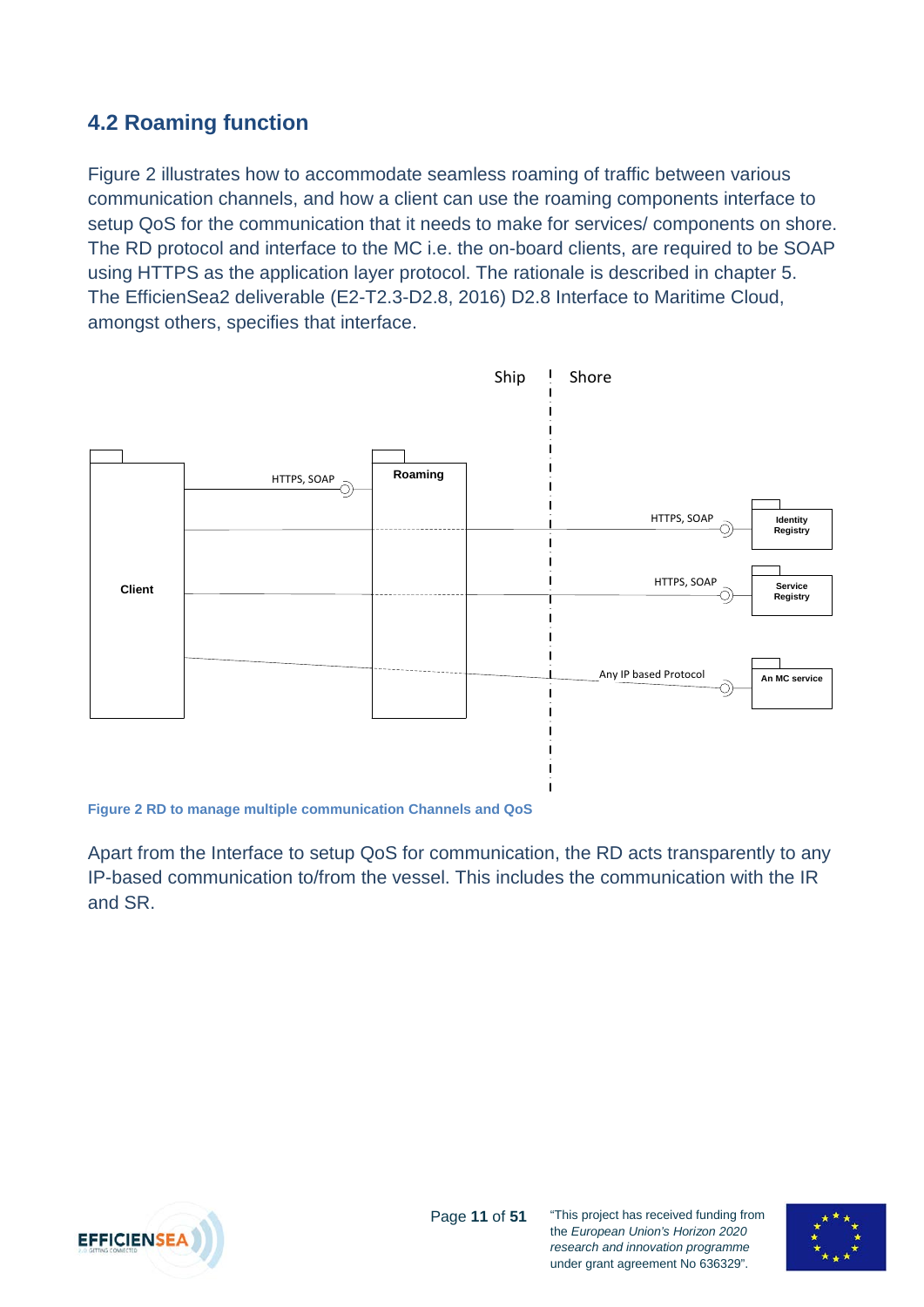### <span id="page-11-0"></span>**4.3 Cyber Security and IEC-61162-460 Firewall/Gateway**

The Cyber Security considerations in (E2-T2.4-D2.10, 2016) D2.10 Recommended On-Board Network Architecture, found that use of IEC62216-460 Firewall/Gateways to ensure Cyber Secure protection of network zones was needed. Since clients often reside in a secure zone, [Figure 3](#page-11-1) shows how such a Firewall/Gateway can be applied. Clients that are cyber secure can of course exist on the unprotected side.



<span id="page-11-1"></span>**Figure 3 Client Communication through -460 Firewall**

The -460 firewall is a dual firewall, partly due to the need to deny direct IP-based connections through the firewall. This is done so that the same IP ports are not open on both the inside and outside the FW. The -460 standard is very specific on this topic when it comes to e.g. VPN connections through the firewall – which would violate the above IP port opening restriction. The -460 standard then describes that such VPN connections e.g. should be time limited.

On top of the basic Packet Filtering function of a dual firewall, it traditionally also contains Application Gateways that apply security mechanisms to specific applications such as FTP and Telnet servers.

Further, it contains Circuit-level gateways that apply security for TCP or UDP connections that are established. Circuit-level gateways also include state-full inspection functionality that tracks the state of each connection and its protocol, and only allows "legal" state transitions.

The latest in traditional firewalls include threat management that also includes abilities to apply filters for malware and viruses as well as detection and blocking of denial of service attacks.



Page **12** of **51**

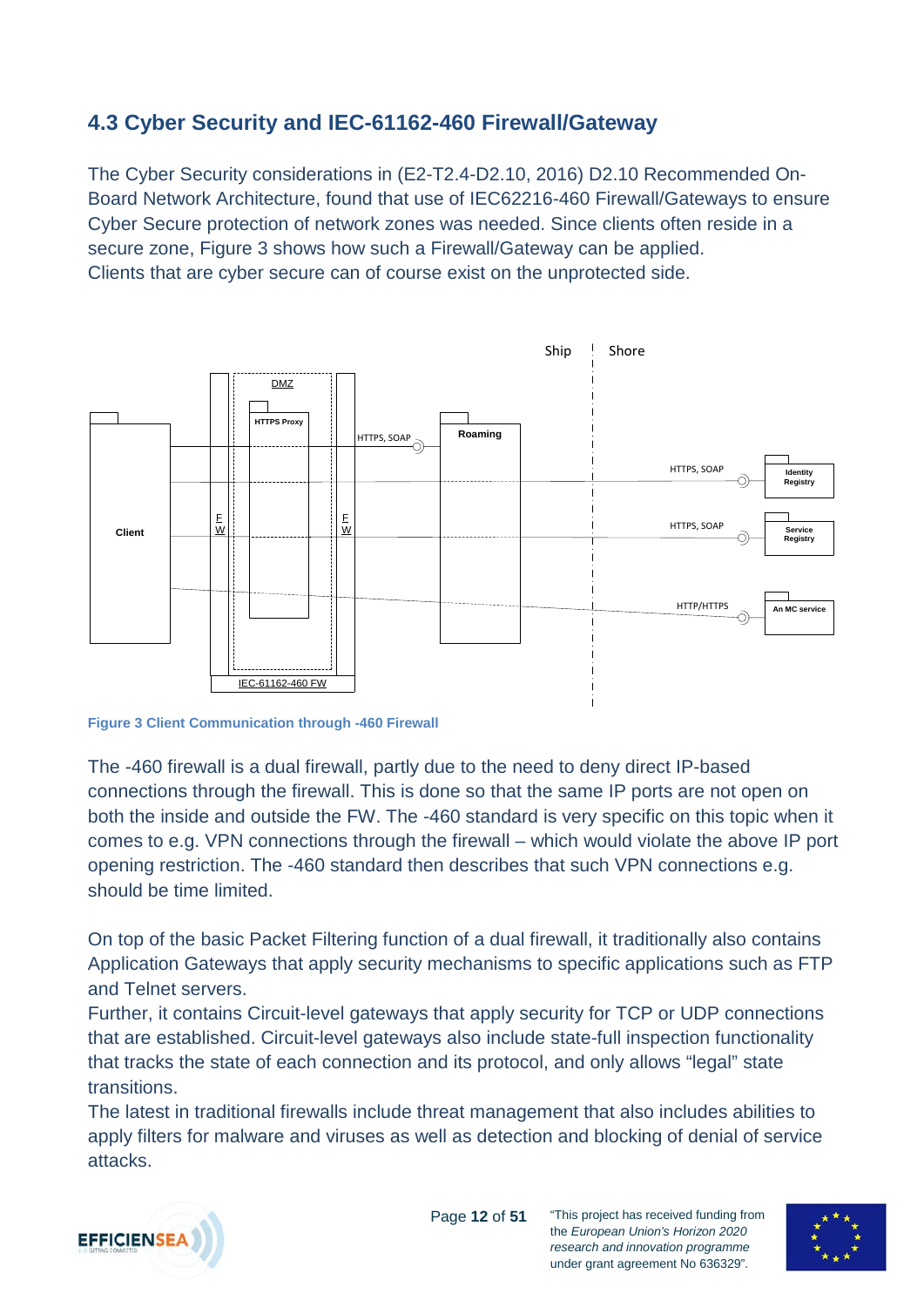Next-generation firewalls or, one should rather say, present day firewalls also include:

- Integrated intrusion prevention
- Application awareness and control to see and block risky apps
- Upgrade paths to include future information feeds
- Techniques to address evolving security threats
- Two of the basic techniques in a firewall are network address translation (NAT) and proxy servers.

The following will describe the requirements for a HTTPS proxy server, in a -460 Gateway.

#### <span id="page-12-0"></span>**4.3.1 HTTPS Proxy Server Requirements**

A proxy can keep the internal network structure of a network secret by using network address translation, which can help the security of the internal network. This makes requests from machines and users on the local network anonymous.

There are several types of proxy servers.

- A proxy server that passes requests and responses unmodified is usually called a gateway or sometimes a tunnelling proxy
- A forward proxy is an internet facing proxy used to retrieve from a wide range of sources
- A reverse proxy uses a front-end to control and protect access to a server on a private network. A reverse proxy amongst others takes care of authentication and en/decryption

For the purpose of vessel to shore initiated communication, a reverse proxy is of little use. A basic network address translating gateway is sufficient. Application of a reverse proxy that terminates HTTPS sessions, just to forward the payload into other established HTTPS sessions to shore would be a security risk and not needed.

The network address translation is however needed to obtain cyber security. For the purpose of shore to vessel initiated communication, where services on vessel are to be contacted by shore-based clients, the reverse proxy type in combination with VPN tunnelling will be required, as described later in this document.



under grant agreement No 636329".

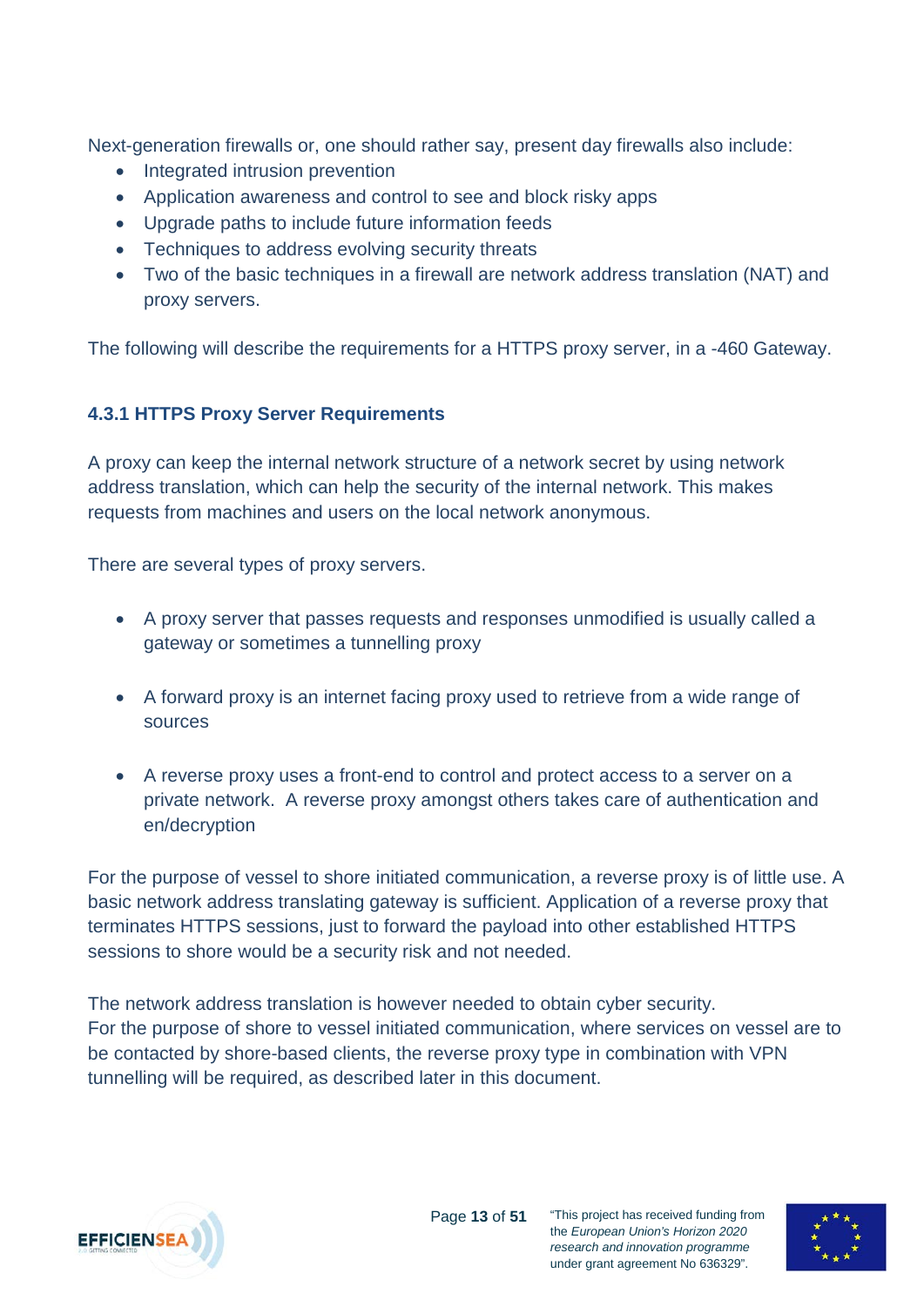### <span id="page-13-0"></span>**4.4 Helper Components**

This chapter discusses various possible helper components that might be beneficial to have in the architecture for various reasons.

One reason could be that if clients would need to implement the same functionality and that functionality would be so significant that a shared component implementing the functionality would make sense.

Another reason could be that if clients would need to communicate the same information across the sparse communication links to shore, it would make sense that clients share a component that communicates and holds that information.

#### <span id="page-13-1"></span>**4.4.1 Almanac**

One helper component that has been described in Pre-EfficienSea2 work and in the (E2- T3.1-D3.2, 2015) MC Conceptual Model is the Almanac.

The almanac could be as simple as an off-shore version of the IR and the SR, but it could also offer more sophisticated service discovery and authentication methods.

An Almanac could also expand the set of services offered via shore-based SR with onboard services (or local services).

An Almanac could also implement a service availability policy and hence require clients to be restricted to that policy on a vessel or a fleet of vessels.

It should be noted here that clients are not required to use the Almanac, and could still perfectly well communicate directly with the shore-based IR and SR.

In [Figure 4](#page-14-1) the recommended placement in the logical architecture is shown. Please note that in this example, the Client only uses the Almanac to get IR and SR information. It could as well communicate directly with the IR and SR on shore.



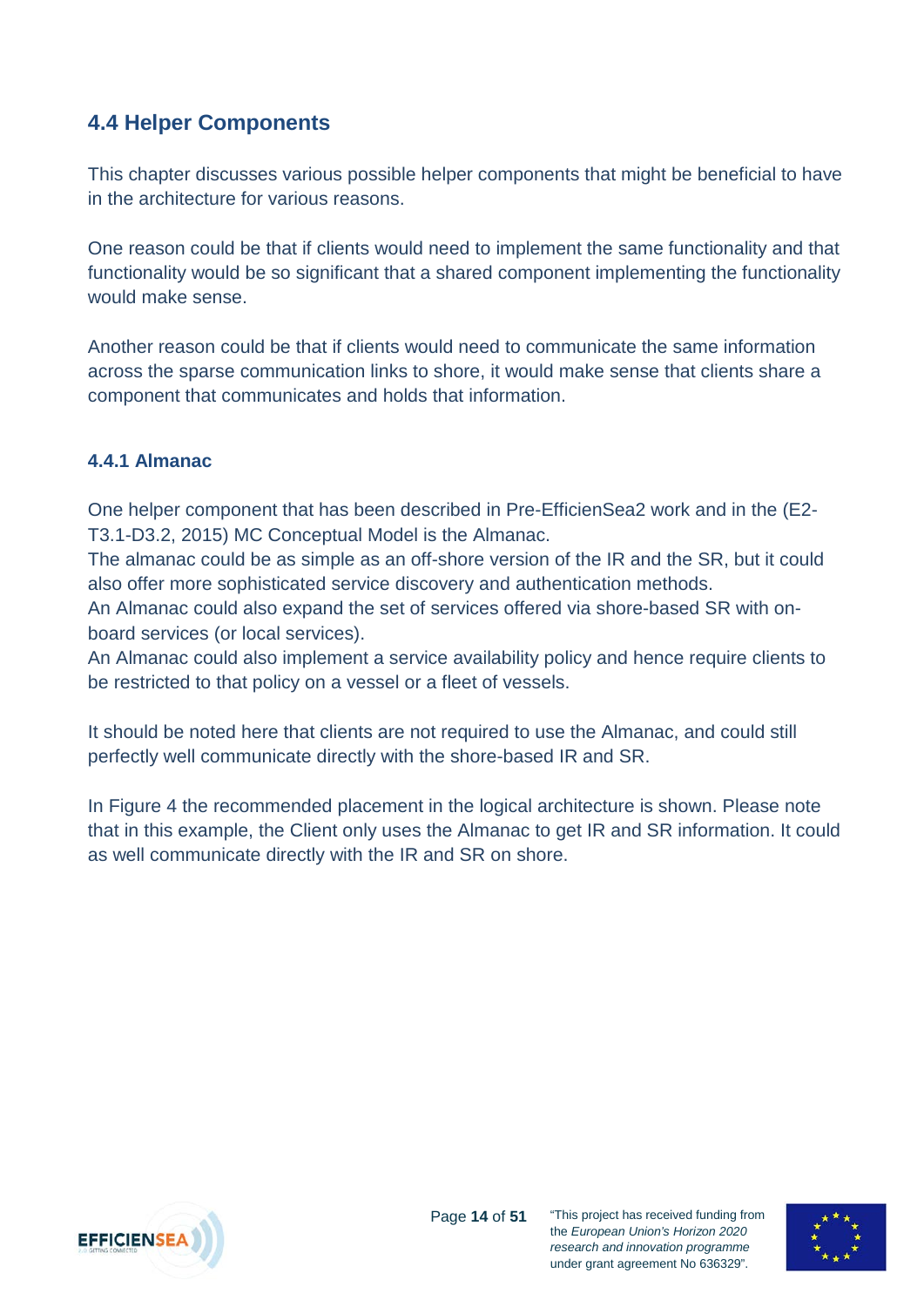

<span id="page-14-1"></span>**Figure 4 Almanac to simplify Clients and minimize communication**

Since a protocol/interface to the almanac for the clients will be shared in a similar fashion as the IR and SR, the protocol/interface needs to be standardized. Hence the requirement for HTTPS and SOAP (ref. chapter [5\)](#page-21-0)

#### <span id="page-14-0"></span>**4.4.2 Reaching on-board services from shore**

For the majority of installations with IP communication over SATCOM and even 3g/4g, the vessel and services on the vessel do not have an endpoint reachable from shore or other vessels.

Since the vessel communicate through multiple medias, with different providers, it is not possible to allocate one static public IP address across those providers, that makes it possible to give the vessel an endpoint reachable from shore. See chapter [8.6](#page-30-1) and chapter [8.7](#page-31-0)

To achieve a flexible architecture/design, it is desirable that the architecture appears symmetric in the sense that one could place as service on-board a vessel and it would appear just the same as if it was located on shore without requirement for change or additions to the service interface.

Clients that use an MC Service on-board a vessel discover the service using the SR, just as any other MC Service. Authorisation and Authentication is also using IR and the defined methods of the MC, just as if the service was located on shore.

An exercise to prove such a property of the architecture could be to exchange the vessel and shore sides and demonstrate that MC services on-board a vessel was reachable from shore.

The following describe that one example method of achieving symmetry is to establish a shore based non mobile entity with a static public IP address.



Page **15** of **51**

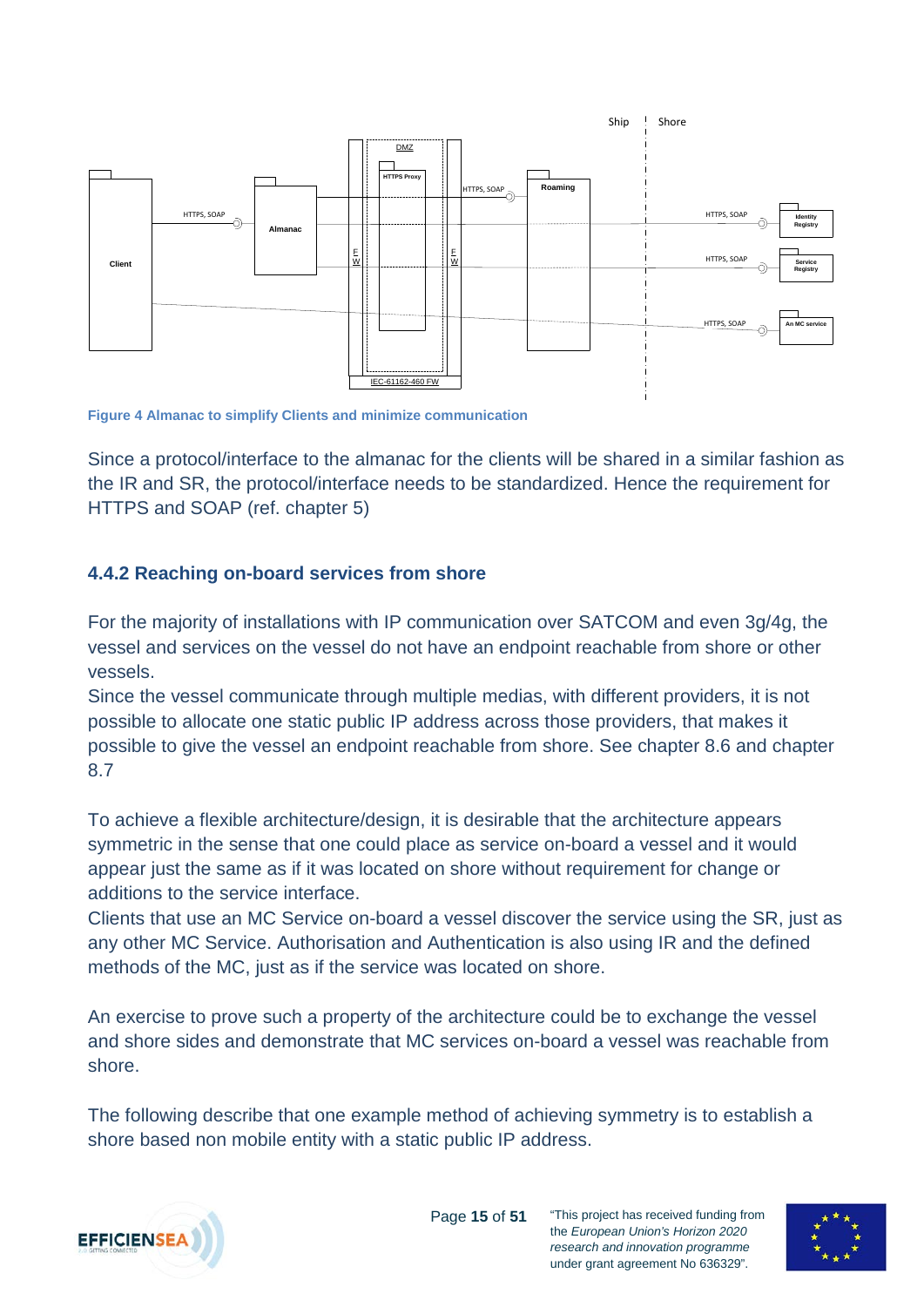The IEC61162-460 standard does not allow permanent VPN connections through the -460 Gateway/Firewall. To overcome that limitation in a cyber secure way, a helper component could be a VPN Service e.g. in the simplest form of a VPN Router in the -460 DMZ as shown in [Figure 5.](#page-15-0) See chapter [8.3](#page-29-0) for discussion of VPN and VPN properties.



<span id="page-15-0"></span>**Figure 5 Reaching an on-board Service from shore**

Since the VPN service component is in the DMZ, it would be allowed to create a permanent VPN tunnel to a shore-based entity. It could then allow for shore initiated transport sessions to on-board services with a proper cyber secure authentication as shown using the shore based "Vessel Connector".

With the VPN Service setup in [Figure 5,](#page-15-0) the Vessel Connecter needs to be sufficiently Cyber Secure, since access to a secure zone on the vessel is provided, even though the inbound Firewall only provides access to the on-board Service to be reachable from shore. Alternatively a higher level of cyber security can be achieved by adding a reverse proxy server in the DMZ so that shore-based clients are forced to authenticate with this server, before the on-board service can be used.

[Figure 17](#page-35-1) shows how a VPN Service can be implemented securely by combining a VPN Client with a Reverse HTTPS Proxy Server.

Initially, the VPN Client establishes a VPN Tunnel to the Vessel Connector, allowing shorebased clients to initiate connections to the on-board services. The VPN Client may also want to establish appropriate QoS for the VPN connection by setting this up with the RD.



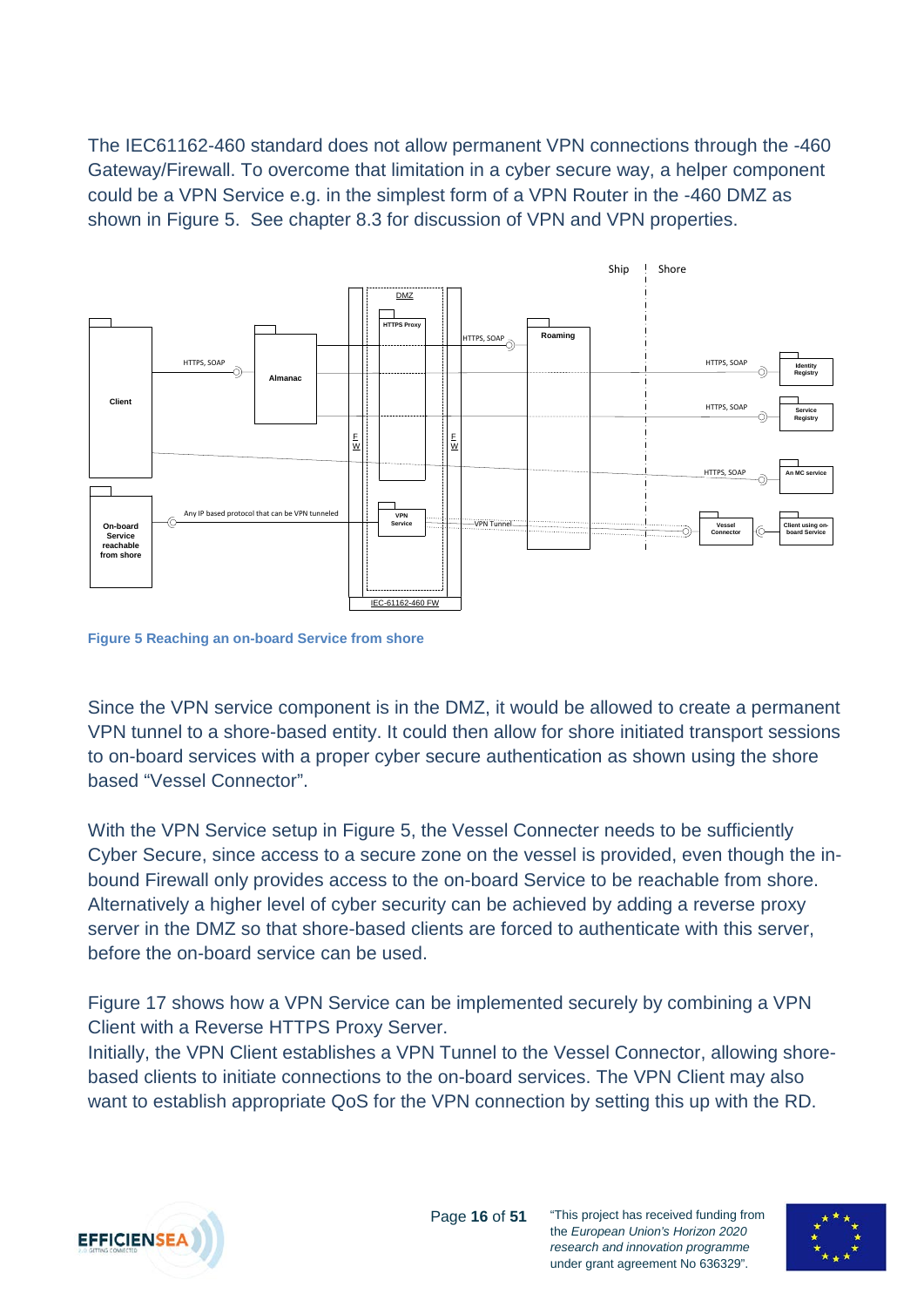The Reverse Proxy may require authentication of incoming connections before allowing traffic to on-board services. This, however depends on the security level of the zone that the Vessel Connector and the shore based client is in.



**Figure 6 VPN Service Implementation Example**

The Sea Traffic Management (STM) validation project (STM Communications, 2017) has defined a component similar to the Vessel Connector and has named it SeaSwim Connector. At the time of writing, the specification of the SeaSwim Connector has not yet been finalized, but here a reference to the draft specification (Fabio Renda, 2016). The requirement as set out by the scope of EfficienSea2 is to provide standardized and preferably open-source to enable easy implementation, integration with existing IT infrastructures and wide acceptance of the MC. However, the establishment of a VPN connection to a shore based Vessel Connector is considered highly dependent of the particular vessel owner IT infrastructure and requirements for cyber security. It is therefore left out of scope of this document to recommend or promote any standard solution.

#### <span id="page-16-0"></span>**4.4.3 Transport of large amounts of data**

This chapter discuss some of the service types offered by many SATCOM providers today that support transport of large amounts of data.

The services offered are using standardized interfaces on-board and on-shore, but implementation methods are often proprietary.



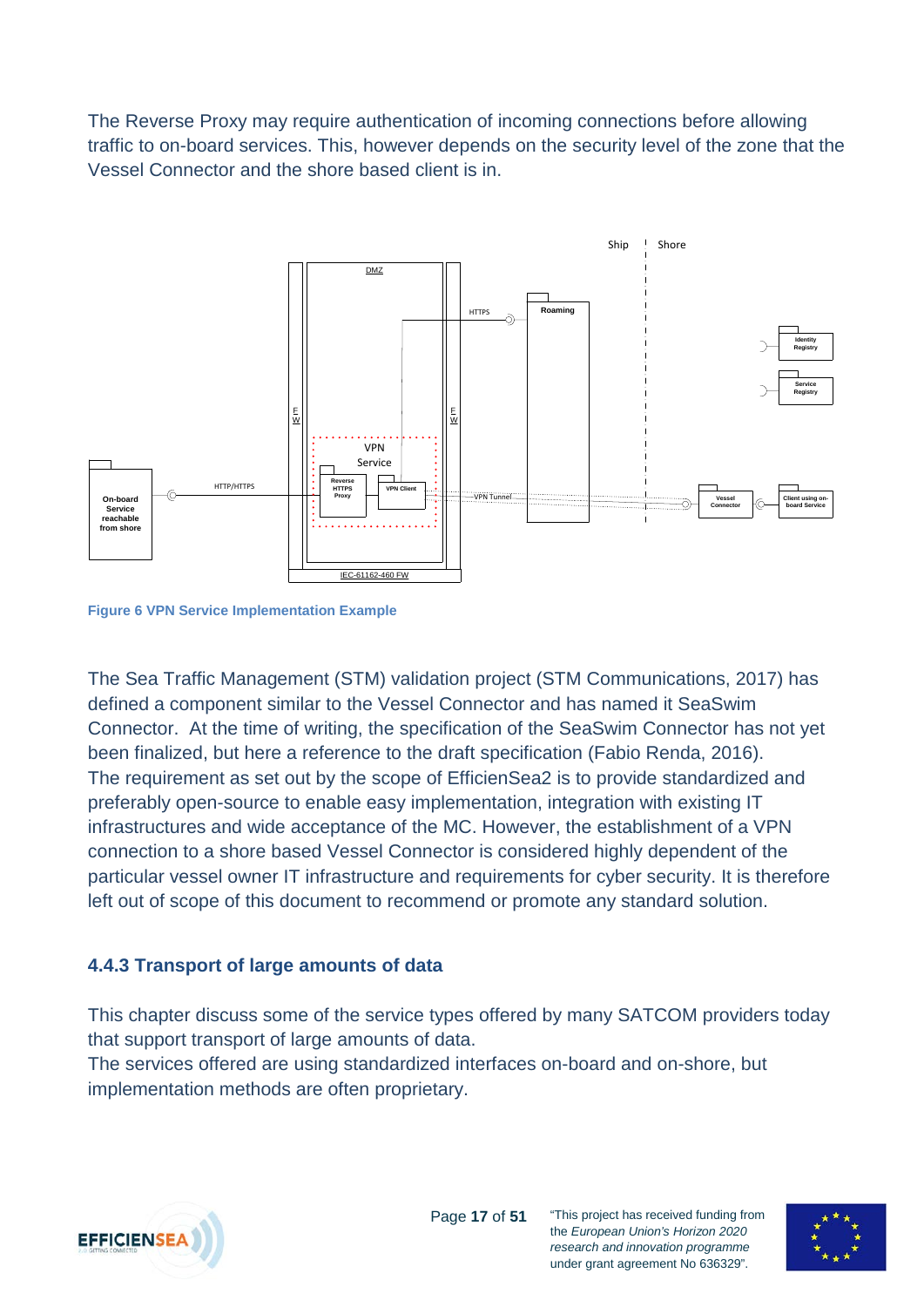#### *Data mirror services*

Some of the services offered by SATCOM providers are works as file repository mirror service.

A file server is located on-board the vessel with standardized SMB or NAS interface accessible by clients on the vessel. Similarly a file server is located on shore with similar standardized SMB or NAS interfaces towards clients on shore. The two file repositories are synchronized, so that any changed content on either side is synchronized to the remote side. The synchronization service is proprietary and highly optimized to reduce sat-com bandwidth usage.

The mirror services may offer multiple shore instances. E.g. the file repository on-board the vessel may contain separate folders that gets synchronized with different shore file servers. The synchronization traffic is of course encrypted and the client uses the standardized authorization with the file servers to gain access to the synchronized content.

The advantage of this type of service is that control of QoS is quite straight forward and can be given lower priority so that large data transfer can occur in background in a similar manner as e-mail traffic.

#### *FTP Proxy servers*

Some of the services offered by SATCOM providers are using instances of FTP proxy servers.

The FTP proxy servers terminate the FTP connections from the clients, but are transporting the FTP data and commands in an optimized manner to the shore-based FTP proxy counterparts.

The traffic between two FTP proxy servers are then highly optimized to reduce SATCOM bandwidth and introduce higher reliability for the FTP connections, given the latency and dropout characteristics of SATCOM connections.

The advantage of this latter service is that it has a standardized FTP interface and is able to transport media to any shore based FTP server.

Variants of services based on FTP is FTP over SSH (SFTP) and FTP over SSL (FTPS). If the service is implemented as FTP over SSH (SFTP), the proxy servers involved would need to terminate the SSH sessions locally if any optimizations providing higher efficiency than plain SFTP is to be done.

#### <span id="page-17-0"></span>**4.4.4 Large Data Transport Service**

This chapter describes and demonstrates how a Large Data Transport Service, dedicated to move large amounts of data to/from shore efficiently, can be constructed.

It can be imagined that a MC Service might involve moving larger amounts of data between the service and the client. The example in this chapter can then be considered a helper service to the MC Service.



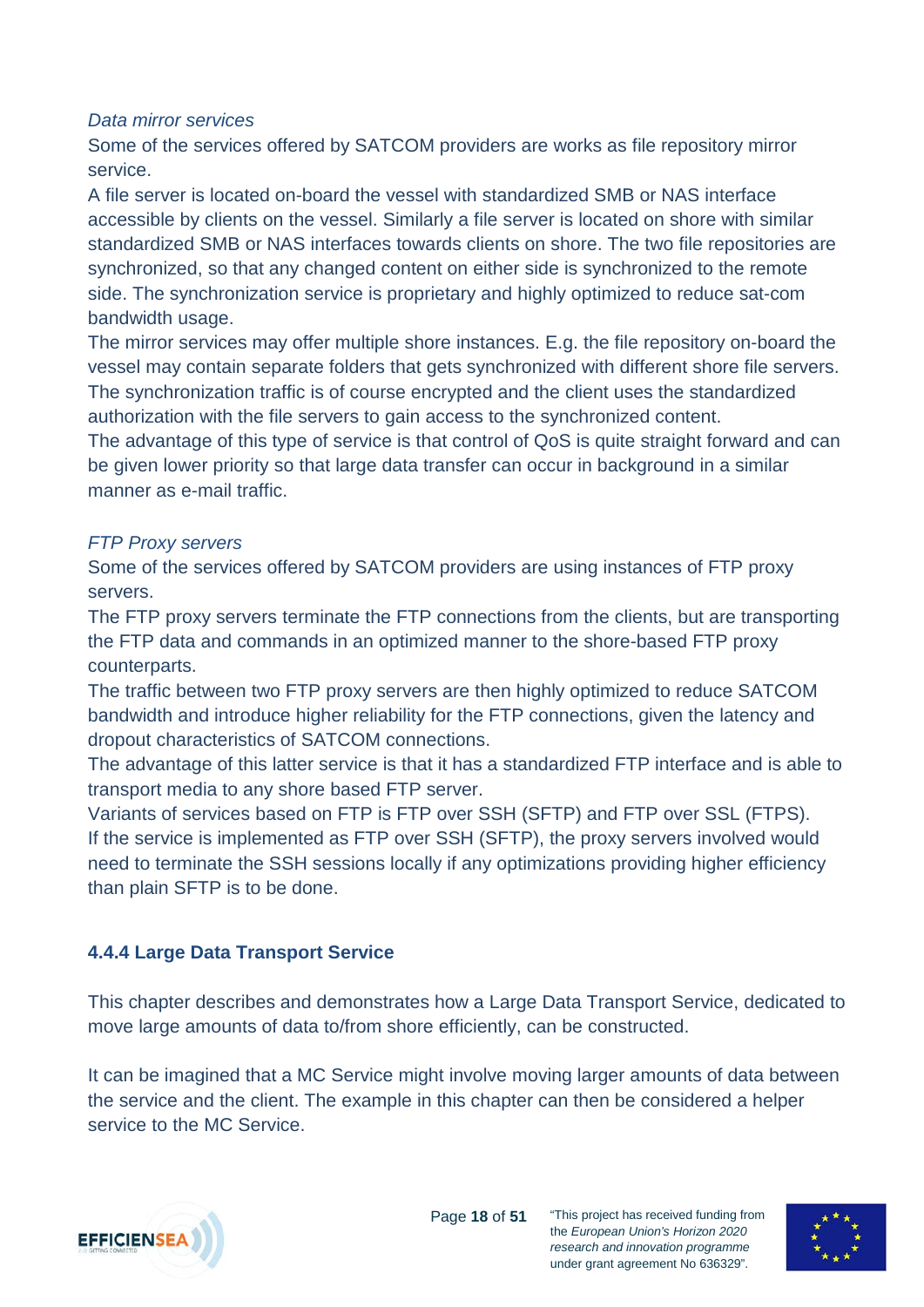The idea with the service is that large data amounts can be posted for transfer and that the transfer can be executed asynchronously to the client / service communication (A service similar to an UPS service, just for digital payloads).

This type of service could be centralized and standardised.



<span id="page-18-0"></span>**Figure 7 Classes and Associations for a Large Data Transport Service**

[Figure 7](#page-18-0) illustrates a Client that is in the process of using a shore service (assuming IR and SR already used to establish the association). As a result of the Client's use of the shore service a large data amount has to be delivered to the client. The Shore Service provides information to the Client on where the data content is located (URL) alongside with metrics and credentials to use to get access to the data. The client then uses a local on-board service (Large Data Transfer Service) that is specialized in handling transfer of data to/from shore efficiently.

The Transfer Service provides the client with estimated time of arrival of the large data and transfer session identification/handle for later reference.

The Large Data Transfer Service is of course able to setup the QoS required for the particular Transfer by using the RD Configuration Interface.

[Figure 8](#page-19-1) shows a sequence diagram of the communication involved in an asynchronous transfer of large data content. Note that the diagram does not include details on service discovery, authentication etc. These details can be found in (E2-T3.3-D3.7, 2016) Technical Specification of the Maritime Cloud. Also it does not describe any particulars of the Shore Service. One can imagine that the Shore Service could be a sea chart provider and the sea charts then constitute the large data to transfer.



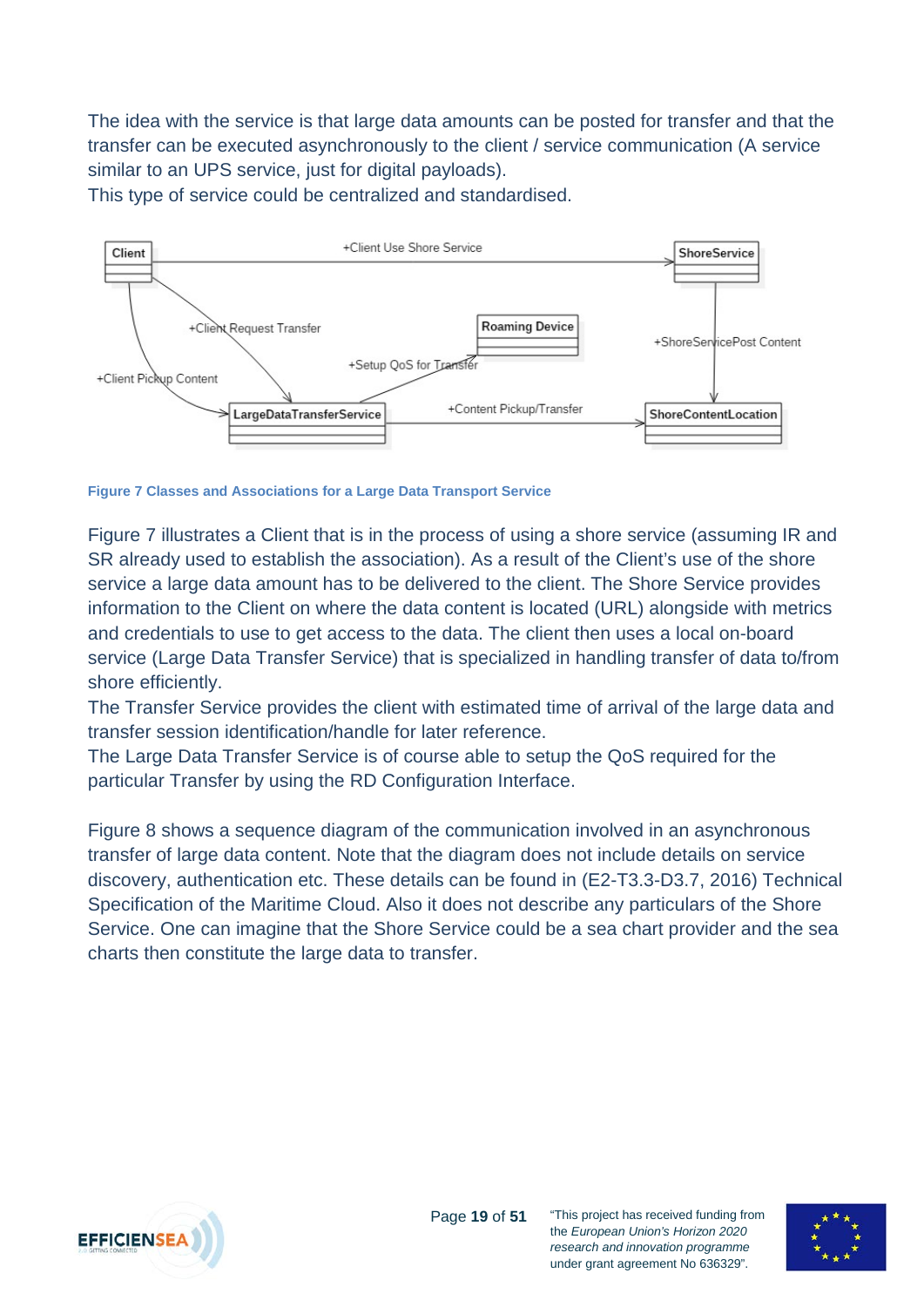

<span id="page-19-1"></span>**Figure 8 Sequence Diagram for the communication involved for a Large Data Transfer Job**

A large data transfer service as shown in [Figure 7](#page-18-0) could very well be implemented with available open source based SFTP client and servers with additional simple service applications.

#### <span id="page-19-0"></span>**4.4.5 Replication between Databases on-board and on-shore**

A use-case derived from work in E2 Task 5.1 and 2 Development of a new common port database concept and structure (E2-T5.1-D5.3, 2016) and identified in liaison work between WP5 and WP2 T2.4 is the need for replication of databases on-board and on-shore. It is imagined that a general structure of databases containing information needed to generate a large range of documents to be submitted in relation to port reporting as well as information needed to operate and plan vessels port of call efficiently.

Much of the information is confidential and owned by the vessel owner/operator and other information is publicly available.



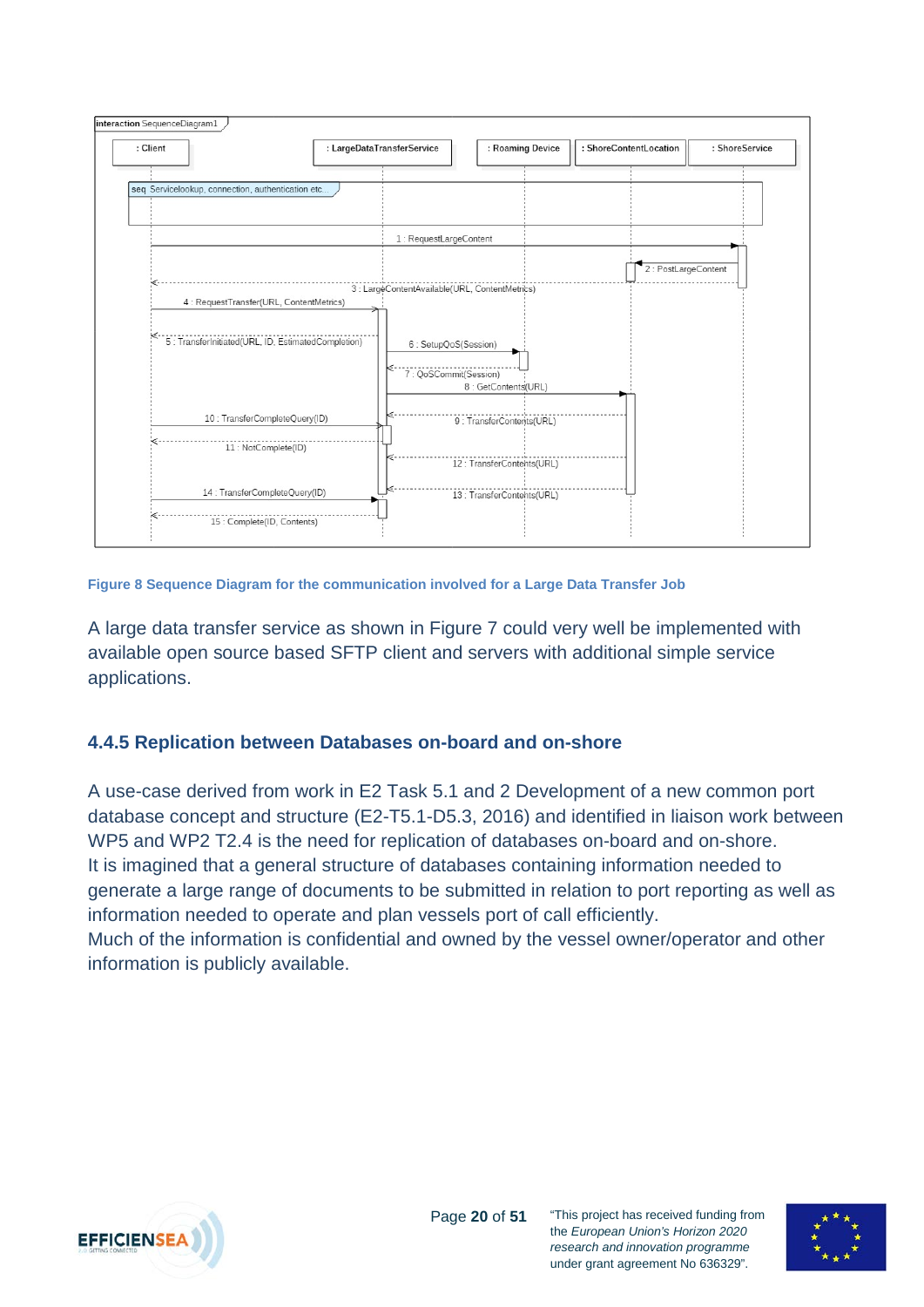

<span id="page-20-0"></span>**Figure 9 An architecture as illustrated in E2 D5.3**

In [Figure 9,](#page-20-0) the relation to ship/shore communication and protocols, the Box containing the Owner, Agent and Ship becomes the focus.

In discussion with WP5, it is agreed that the communication between the entities Owner, Agent and Ship in relation to port reporting, port databases etc. are of administrative nature. The administrative infrastructure and related communication are very dependent of the vessel owner and are not in scope for T2.4. The only requirement is that the T2.4 recommended on-board architecture and related communication does not prevent and can co-exist with the administrative infrastructure.



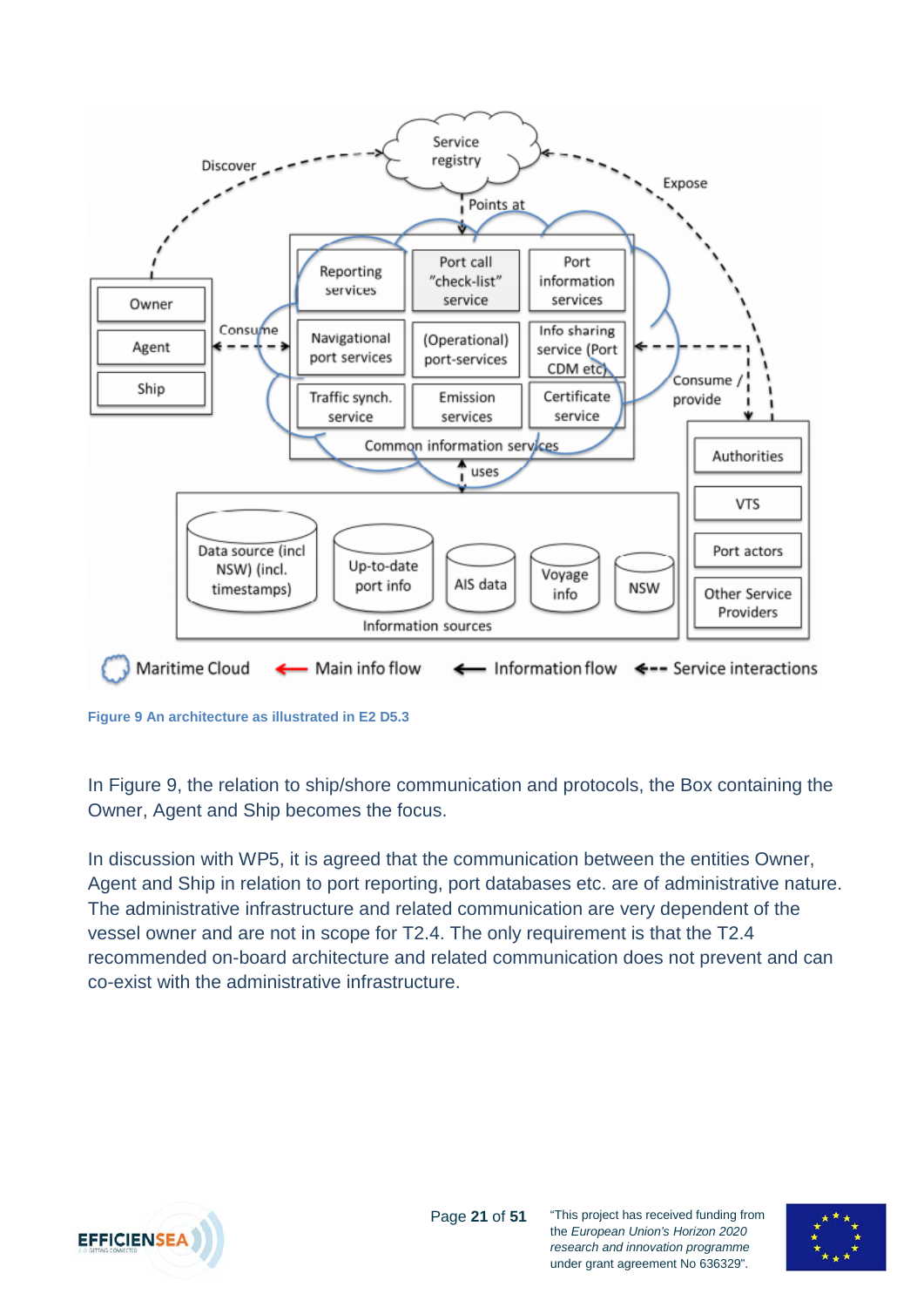## <span id="page-21-0"></span>**5 Interfaces**

This chapter describe requirements for the interface provided by the generic services of the MC, namely the IR, the SR, the on-board RD and the various on-board helper components.

The E2 WP3 has had early discussion on the pro's and con's of various choices and there has been a strategic decision on HTTP/HTTPS based communication where choices landed between SOAP and REST.

### <span id="page-21-1"></span>**5.1 REST**

Representational state transfer (REST) or RESTful web services are one way of providing interoperability between computer systems on the internet. REST-compliant web services allow requesting systems to access and manipulate textual representations of web resources using a uniform and predefined set of stateless operations. By making use of a stateless protocol and standard operations REST systems aim for fast performance, reliability, and the ability to grow, by using reusable components that can be managed and updated without affecting the system as a whole, even while it is running.

REST is an architectural form, and is not an international standard. Interface/implementation has to live up to certain criteria before it can be called RESTful.

### <span id="page-21-2"></span>**5.2 SOAP**

SOAP (Simple Object Access Protocol) is a protocol specification for exchanging structured information in the implementation of web services in computer networks. Its purpose is to induce extensibility, neutrality and independence. It uses XML Information Set for its message format, and relies on application layer protocols, most often Hypertext Transfer Protocol (HTTP) or Simple Mail Transfer Protocol (SMTP), for message negotiation and transmission.

SOAP allows processes running on disparate operating systems (such as Windows and Linux) to communicate using Extensible Markup Language (XML). Since Web protocols like HTTP are installed and running on all Operating systems, SOAP allows clients to invoke web services and receive responses independent on language and platforms.

SOAP is a W3C Recommendation and as such, precise and standardized.

### <span id="page-21-3"></span>**5.3 Conclusion on Interfaces**



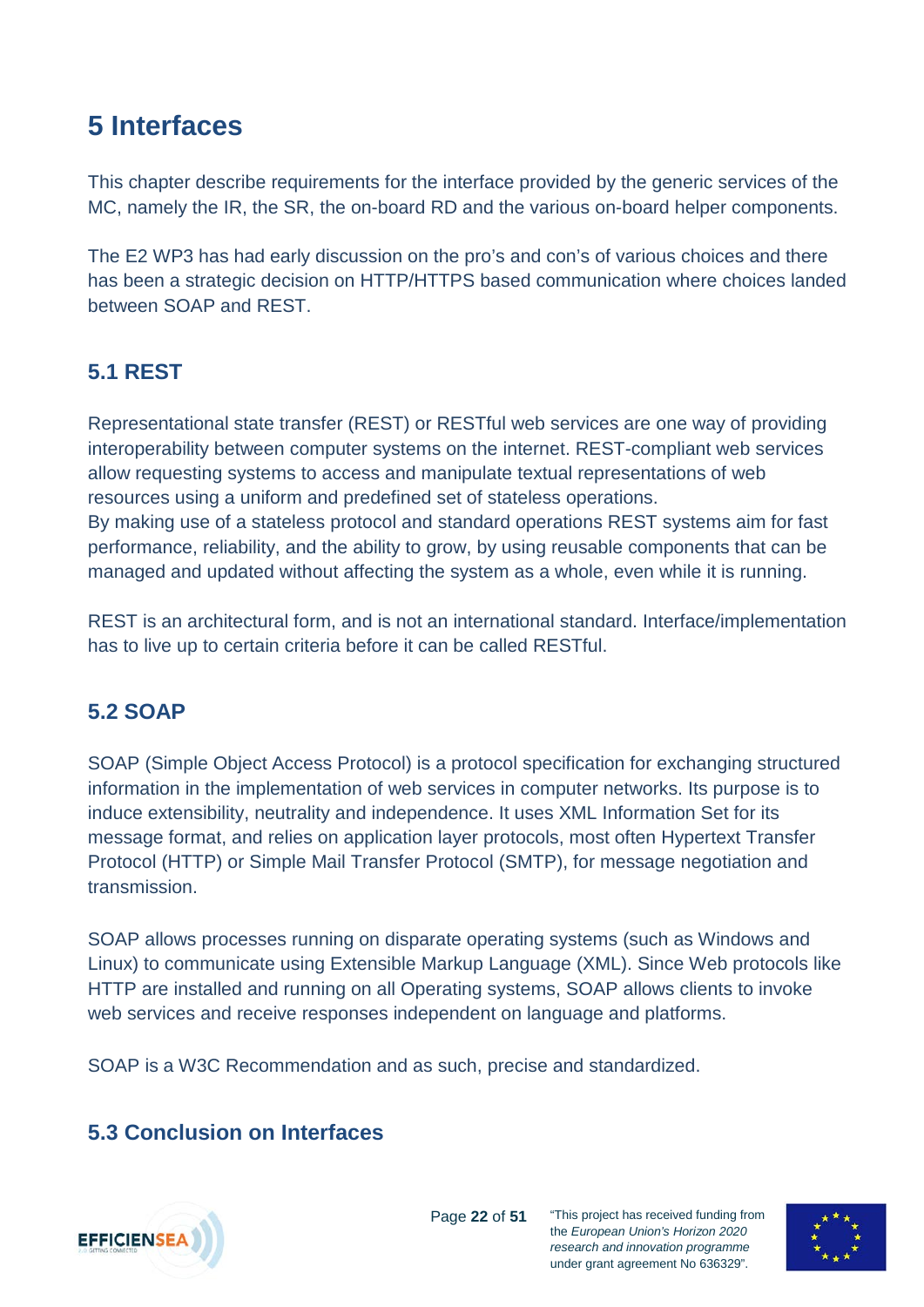Since one of the goals of E2 is to deliver inputs to standardization, and it is obvious that the interfaces to generic entities of the MC are subject for standardization. Hence it is recommended that the following interfaces must be specified using the SOAP standard:

- Interface to IR
- Interface to SR
- Interface to RD
- Interfaces to generic on-board Helper Components

This conclusion does not prevent the existence of MC services that are REST based only. In fact, it is believed that a majority of services developed, will be REST based initially. As services mature and some move into navigation and safety related services, and become standardized, it is believed that these will be required to provide SOAP based interfaces.



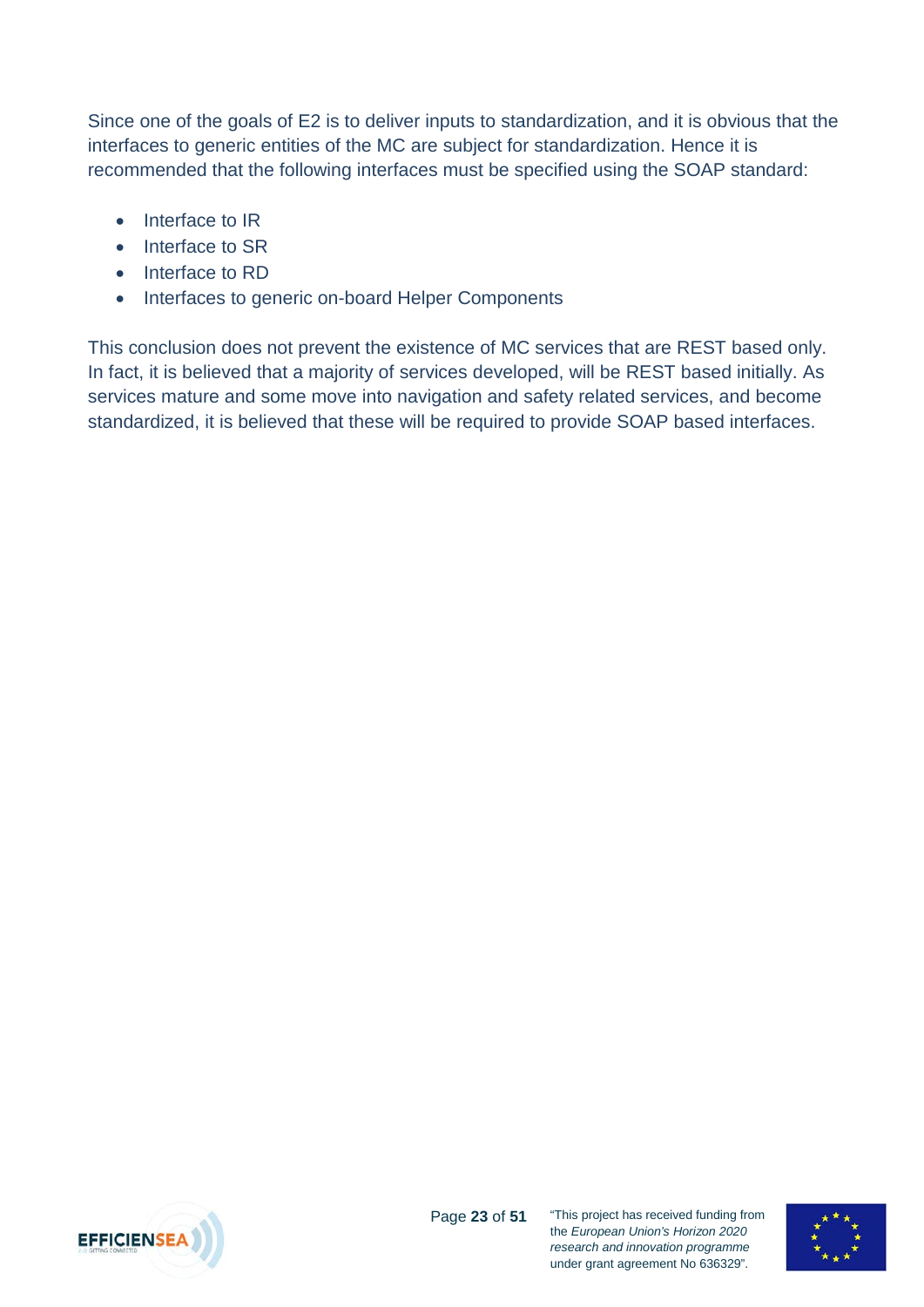## <span id="page-23-0"></span>**6 Non IP Media Gateways**

In the E2 project, there has been quite some debate on end-points and discussions to solve the problem of clients wanting to both communicate with IP-based services as well as over non-IP radio links, such as VDES, AIS/ASM. Especially the worries have been how to integrate the legacy NAVTEX and AIS with the IP domain of the maritime cloud. The outcome has led to confusion and mixing layers of the OSI model as well as giving a hard time defining the parameters when specifying QoS in the RD interface to MC.

This chapter will attempt to provide a solution to this problem.

Until now, the list of possible communication endpoints as defined in D2.8 (E2-T2.3-D2.8, 2016) is a mix between endpoint types in the IP domain and endpoints in the non-IP domain.

This means that the client no-matter what, has to distinguish between endpoint types and act differently depending on the nature of the communication media.

The mesh of nodes in the IP domain (the network and the internet), with forwarders and routes, always ensures that traffic gets routed through from one endpoint to another, no matter what type of lower layer OSI model communication media is applied, eg. copper, wireless, fibre.

The routing function in the network is provided by the router nodes in the network. When dealing with non-IP communication links, such as that used for the VHF AIS/ASM, there is no routing function available. The requirement for communication is that endpoints are within VHF range. The VHF AIS/ASM is also a broadcast media. This means that all radios within range of the transmitter, will receive the communication. VHF AIS endpoints do not relay/transpond messages, and hence it is not directly possible to build a VHF AIS/ASM network/mesh of nodes like nodes in the MC where traffic/messages are routed. See chapter [8.8.2](#page-33-0) for a more detailed discussion.

This means that for a client that wants to send/receive messages via VHF AIS/ASM, it cannot communicate with VHF AIS/ASM endpoints that are not in VHF Range.

This leads to the conclusion that clients that wants to send messages via VHF AIS/ASM do not need to see other endpoints than VHF AIS/ASM and are aware that this is a very different endpoint than an IP-based MC Service. If the Client wants to send a message to another vessel via the VHF AIS/ASM media, it cannot be guaranteed delivery.

The above leads to the idea to structure the on-board architecture, so that the RD does not need to roam anything other than IP-based traffic. This will help avoid the definition of the hybrid that is on the drawing board right now, lead to a simpler definition of endpoints and avoid the mixing of QoS from different OSI layers.



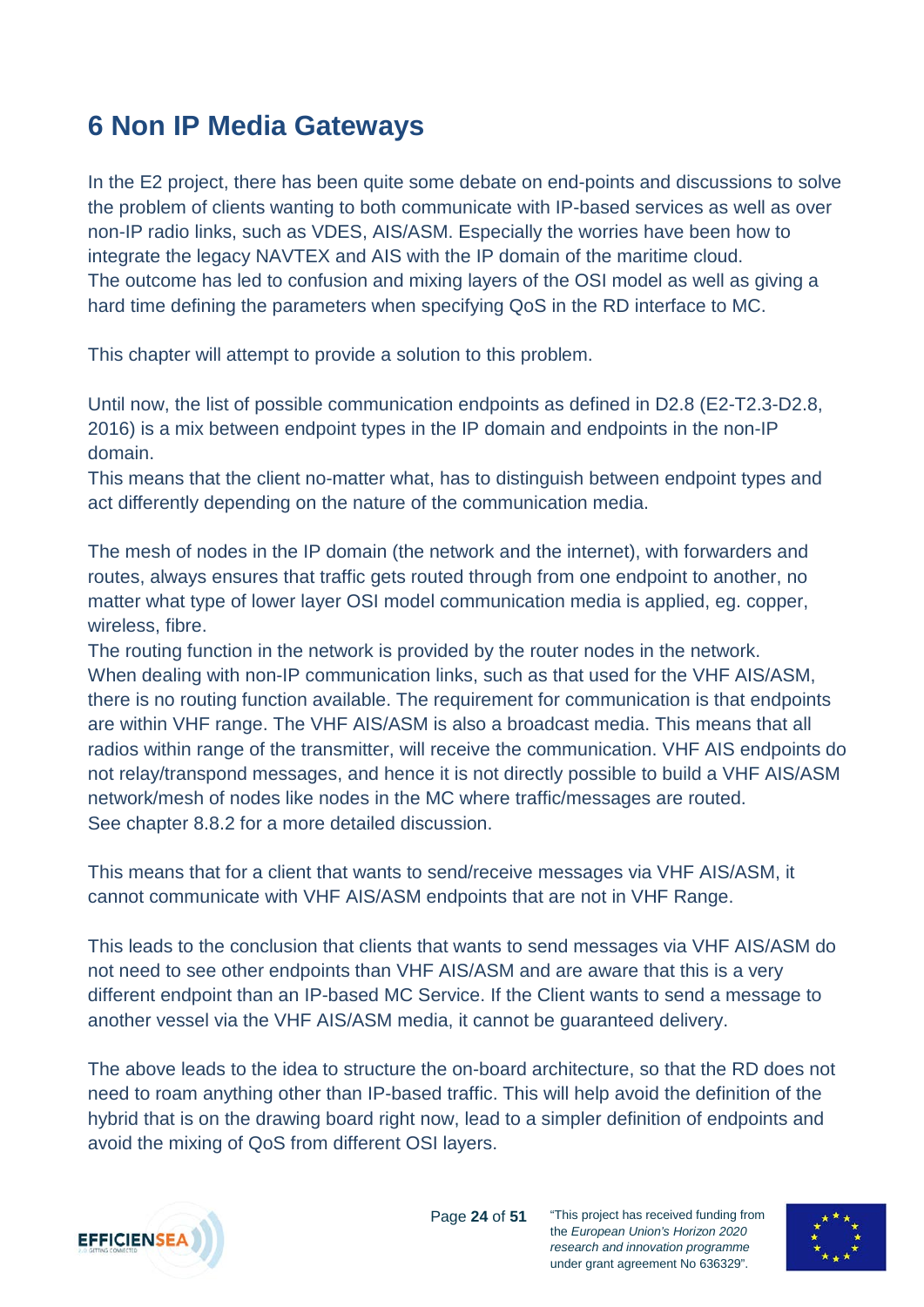[Figure 10](#page-24-0) shows the first step in the idea. An AIS/ASM Gateway component is introduced. The Gateway is providing a HTTPS, SOAP based interface/service for clients on-board the vessel. The service offers means to transmit AIS/ASM messages as well as means for the client to listen to AIS/ASM messages. The client can setup the RD so that the communication with the AIS/ASM Gateway, gets the right QoS.

The prioritisation/QoS of messages sent through the AIS/ASM Gateway are not the responsibility of the Roaming Component, but is managed by the AIS/ASM Gateway. This then leads to the fact that no matter what, the client both has to specify the QoS for the communication between Client and Gateway AND the QoS for traffic through the AIS/ASM Gateway.



#### <span id="page-24-0"></span>**Figure 10 Client using an AIS/ASM Gateway**

This also illustrates that the current specification of the RD is trying to integrate two different functions in a hybrid manner that leads to confusion.

[Figure 10](#page-24-0) also illustrates that the AIS/ASM Gateway, would then be a local service offered on-board the vessel, and hence it would make no sense that the shore-based IR and SR should have anything to do with the client's use of the AIS/ASM Gateway service. The immediate solution to that is the Almanac helper component (chapter [4.4.1\)](#page-13-1), that can provide information on local vessel services.

[Figure 11](#page-25-1) summarises and includes local on-board non-IP Media Gateway Services in to the Architecture/Design. The hybrid clients shown are using the Almanac to search for services and then use shore-based MC services as well as local non-IP Gateway services. The figure also shows with blue dashed lines, what is being discussed right now in E2 as being the RD, where the red dashed line area could as well be a more logical and structured approach.



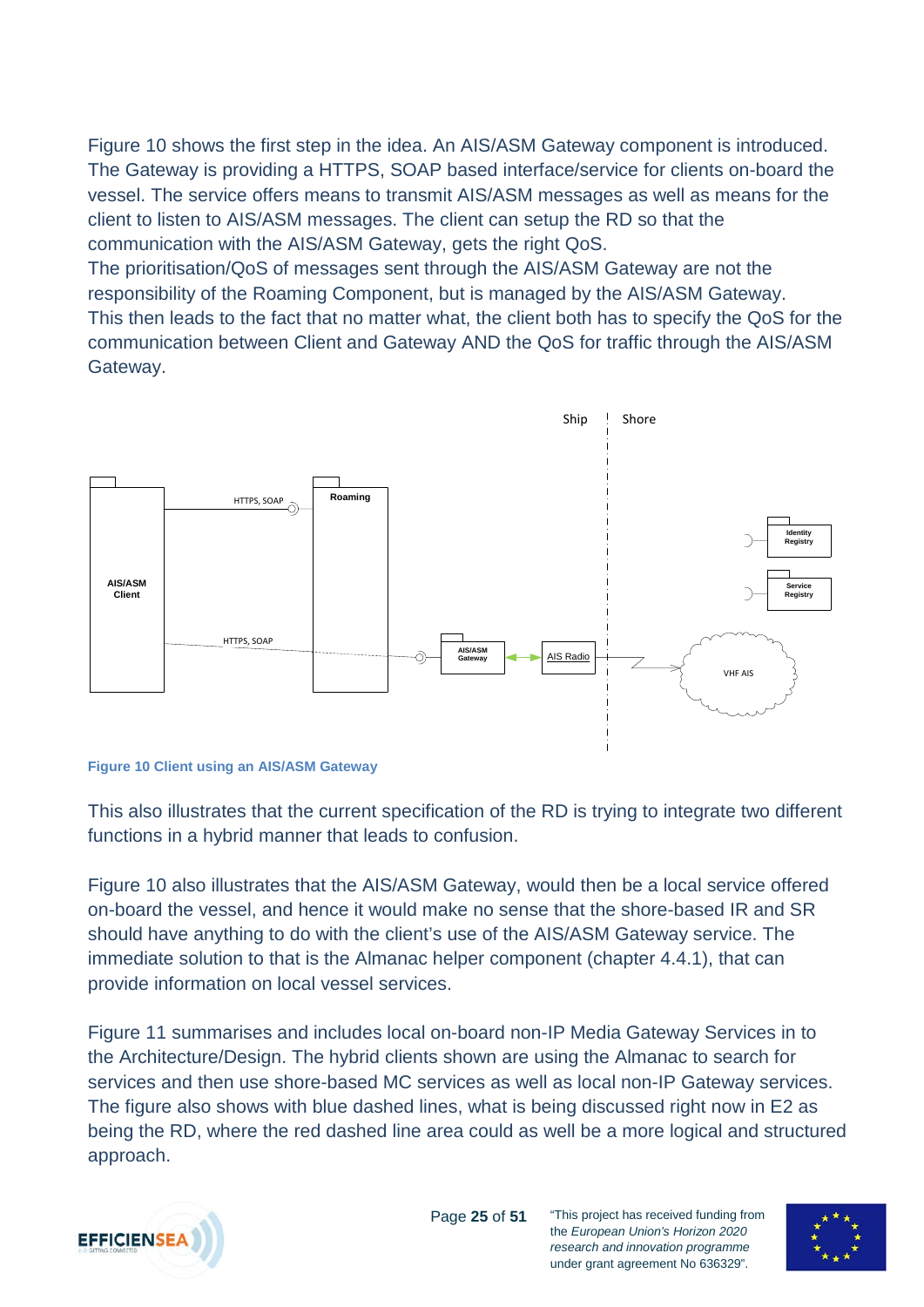

<span id="page-25-1"></span>**Figure 11 Architecture/Design including non IP Media Gateway**

#### <span id="page-25-0"></span>**6.1 MMS Client Component using non IP Media Gateway**

Most of the motivation for including the legacy non-IP domains is to support messaging as for example done with ASM. A client of the MMS system should see this service of the MC as being seamless of communication media. Building upon the architecture in [Figure 11,](#page-25-1) the hybrid client could grow into the on-board MMS Client Component as discussed many times in E2. [Figure 12](#page-25-2) show how an MMS Client Component could encapsulate the IP and the non-IP domain messaging and create one seamless interface for an on-board Client that use MMS.

Note that MMS Client Component implementation might not make use of an Almanac, but use the shore-based IR and SR directly.



<span id="page-25-2"></span>**Figure 12 MMS Client Component**



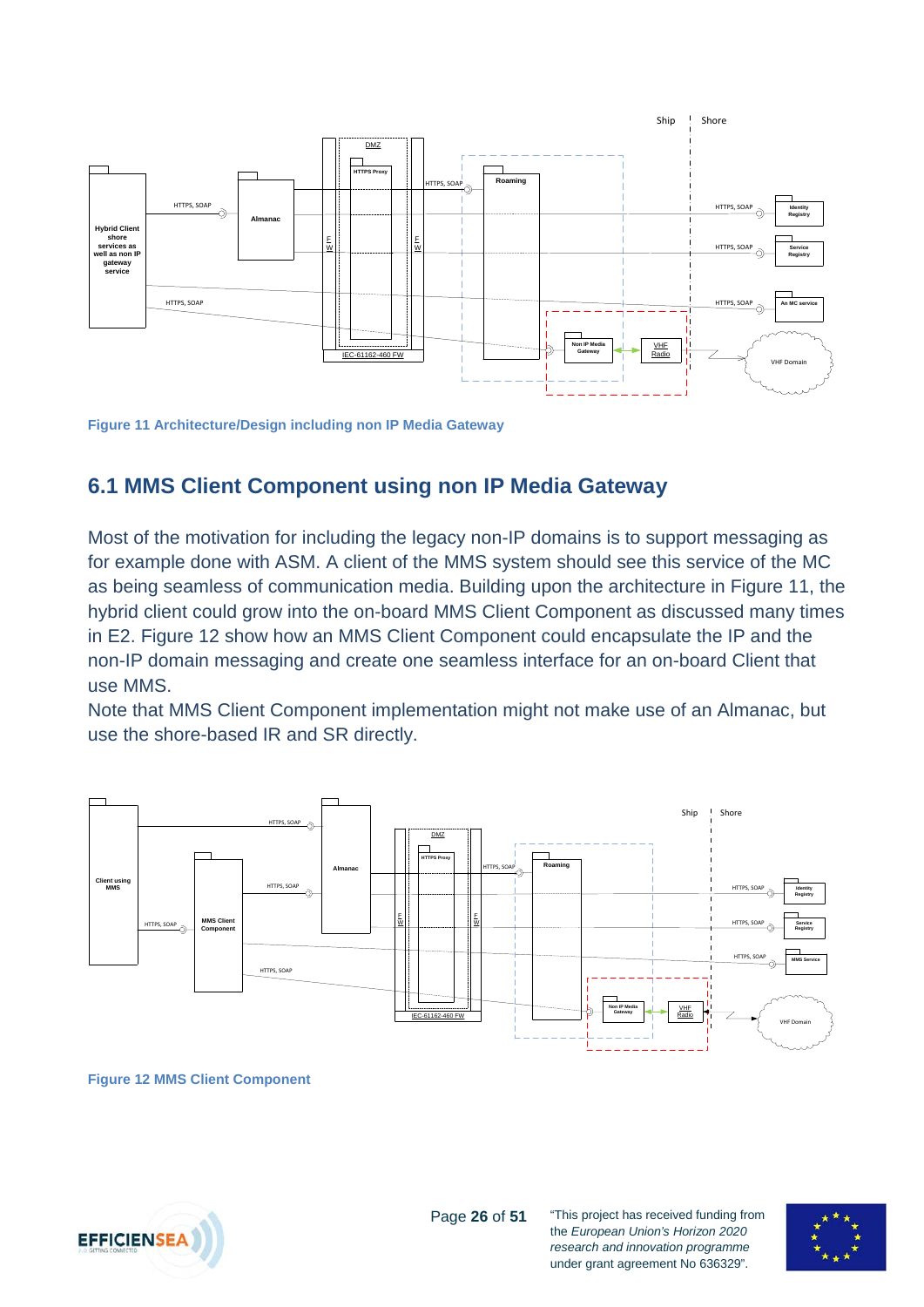If we compare [Figure 12](#page-25-2) with the layered perspective developed by WP3 shown in [Figure](#page-26-0)  [13,](#page-26-0) it can be seen that they match very well, only with a few differences.

1. MMS communicates over Non-IP media through RD



2. Firewall/Gateway

<span id="page-26-0"></span>**Figure 13 WP3 Maritime Cloud Layered perspective**



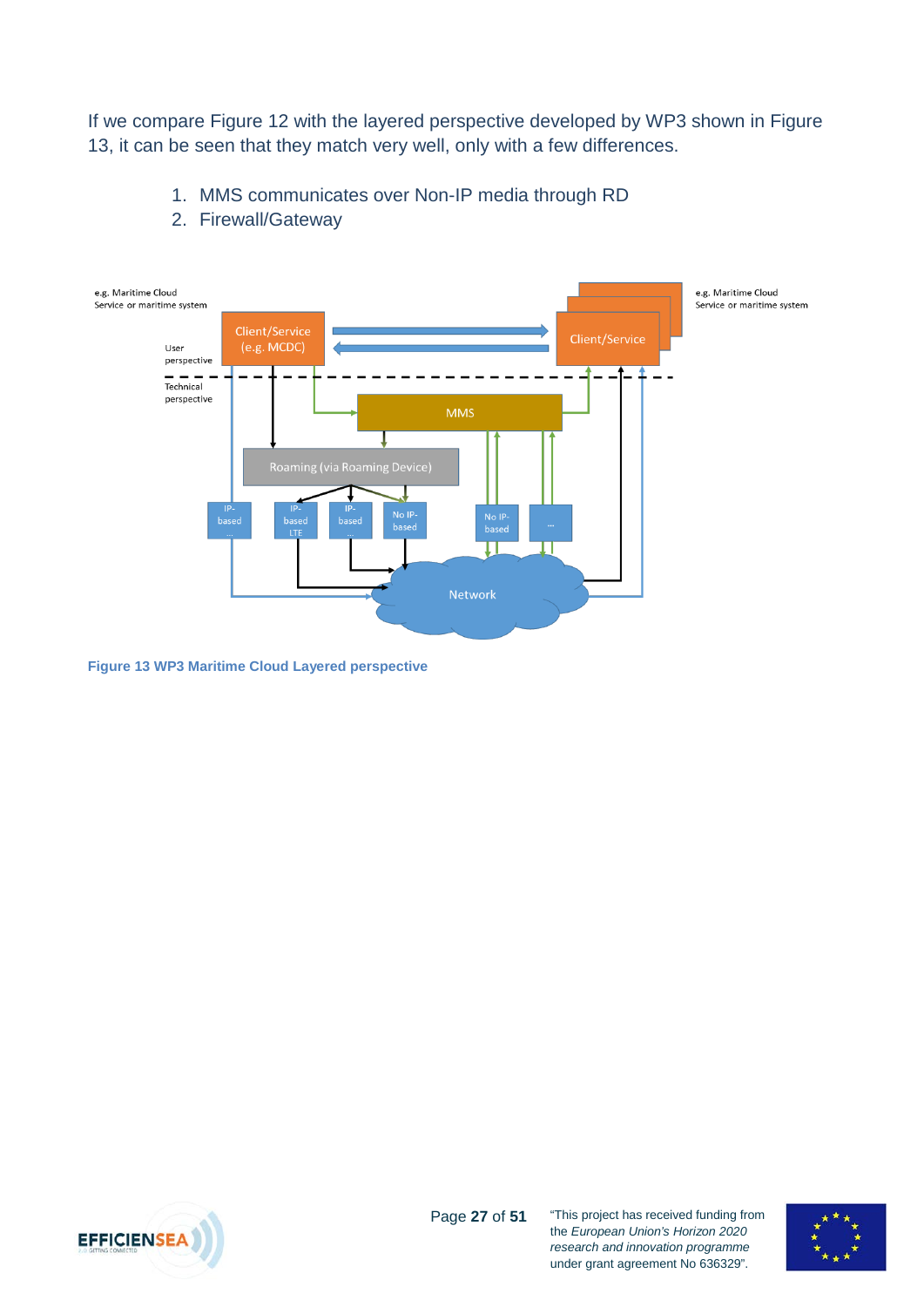## <span id="page-27-0"></span>**7 Maritime Cloud Demonstrator Component**

In previous E2 deliverables, such as (E2-T3.1-D3.2, 2015), a Maritime Cloud Client Component (MCC) has been defined. In (E2-T3.3-D3.7, 2016), this component is being further defined and renamed to Maritime Cloud Demonstrator Component.

Quote: "The Maritime Cloud Demonstrator Component serves as a reference implementation on how to use the other Maritime Cloud core components and can further be used by application developer (for example provider of ship equipment) to ease the usage of MC functionality. For this purpose the MCDC realizes some convenience functions, and takes the RD into account, to ensure a maximum of connectivity. "

There are several purposes to have the MCDC as an architectural element. One is to have a reference implementation of a MC client as a deliverable in E2. Another reason is that the MCDC in an on-board architecture may ease the implementation of MC clients by having the MCDC implementing components/functionality that can be reused amongst clients. The (E2-T3.1-D3.2, 2015) lists two of the obvious areas:

- Secure authentication, signing and encryption support through online use of the Maritime IR or means to provide the same services offline.
- Service discovery through online use of the Maritime SR or means to provide the same offline.



#### <span id="page-27-1"></span>**Figure 14 EfficienSea2 Entities**

In [Figure 14,](#page-27-1) the blue dashed boxes identify proposed entities for use in EfficienSea2. Note that the MCDC by this is the collection of helper components identified in previous chapters.



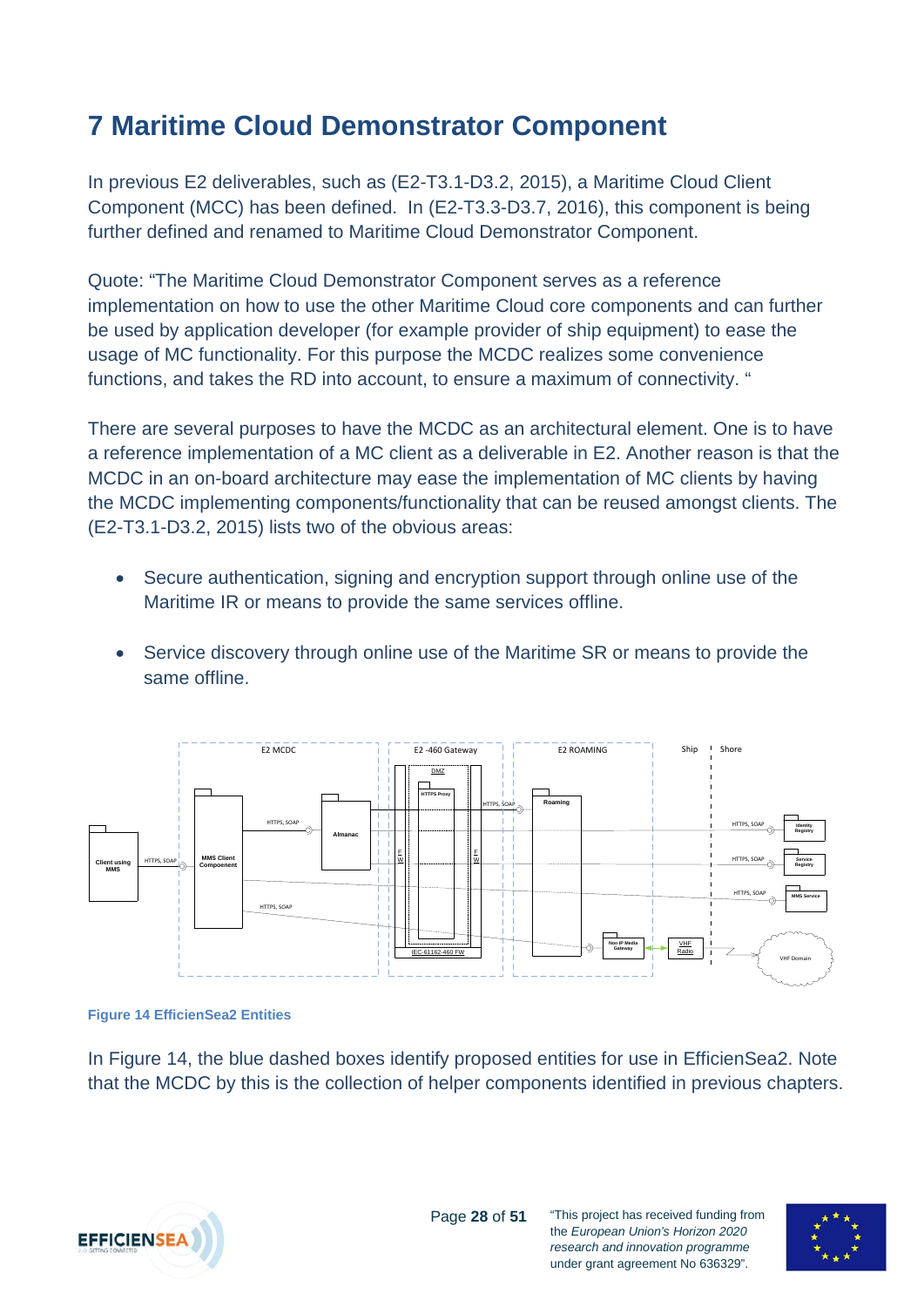## <span id="page-28-0"></span>**8 Efficient Protocols vessel/shore**

This chapter discusses some basic properties the internet and of relevant protocols in relation to vessel/shore communication.

All internet communication is based on (RFC1122, 1989). There is a desire that the services offered as part of the MC is internet based. Therefore the discussed protocols are from that domain.

### <span id="page-28-1"></span>**8.1 TCP and FTP over high latency, low bandwidth communication channels.**

The Transport Connection Protocol is the most widely used transport protocol on the internet. It forms the basis for application protocols, such as HTTP, FTP and TCP is accompanied by the Transport Layer Security Protocol (former "Secure Socket Layer" SSL).

When using TCP over SATCOM communication channels some problems arise due to the higher latency and higher error rate compared to high data rate land connections.

Many works and even modification of TCP have been suggested to solve these problems. Two works are referenced here: (Katz, 1999) "TCP Performance over Satellite Channels" and (Latour, 2000) "Enhancing TCP Performance over Satellite Channels".

Both works conclude with recommendations on TCP configuration parameters as well as introduction of TCP spoofing methods.

When using FTP for transporting larger files over communication channels with high latency and even have dropouts (packet loss), transport may be disconnected from time to time. It is recommended to utilize the ability to "resume" a file transfer in the FTP protocol, to avoid losing data already transferred.

### <span id="page-28-2"></span>**8.2 TLS over high latency, low bandwidth communication channels (hereunder HTTPS).**

Since TLS is an "extension" of TCP, the considerations stated in chapter [8.1](#page-28-1) are also valid. It is much more bandwidth consuming to establish a TLS connection than a plain TCP connection. The overhead depends highly on the PKI methods used for the particular TLS session. In many applications it should be considered to keep a TLS session open for longer periods where there is no data transferred between the client and service, since it may require less bandwidth to keep the session open than to tear it down and reopen later.



Page **29** of **51**

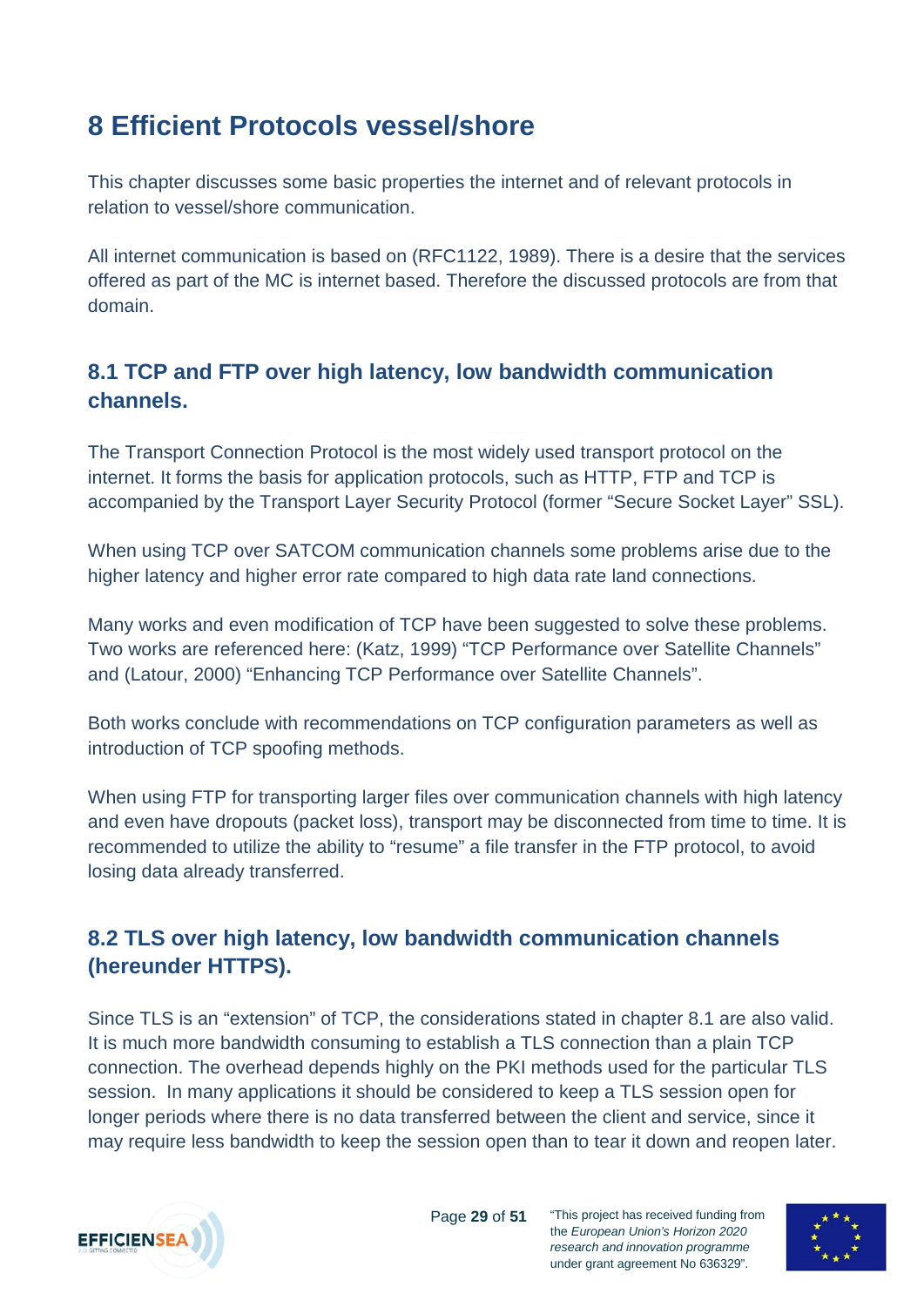### <span id="page-29-0"></span>**8.3 Virtual Private Networks (VPN)**

A virtual private network (VPN) extends a private network across a public network, such as the Internet. It enables users to send and receive data across shared or public networks as if their computing devices were directly connected to the private network. Applications running across the VPN may therefore benefit from the functionality, security, and management of the private network.

A VPN is created by establishing a virtual point-to-point connection through the use of dedicated connections, virtual tunnelling protocols, or traffic encryption.

VPN systems may be classified by:

- The protocols used to tunnel the traffic
- The tunnel's termination point location
- The type of topology of connections, such as site-to-site or network-to-network
- The levels of security provided
- The OSI layer they present to the connecting network, such as Layer 2 circuits or Layer 3 network connectivity
- The number of simultaneous connections
- There exist many variants of VPN on both the Layer2 and Layer3 types.

Many router manufacturers, including Asus, Cisco, Draytek, Linksys, Netgear, and Yamaha, supply routers with built-in VPN clients. Some use open-source firmware such as DD-WRT, [OpenWRT](https://en.wikipedia.org/wiki/OpenWRT) and Tomato, in order to support additional protocols such as [OpenVPN.](https://en.wikipedia.org/wiki/OpenVPN)

OpenVPN is an open-source software application that implements virtual private network (VPN) techniques for creating secure point-to-point or site-to-site connections in routed or bridged configurations and remote access facilities. It uses a custom security protocol that utilizes SSL/TLS for key exchange. It is capable of traversing network address translators (NATs) and firewalls. It was written by James Yonan and is published under the GNU General Public License (GPL).

### <span id="page-29-1"></span>**8.4 UDP over high latency, low bandwidth communication channels.**

Universal Datagram Protocol (UDP) can be used to transfer single datagram messages to/from shore. The protocol only guarantees that content in a single datagram is intact. The benefit of UDP is that it has a smaller overhead.

UDP is used heavily in the IEC61162-450 based navigation/vessel network to propagate NMEA sentence, automation system data as well as RADAR and ECDIS imaging.



Page **30** of **51**

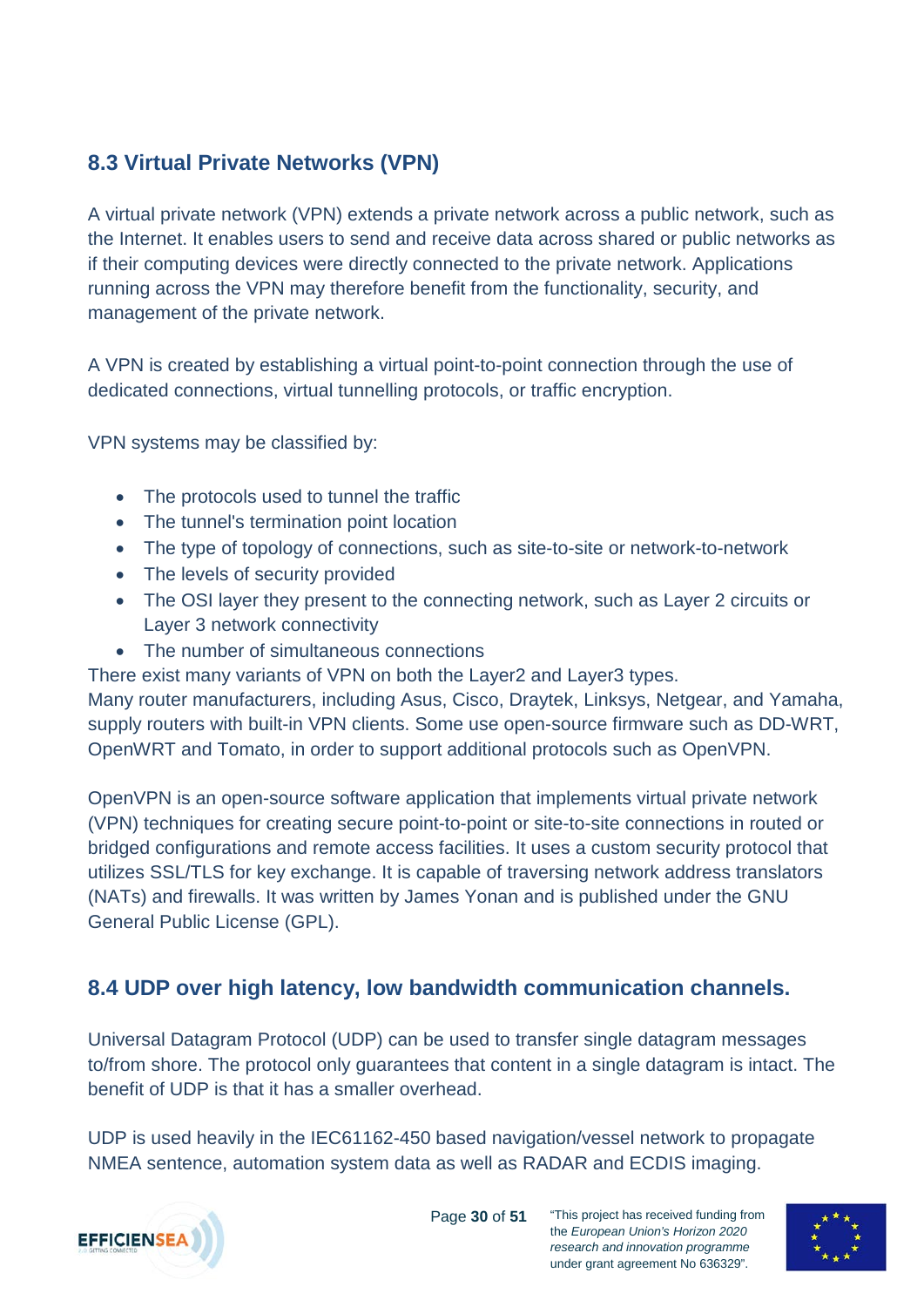UDP may be used for streaming applications where data loss is acceptable. UDP has many benefits in a multiple talker and multiple listener architecture.

Usage of UDP over high latency, low bandwidth communication channels may be considered for very particular applications such live data streaming in special situations.

UDP might also very well be considered in the design of MMS communication over non-IP VDES links, since it have demonstrated single message broad- and multicasting so well on vessel networks.

### <span id="page-30-0"></span>**8.5 Privacy vs. compression**

To obtain privacy, the data to be transferred must be encrypted. To minimize bandwidth usage, the data must be compressed.

Encryption turns data into high-entropy data, usually indistinguishable from a random stream. Compression relies on patterns in order to gain any size reduction. Since encryption destroys such patterns, the compression algorithm would be unable to give much (if any) reduction in size if it is applied to encrypted data.

In other words, for any type of compression protocol known today, the efficiency is lowered very significantly if the data is encrypted before the compression. This is due to the nature of encryption, that is practically outputting a scrambled data stream with no data segment repetitions, a property that makes compression inefficient.

Therefore to be able to transfer data efficiently, the compression must be done before data is encrypted.

To obtain complete end-to-end privacy and avoid man in the middle attacks, the encryption must be done at source client and decryption at destination client. To obtain low bandwidth usage, this then requires that compression and de-compression are also done at the source and destination clients respectively.

TLS standard (RFC5246, 2008) includes methods that support compression before encryption, see (RFC3749, 2004).

### <span id="page-30-1"></span>**8.6 Vessel Public or Local IP Address and IP v4 vs. IP v6**

The current infrastructure of various communication providers such as SATCOM, WLAN and 3,4G providers varies. Since the aim of the T2.3 RD is to provide seamless connection from Vessel to Internet, the roaming between the different providers, needs to take into account the fact that the vessel communication entry/exit node may be assigned different IP addresses dynamically.



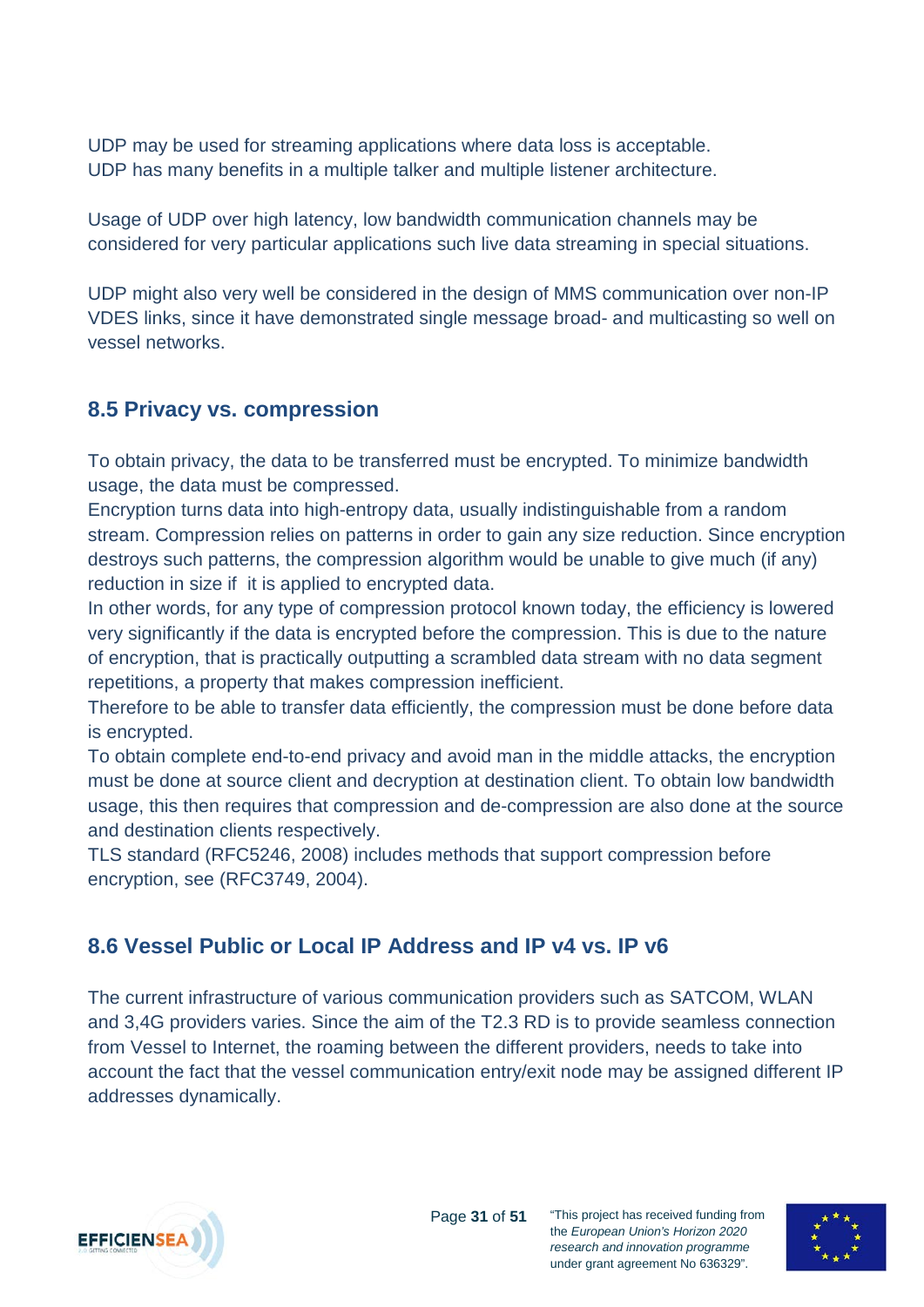If no action is taken, an established transport session from the vessel to shore cannot be kept alive if the RD changes to a media where the vessel node gets a different IP address than the one used when the transport session was established.

It is not possible to assign one static public IP address that works across the suite of media in discussion here.



**Figure 15 Roaming and IP Address scenarios**

### <span id="page-31-0"></span>**8.7 IP v4 vs. IP v6**

The amount of available IPv4 addresses is rapidly getting smaller and everything internet is in the process of migrating to IPv6

It is yet to be investigated if IP v6 addressing is possible in relation to SATCOM.

### <span id="page-31-1"></span>**8.8 IP Traffic over VDES**



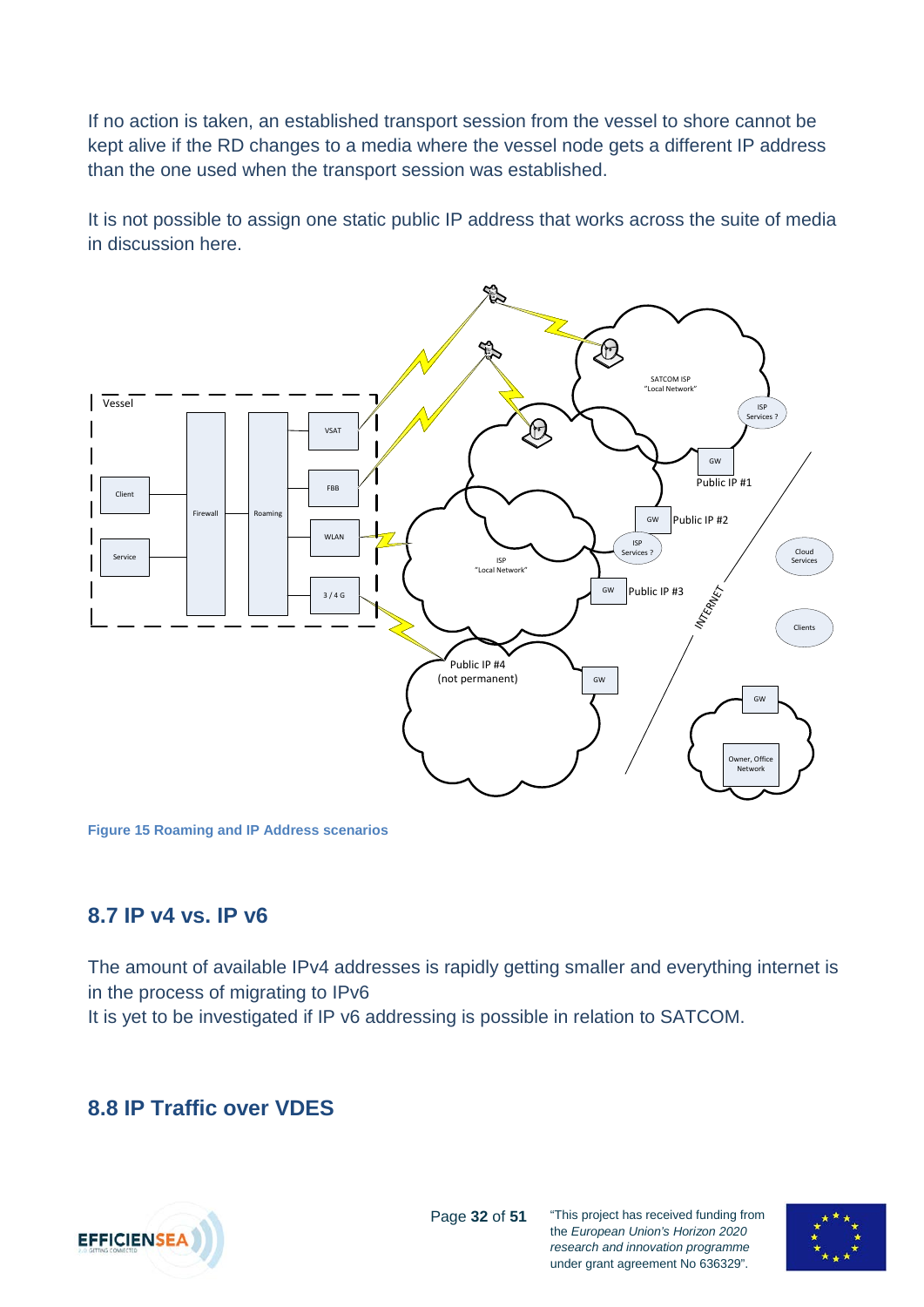VDES offers a low bandwidth data communication channel between VDES nodes within VHF range. From VDES draft standard, the estimated bandwidth is 150kbps shared between vessels within the VHF region.

The main envisioned goals of VDES are:

- To protect the AIS basic function of ship to ship collision avoidance
- To enhance maritime communication applications, based on robust and efficient digital transmission at a much higher rate than the current AIS

The wish list of applications of VDES is:

- **SAR Communications**
- Marine Safety Information and Notice to Mariners
- Automated Reporting
- VTS Service Portfolio
- Updated charts and publications
- Ship Reporting
- Route Exchange Ship to Ship
- Logistic services

Since VDES is packet based, it is possible transmit/receive IP data packets over VDES. This leads to a wish to base all of the applications of VDES on IP, since IP based communication is the most widely used and probably easiest to implement.

It is of course not at this point clear how exactly the applications envisioned is going to look like, and what communication needs they have.

For several applications, like e.g. Updated charts and publications it is clear that some form of transport layer protocol is needed, since information size is much higher than packet size, and there is a need to ensure data integrity.

Common sense say that establishment of many robust TCP connections over VDES is not possible with the bandwidth available.

This then rules out a use case that many ships all contacting a chart update service using standard web service methods.

In a "vacated" area with very few vessels, the situation is quite different. TCP connections over VDES might become very handy indeed.

#### <span id="page-32-0"></span>**8.8.1 IP Addresses and VDES**

A basic requirement for nodes in an IP network to communicate with each other is that they have a unique IP address. Since VDES stations will appear as nodes in a public VHF VDES space, each of the VDES stations would be required to have a static public IP address, unless special techniques, such as implementing zeroconf in the VDES nodes was applied.



Page **33** of **51**

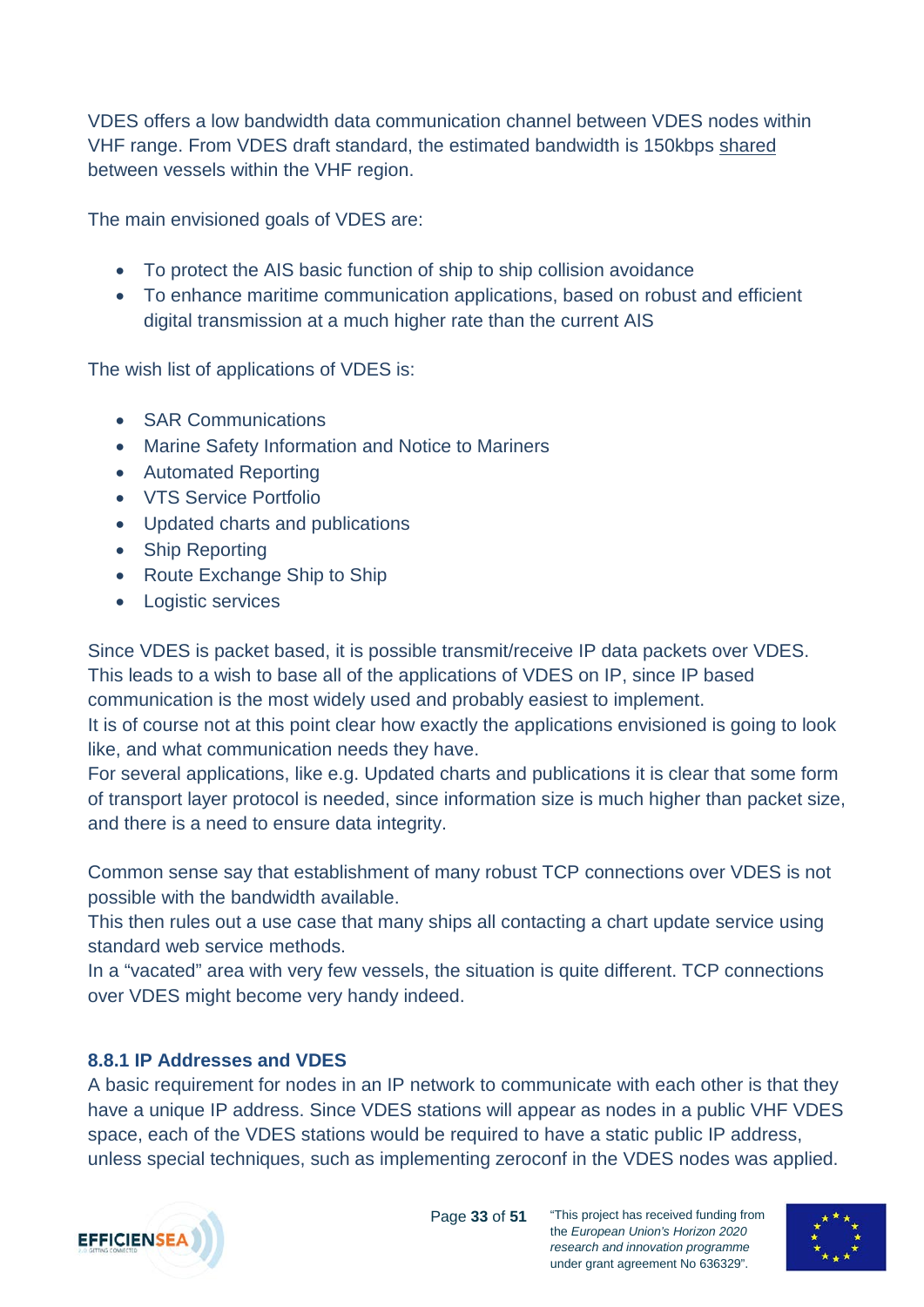(Note: zeroconf is a protocol suite to handle assignment of unique ip addresses and hostnames in a local area network domain).

Since the vessel and its VDES node is mobile and can move from being in just the local domain in the VHF VDES range to also be in the public internet domain, zeroconf alone would not be sufficient.

As described in [8.6](#page-30-1) it is not possible to apply one single static public IP address across multiple internet providers, however it is possible that the vessel would apply one static public IP address to use for the VDES node AND the on-shore vessel connector.

#### <span id="page-33-0"></span>**8.8.2 Routing of IP traffic between VDES nodes**

Communication over VDES links are limited, not only by bandwidth, but also the VHF range.



<span id="page-33-1"></span>**Figure 16 VDES Range limitations**

[Figure 16 VDES Range limitations](#page-33-1) Illustrate a situation where a Vessel A is in VHF range with a shore VDES station and a Vessel B that is not in range of the shore VDES station. Vessel B are in range of the Vessel A station. In this situation, it would be beneficial if Vessel A were able to route the communication to/from Vessel B to/from the shore VDES station.



under grant agreement No 636329".

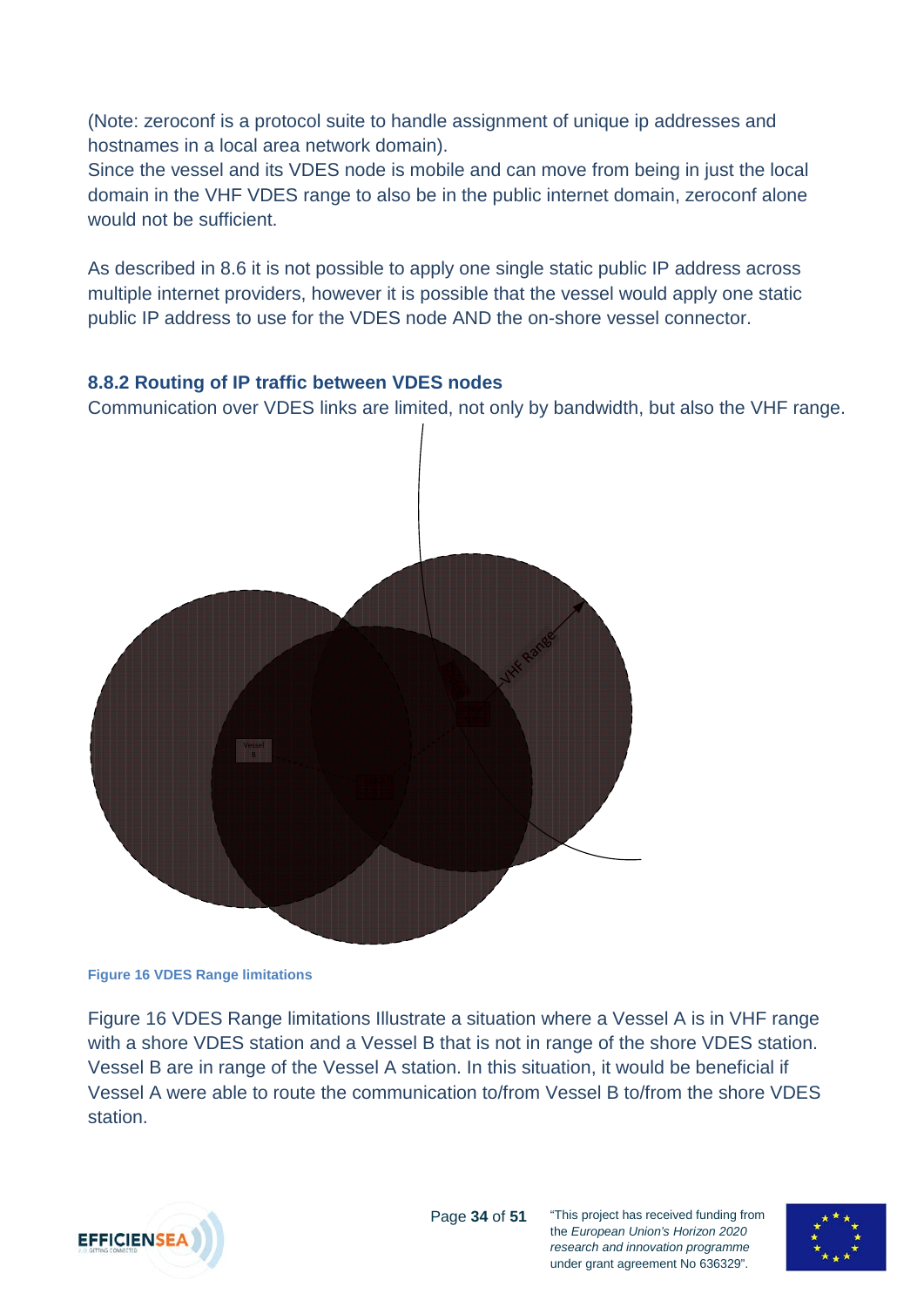The most intuitive approach would be to use the properties of the IP network layer and the same methods as is being used on the internet for routing of traffic. The protocols used on the internet for routers to exchange information on how to route traffic, can be quite demanding with respect to bandwidth and is probably not applicable for VDES. It is worth mentioning that alternative and less bandwidth demanding routing methods such as source routing exists.

A second approach would be to apply methods similar to the GSM roaming technologies, since the vessels are mobile and normal IP network layer routing methods are heavily challenged.

A third and probably the right approach are to realize that the routing problem is a "mesh network" routing problem. This problem has been research heavily in the last decade or two and there are many competing schemes at this time of writing.

An approach that seem to be what is being discussed in the MC forums are the MMS and as understood at this point in time, is an application layer messaging service. It is important at this point to be very clear and distinguish between application layer messaging and network layer messaging.

For a MMS service to be able to route messages between MMS nodes, each node would need to contain a routing component and will face the same problems to solve as with mesh network routing.



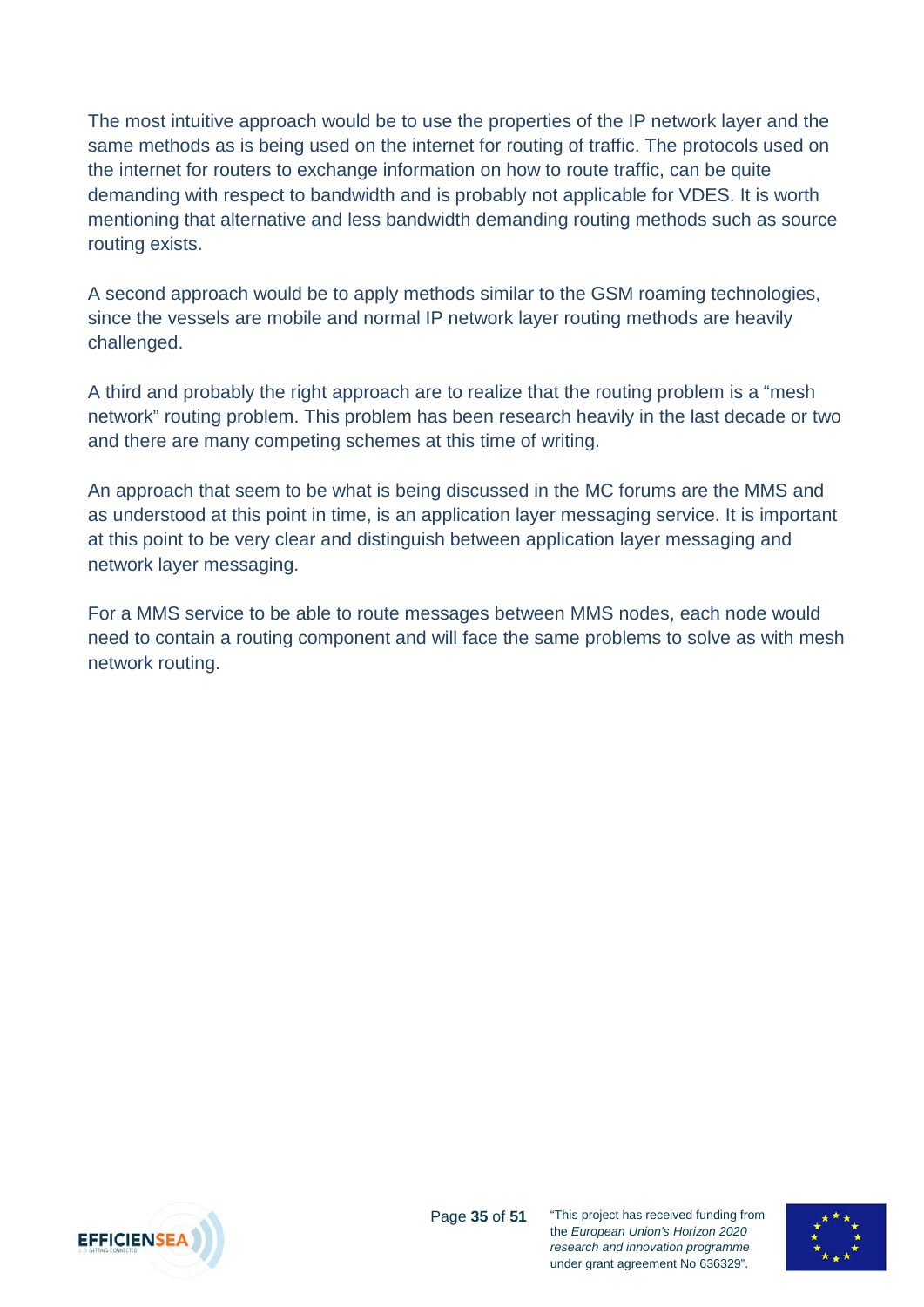## <span id="page-35-0"></span>**9 Deployment considerations and Architecture Update**

This chapter reviews the on-board network architecture as described in (E2-T2.4-D2.10, 2016) and discusses considerations on deployment.

The logical architecture/design developed in the previous chapters, does not require the existence of either the MCDC (helper components), or the RD. Nor does it put restrictions on the number of instances of MCDC and 460 gateways. This is considered an advantage of the architecture/design, since it allows multiple vendors to build integrated systems with propriety implementations of MCDC and -460 Gateway functionality.

Further, the logical architecture/design allows multiple RD instances, each tailored for specific needs. One could imagine a RD specifically allocated for Navigation-related communication and one allocated for engine systems communication.

An example deployment with two separate Vessel Systems (with separate security zones) are shown in [Figure 17.](#page-35-1)



<span id="page-35-1"></span>**Figure 17 Example Network Architecture**



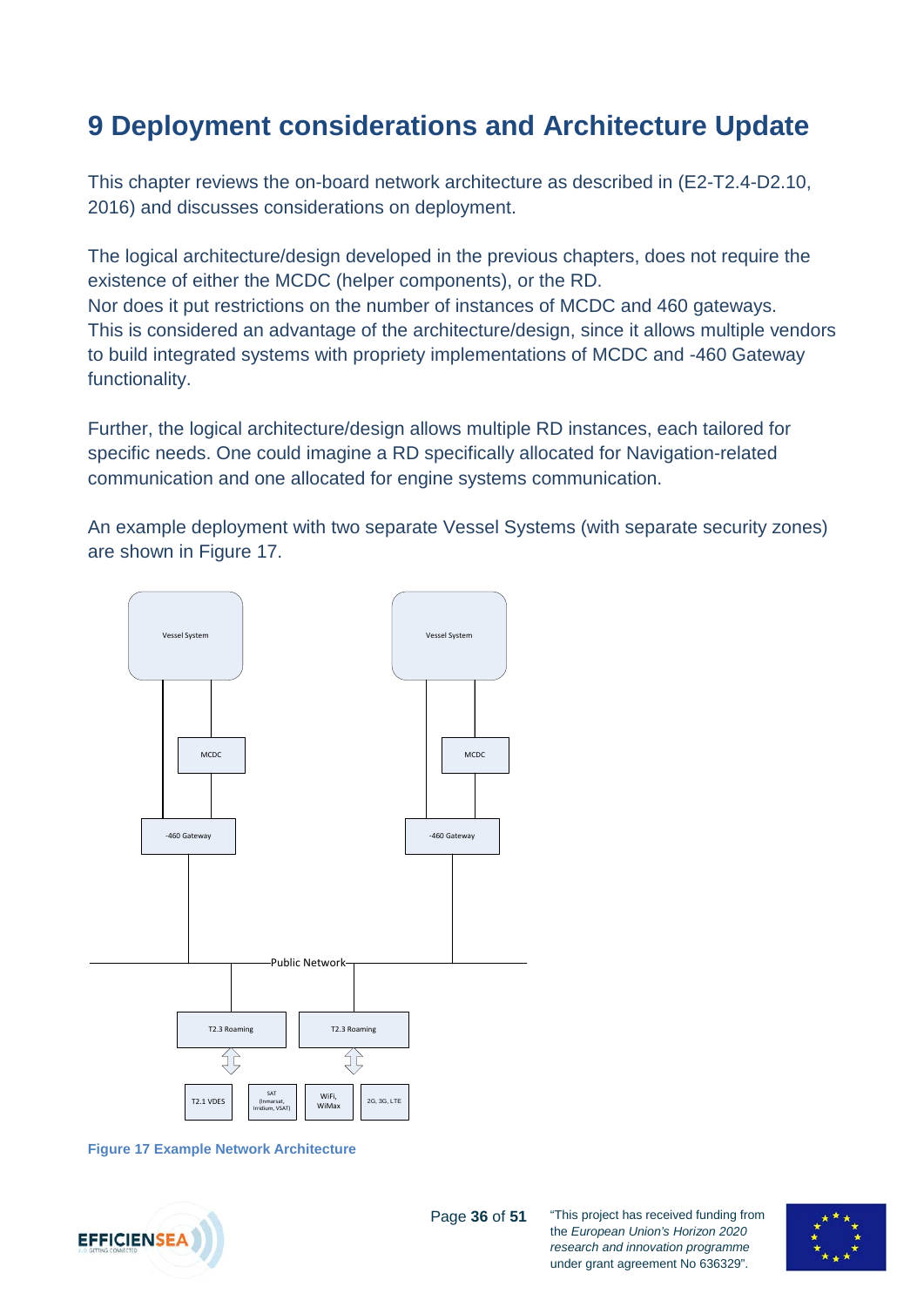## <span id="page-36-0"></span>**10 Proposed Demonstrator**

The M36 deliverable for T2.4 is an Implementation of a prototype which demonstrates vessel-to-shore communication for at least two different types of equipment using the Protocols defined in D2.4.2

[Figure 18](#page-36-1) provides an overview of the initial demonstration setup.

To enable simulation of communication through links with a variety of QoS, a WAN Emulator is applied. This component must be able to introduce relevant latencies and dropouts with statistic variance that matches a true environment.

It is the intension that this initial setup is active from beginning of year 3 of the EfficienSea2 project and then evolves as components and services become ready.



<span id="page-36-1"></span>**Figure 18 Initial Demonstrator Setup**

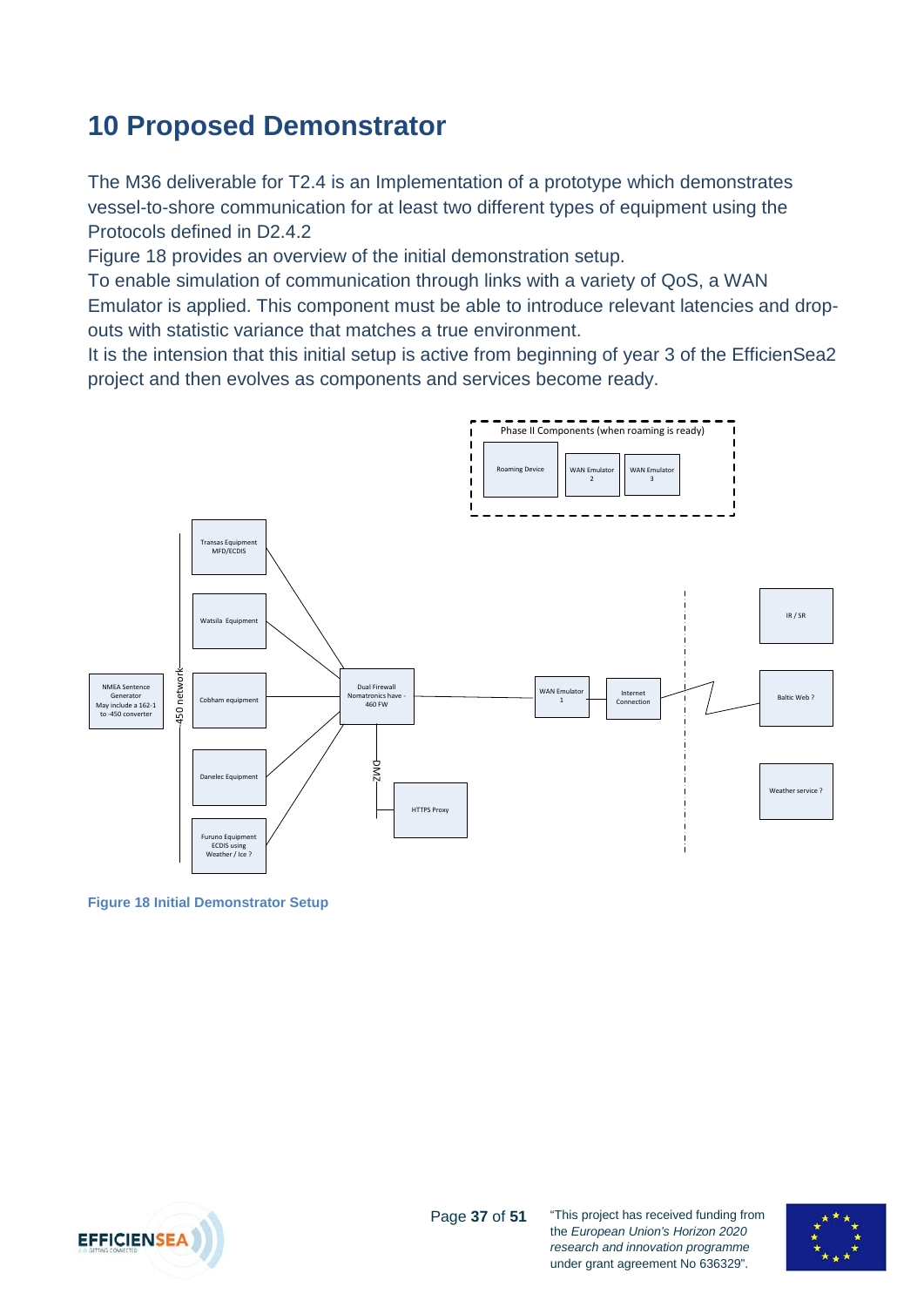## <span id="page-37-0"></span>**11 Identification of potential Areas for standardization**

There are several areas of the on-board architecture and protocols from vessel to shore as well as example services that can be topics for standardisation:

- On-board architecture
- Large Data Transport Service
- Non IP Media Gateway
- For AIS/ASM messaging
- For MMS
- Standardized method for reaching on-board service from Shore
- The Vessel Connector Component
- On-board MMS component
- RD/Component

These areas will be discussed further during year 3 of the EfficienSea2 project and it has been agreed in WP2 to produce a final report on standardisation areas by M36.



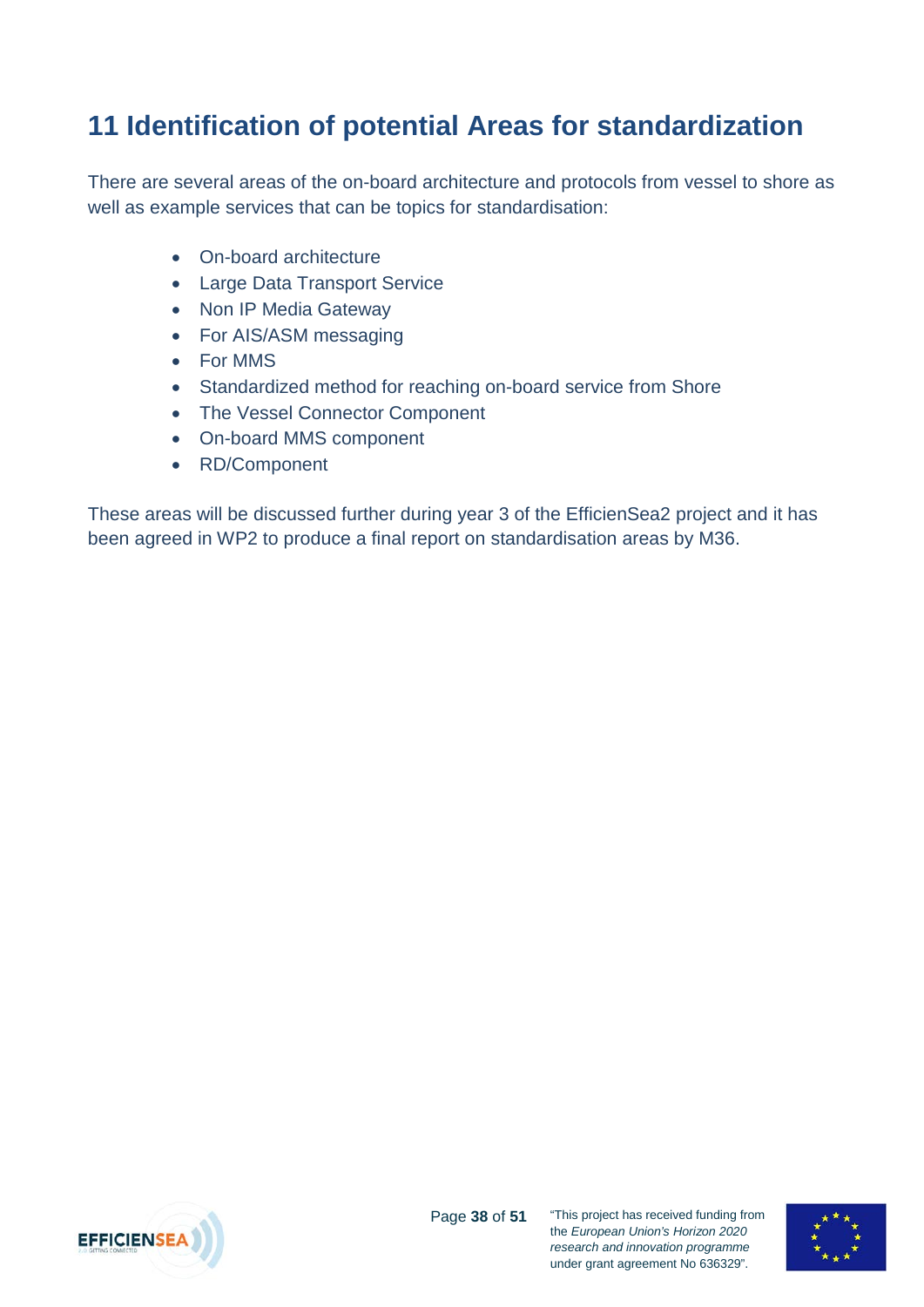## <span id="page-38-0"></span>**12 Conclusion**

The D2.11 has developed an on-board logical architecture/design as set out in the scope of work for T2.4 for this deliverable. Various use-case scenarios have been discussed and have shown that the developed logical architecture is valid.

Requirements for efficient communication protocols between clients and services of the MC have been developed.

D2.11 does not describe detailed requirements for the interface to RD, but only demand that the interface must be HTTPS/SOAP based.

The T2.4 D2.10 recommended on-board network architecture has been reviewed and updated.

With latest information of the Korean SMART project definition of the application layer messaging service MMS, the architecture/design has been validated to be able to integrate the necessary components needed for implementation.

It is believed that the design is ready to be tested in demonstration as described in chapter [10.](#page-36-0)

An added deliverable for the work of T2.4 in the E2 project is a report identifying and describing areas for standardisation that will aid the recommended design to be realized in actual solution implementations.



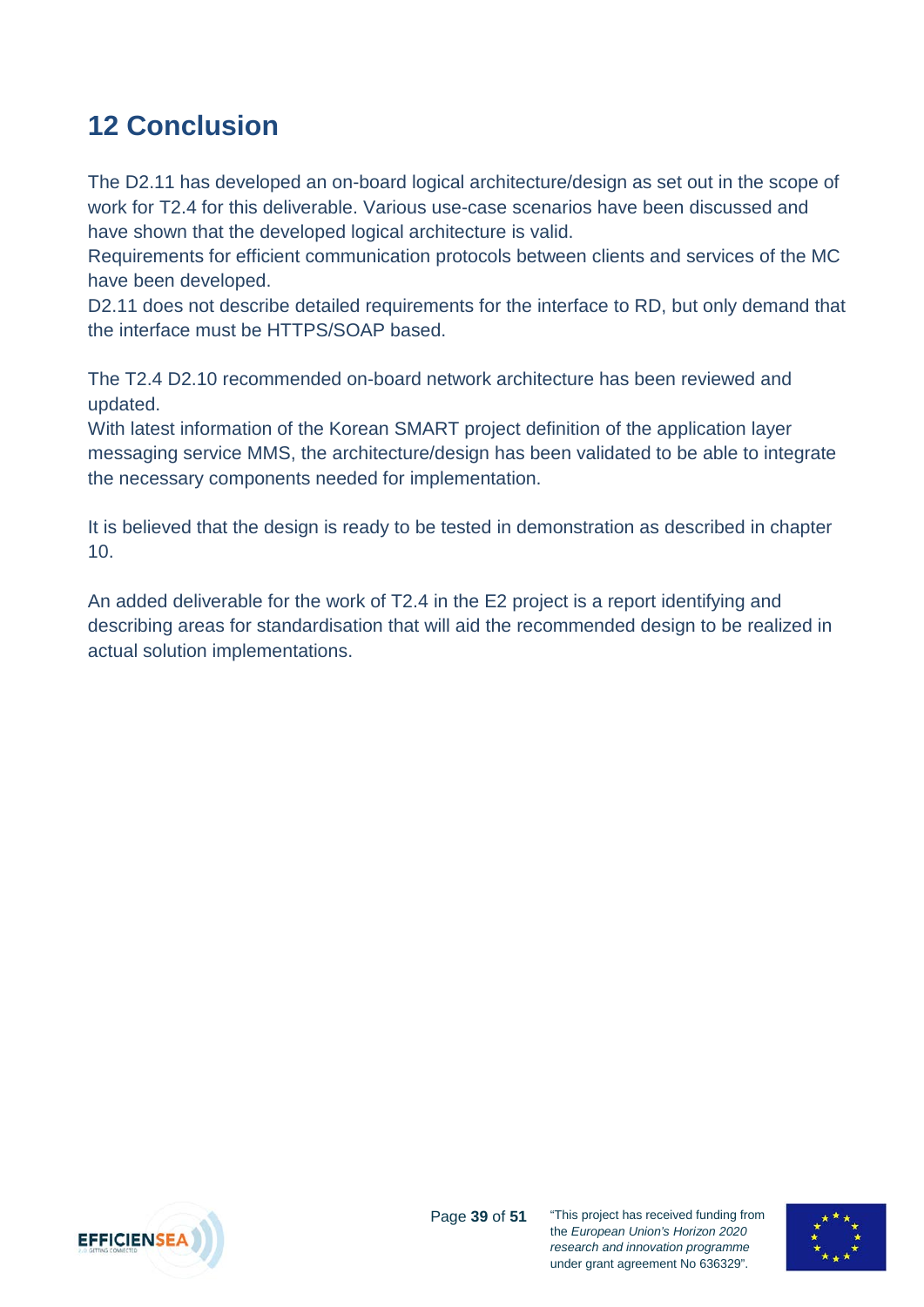## <span id="page-39-0"></span>**Bibliography**

**E2-T2.3-D2.8. 2016.** *D2.8 Interface to Maritime Cloud.* s.l. : EfficienSea2, 2016. **E2-T2.4-D2.10. 2016.** *D2.10 Recommended On-board Network Architecgture.* s.l. : EfficienSea2, 2016.

**E2-T3.1-D3.2. 2015.** *D3.2 Conceptual Model.* s.l. : EfficienSea2, 2015.

**E2-T3.3-D3.7. 2016.** *D3.7 Technical Specification.* s.l. : EfficienSea2, 2016.

**—. 2016.** *Technical Specification of the Maritime Cloud.* s.l. : EfficienSea2, 2016.

**E2-T5.1-D5.3. 2016.** *Development of a new common port database concept and structure.*  s.l. : EfficienSea2, 2016.

**Fabio Renda, CIMNE. 2016.** *SeaSWIM Connector Service.* s.l. : STM, 2016.

**Katz, Thomas R. Henderson and Randy H. 1999.** *TCP Performance over Satellite Channels.* Berkeley : EECS, University of Calilfornia, 1999. 94720.

**Latour, Maik Kammermann and Capt Hugues. 2000.** *Enhancing TCP Performance Over Satellite Channels.* Ottawa : Defence Research Establishement Ottawa, 2000. DREO TR 2000-079.

**RFC1122. 1989.** *Requirements for Internet Hosts -- Communication Layers.* s.l. : IETF, 1989.

**RFC3749. 2004.** *Transport Layer Security Protocol Compression Methods.* s.l. : IETF, 2004. **RFC5246. 2008.** *The Transport Layer Security (TLS) Protocol v1.2.* s.l. : IETF, 2008.

**STM Communications, STM Validation. 2017.** Sea Traffic Management.

*http://stmvalidation.eu/.* [Online] 14 02 2017. [Cited: 14 02 2017.] http://stmvalidation.eu/.



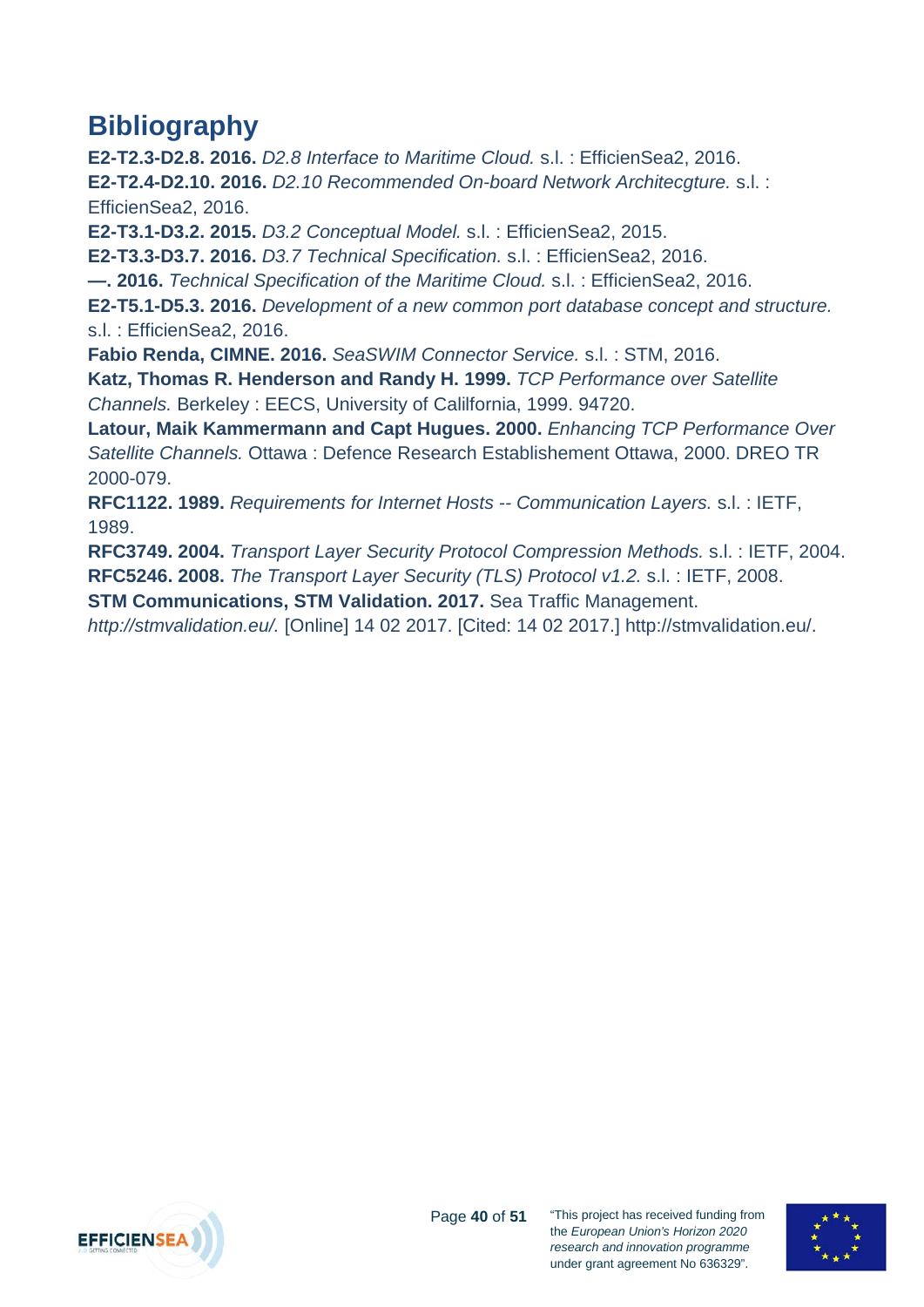

### **Appendix A –Review Report**

This chapter contains review comments and actions from the 75% and 100% review.

| $N^{\circ}$ | Reviewer        | Reference in  | <b>Type</b>  | Reviewer's Comments, Question and           | Editor's action on review        |
|-------------|-----------------|---------------|--------------|---------------------------------------------|----------------------------------|
|             | <b>Initials</b> | document      | (editorial,  | Proposals                                   | comment.                         |
|             |                 | (General or   | structural,  |                                             |                                  |
|             |                 | Paragraph,    | formulation, |                                             |                                  |
|             |                 | Figure )      | error)       |                                             |                                  |
|             | <b>AW</b>       | General       |              | Received a fully spell and formulation      | All the following corrections is |
|             |                 |               |              | corrected version of the document from      | based on andy's version $\odot$  |
|             |                 |               |              | Andy that made the whole thing more         | The corrections might very well  |
|             |                 |               |              | readable and in English as it was           | introduce new spelling and       |
|             |                 |               |              | supposed to.                                | formulation errors               |
| 2           | <b>ESP</b>      | P10, presence |              | Perhaps you could elaborate a bit on this,  | Suggestion included on P10.      |
|             |                 | of roaming    |              | maybe line 'It should be pointed out that a |                                  |
|             |                 | device        |              | roaming device is not an essential part of  |                                  |
|             |                 |               |              | maritime cloud communications, indeed, it   |                                  |
|             |                 |               |              | does not have to be present at all. The     |                                  |

<span id="page-40-0"></span>

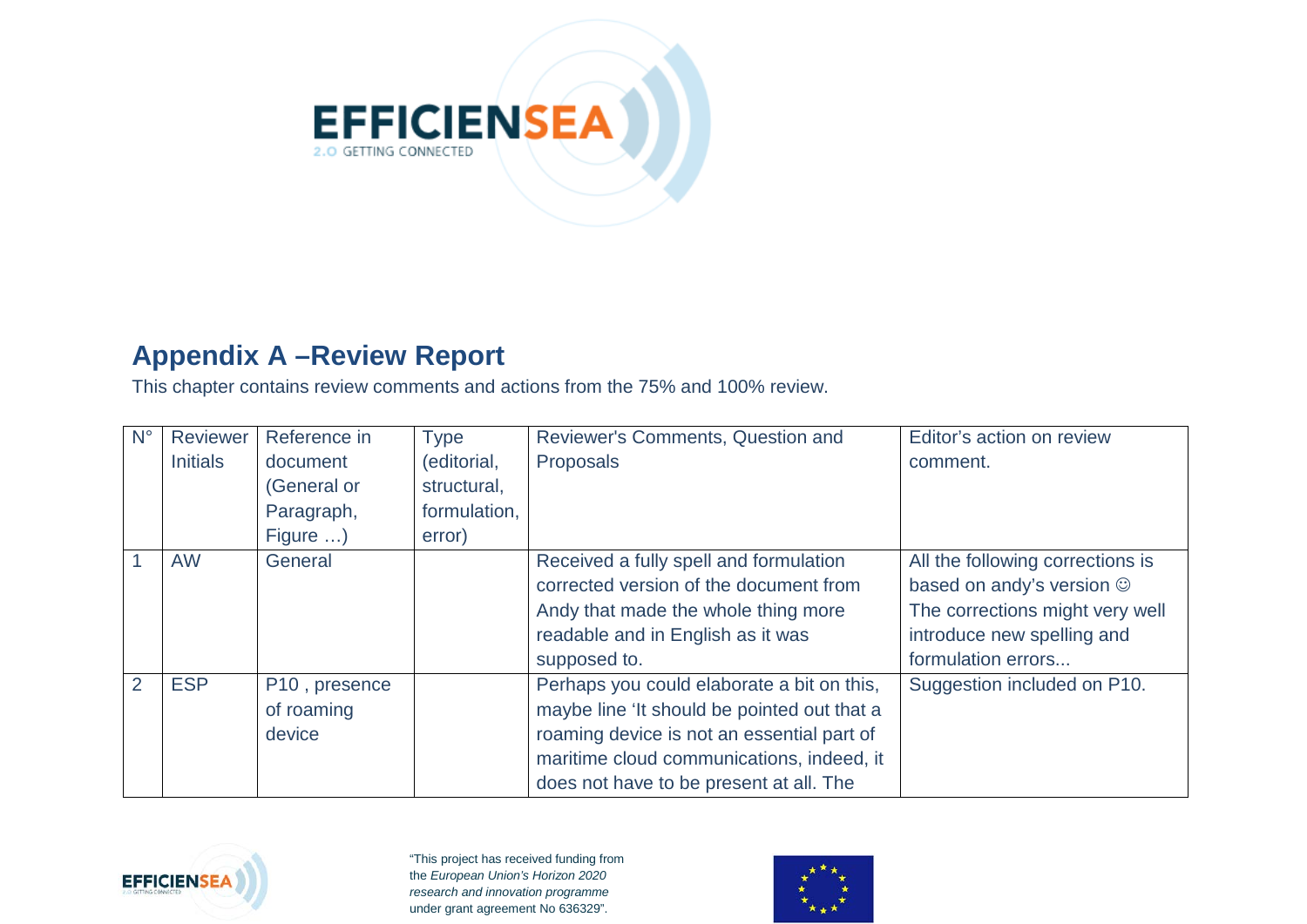| $N^{\circ}$ | Reviewer        | Reference in | <b>Type</b>  | Reviewer's Comments, Question and               | Editor's action on review          |
|-------------|-----------------|--------------|--------------|-------------------------------------------------|------------------------------------|
|             | <b>Initials</b> | document     | (editorial,  | Proposals                                       | comment.                           |
|             |                 | (General or  | structural,  |                                                 |                                    |
|             |                 | Paragraph,   | formulation, |                                                 |                                    |
|             |                 | Figure )     | error)       |                                                 |                                    |
|             |                 |              |              | purpose of a roaming device is to               |                                    |
|             |                 |              |              | reduce/optimize bandwidth requirements in       |                                    |
|             |                 |              |              | balance with communications cost, and           |                                    |
|             |                 |              |              | while a maritime cloud solution                 |                                    |
|             |                 |              |              | undoubtedly would benefit from this             |                                    |
|             |                 |              |              | enhancement, it is exactly what it is: an       |                                    |
|             |                 |              |              | enhancement, not a basic requirement            |                                    |
|             |                 |              |              | without which the maritime cloud                |                                    |
|             |                 |              |              | communications cannot work.'                    |                                    |
| 3           | <b>ESP</b>      | P10 para 4   |              | Very important - suggest some expansion         | Little expansion added             |
|             |                 |              |              | here.                                           |                                    |
| 4           | <b>ESP</b>      | 5.4.2 para 1 |              | can agree to this chapter when it comes         | We discussed this at the warsaw    |
|             |                 |              |              | to special purposes like remote                 | meeting and came to an             |
|             |                 |              |              | maintenance etc., but I'm not immediately       | understanding that the proposal    |
|             |                 |              |              | charmed by the lack of symmetry between         | in the 5.4.2 chapter was to show   |
|             |                 |              |              | ship and shore when it comes to provide         | an example implementation          |
|             |                 |              |              | generic services (which is the point of the     | method that achieves a             |
|             |                 |              |              | maritime cloud; the VPN solution being          | "symmetry". Action taken in this   |
|             |                 |              |              | discussed here is essentially cloud-            | revision of document is to clarify |
|             |                 |              |              | irrelevant?). The point is this: If the ship is | that.                              |
|             |                 |              |              | offering a Maritime Cloud-like service, I       |                                    |
|             |                 |              |              | cannot see why it cannot be implemented         |                                    |
|             |                 |              |              | exactly like the ones ashore? (i.e. a Cloud,    |                                    |



Page **42** of **51**

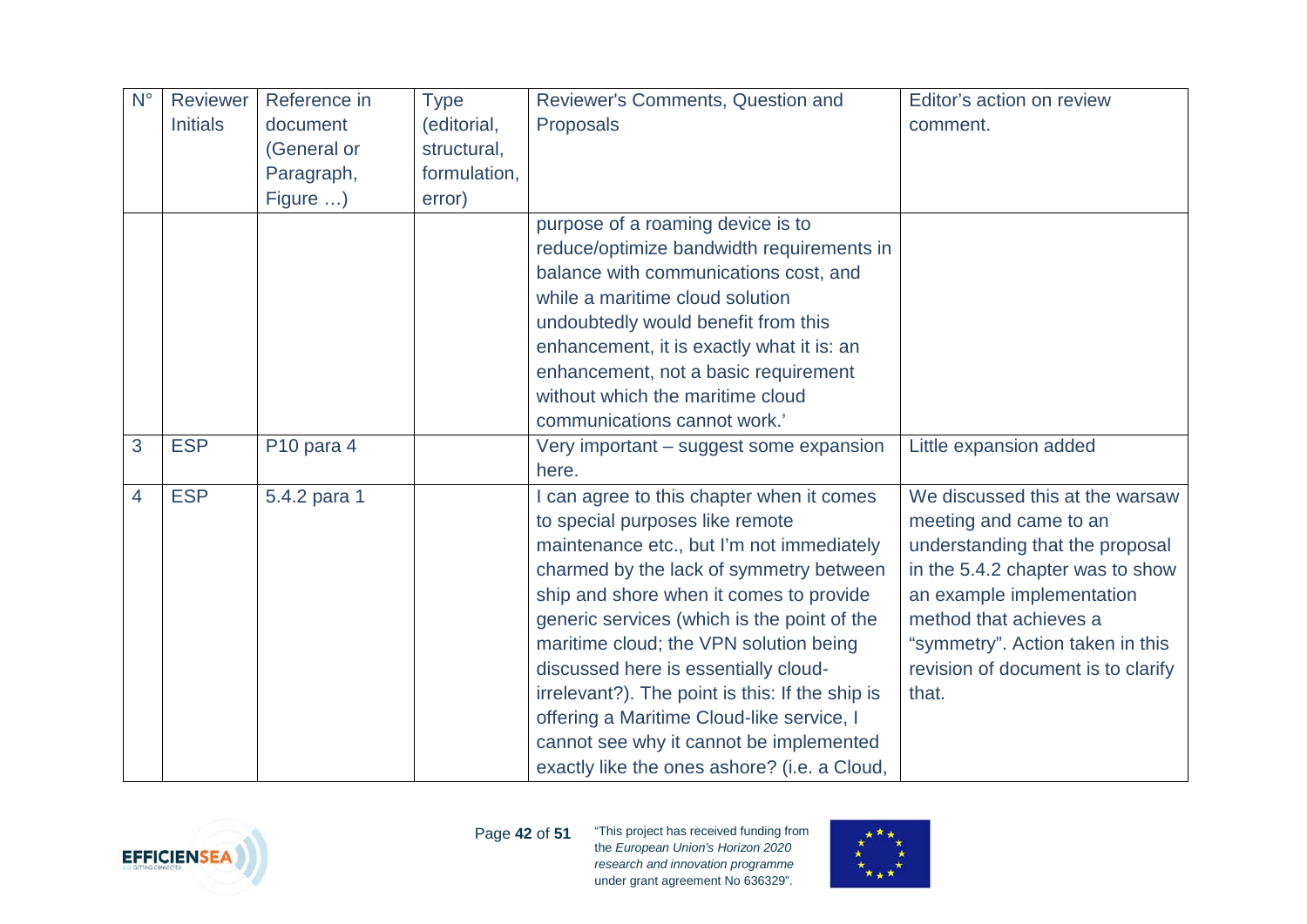| $N^{\circ}$ | <b>Reviewer</b> | Reference in           | <b>Type</b>  | Reviewer's Comments, Question and             | Editor's action on review           |
|-------------|-----------------|------------------------|--------------|-----------------------------------------------|-------------------------------------|
|             | <b>Initials</b> | document               | (editorial,  | Proposals                                     | comment.                            |
|             |                 | (General or            | structural,  |                                               |                                     |
|             |                 | Paragraph,             | formulation, |                                               |                                     |
|             |                 | Figure )               | error)       |                                               |                                     |
|             |                 |                        |              | which could reside on the -460 FW DMZ?).      |                                     |
|             |                 |                        |              | In this world of abstraction, I believe it    |                                     |
|             |                 |                        |              | would be much preferable to use and           |                                     |
|             |                 |                        |              | reuse the same mechanisms for similar         |                                     |
|             |                 |                        |              | services. Take, for instance, providing       |                                     |
|             |                 |                        |              | instant weather information like wind, air    |                                     |
|             |                 |                        |              | pressure etc. If a particular ship would like |                                     |
|             |                 |                        |              | this information, it could be available from  |                                     |
|             |                 |                        |              | a (number of) shore station(s), but ships     |                                     |
|             |                 |                        |              | could basically offer the same kind of        |                                     |
|             |                 |                        |              | service. Would it then not be reasonable to   |                                     |
|             |                 |                        |              | use the same access mechanism?                |                                     |
|             |                 |                        |              |                                               |                                     |
| 5           | <b>ESP</b>      | P <sub>16</sub> para 4 |              | Hm, it seems to be a 'doubtful' $\odot$       | The method described is very        |
|             |                 |                        |              | circumvention of the intention of the         | often used in shore based VPN       |
|             |                 |                        |              | standard, if the 'Onboard service reachable   | applications where it has an        |
|             |                 |                        |              | from shore' sits on the same network as       | accepted cyber security risk        |
|             |                 |                        |              | the 'Client'?                                 | level. It is most likely the method |
|             |                 |                        |              |                                               | used by our own corporations to     |
|             |                 |                        |              |                                               | provide us with access to our       |
|             |                 |                        |              |                                               | company networks when we            |
|             |                 |                        |              |                                               | travel.                             |
|             |                 |                        |              |                                               | Seen in the light of earlier        |



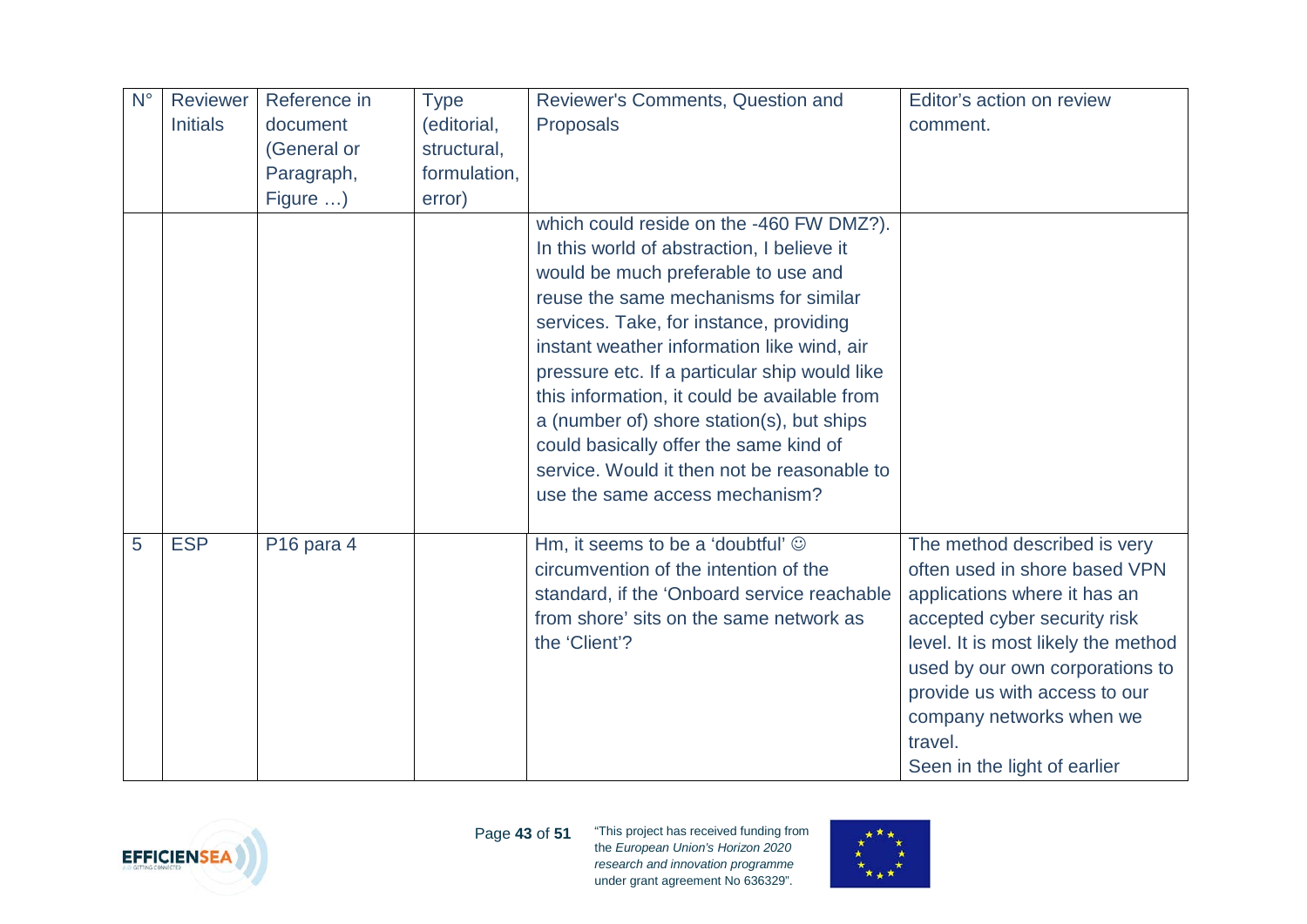| $N^{\circ}$    | Reviewer        | Reference in      | <b>Type</b>  | Reviewer's Comments, Question and             | Editor's action on review         |
|----------------|-----------------|-------------------|--------------|-----------------------------------------------|-----------------------------------|
|                | <b>Initials</b> | document          | (editorial,  | Proposals                                     | comment.                          |
|                |                 | (General or       | structural,  |                                               |                                   |
|                |                 | Paragraph,        | formulation, |                                               |                                   |
|                |                 | Figure )          | error)       |                                               |                                   |
|                |                 |                   |              |                                               | comments with requirements for    |
|                |                 |                   |              |                                               | symmetry, the text is left as is. |
| 6              | <b>ESP</b>      | 5.4.2.1 para 6    |              | Quite, but for me, at least, it is an open    | Changed according to our          |
|                |                 |                   |              | question whether this function is really part | discussions in Warsaw. The        |
|                |                 |                   |              | of the maritime cloud? If not, then we        | chapter is now there to provide   |
|                |                 |                   |              | should not make choices on the possible       | an example of how one could       |
|                |                 |                   |              | soluitons?                                    | achieve symmetry with VPN.        |
|                |                 |                   |              |                                               |                                   |
| $\overline{7}$ | <b>ESP</b>      | 5.4.3.1 para 1    |              | Please elaborate?                             | Text expanded to be more          |
|                |                 |                   |              |                                               | explanatory.                      |
| 8              | <b>ESP</b>      | 5.4.3.1 last para |              | This must be implementation-specific?         | In our D2.10 section of cyber     |
|                |                 | on encryption     |              | While I agree that encryption is prudent, is  | security considerations, we       |
|                |                 |                   |              | it a hard requirement coming from E2 and      | made a requirement that it must   |
|                |                 |                   |              | the work performed here?                      | be possible to implement the      |
|                |                 |                   |              |                                               | needed cyber security risk        |
|                |                 |                   |              |                                               | mitigations to reach an           |
|                |                 |                   |              |                                               | appropriate risk level. To me,    |
|                |                 |                   |              |                                               | this means that it must be        |
|                |                 |                   |              |                                               | possible to apply encryption if   |
|                |                 |                   |              |                                               | that is needed.                   |
| 9              | <b>ESP</b>      | 5.4.3.1           |              | Is this section describing existing           | This section was intended to      |
|                |                 |                   |              | solutions? Is that part of the scope? Or      | describe the existing methods     |
|                |                 |                   |              | should we rather discuss and describe         | used for transporting large       |



Page **44** of **51**

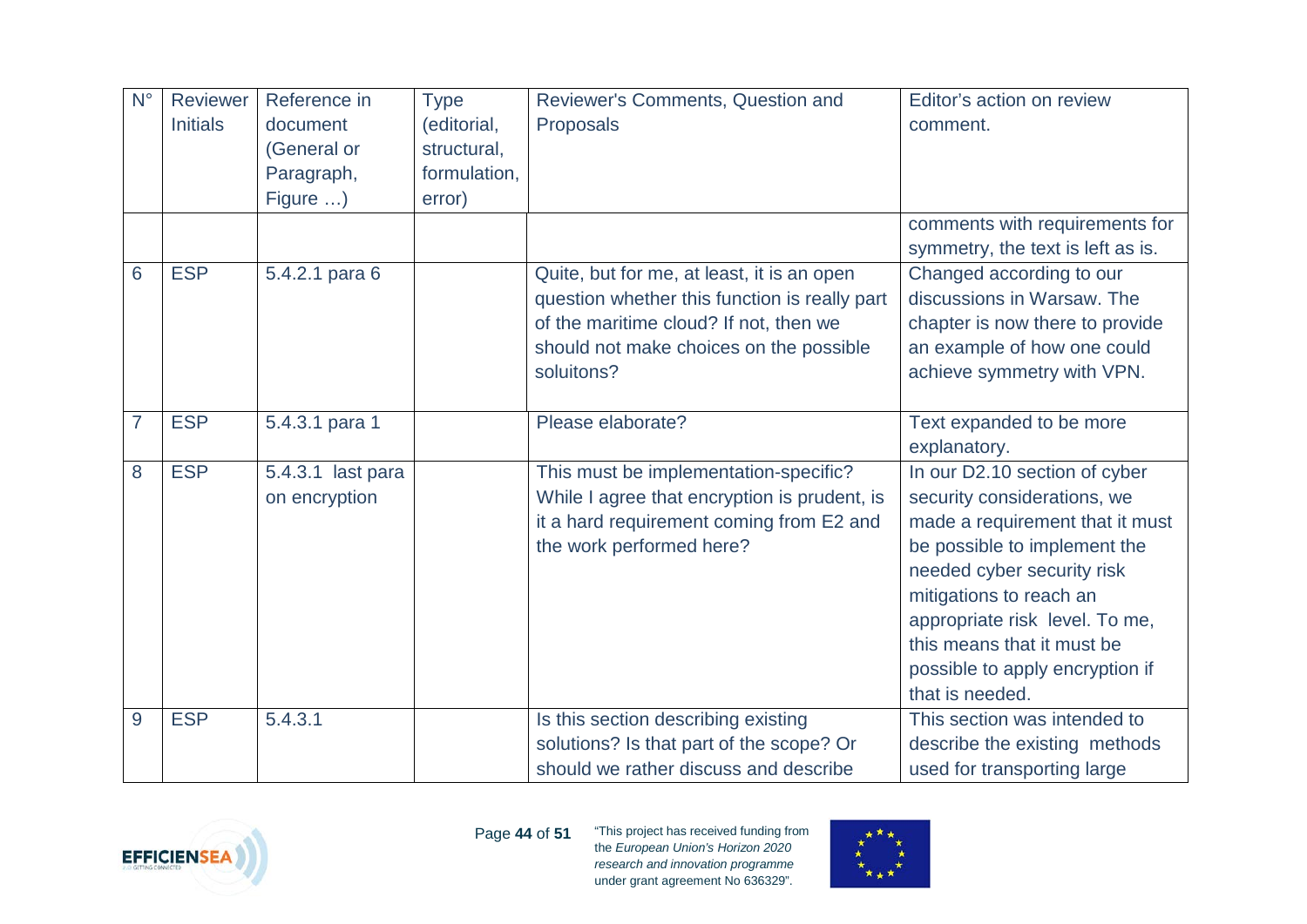| $N^{\circ}$     | Reviewer        | Reference in      | <b>Type</b>  | Reviewer's Comments, Question and              | Editor's action on review          |
|-----------------|-----------------|-------------------|--------------|------------------------------------------------|------------------------------------|
|                 | <b>Initials</b> | document          | (editorial,  | Proposals                                      | comment.                           |
|                 |                 | (General or       | structural,  |                                                |                                    |
|                 |                 | Paragraph,        | formulation, |                                                |                                    |
|                 |                 | Figure )          | error)       |                                                |                                    |
|                 |                 |                   |              | what a generic data mirror service should      | amounts of data today. . I have    |
|                 |                 |                   |              | look like, where it should sit etc.?           | tried to make this more more       |
|                 |                 |                   |              |                                                | clear in the introduction of the   |
|                 |                 |                   |              |                                                | 5.4.3 chapter.                     |
|                 |                 |                   |              |                                                | On method: It is important that    |
|                 |                 |                   |              |                                                | we relate to the real world        |
|                 |                 |                   |              |                                                | before we suggest standards        |
| 10 <sup>°</sup> | <b>ESP</b>      | 5.4.3.2 and 5.4.4 |              | In repetition of the above, to a large extent, | The goal of chapter 5.4.4 is to    |
|                 |                 |                   |              | we should discuss the (reasonable)             | demonstrate that the               |
|                 |                 |                   |              | requirements to an onboard FTP site, and       | architecture/design support that   |
|                 |                 |                   |              | describe a neutral solution that in our view   | it is possible to design services  |
|                 |                 |                   |              | fulfills the objectives?                       | for large data transfer. In this   |
|                 |                 |                   |              |                                                | demonstration we need to           |
|                 |                 |                   |              | I'm happy with establishing a set of pre-      | regard the requirements we         |
|                 |                 |                   |              | cooked solutions for common services, but      | developed in D2.10 on e.g.         |
|                 |                 |                   |              | I suspect we should depart in a number of      | cyber security. Therefore the      |
|                 |                 |                   |              | (artificial) use-cases, since the task that    | cyber security considerations in   |
|                 |                 |                   |              | should provide the requirements                | chapter $5.4.3.2$                  |
|                 |                 |                   |              | (WP1.something?) didn't really made us         | Some reformulation has been        |
|                 |                 |                   |              | that much more wiser?                          | done in text.                      |
|                 |                 |                   |              |                                                |                                    |
|                 | <b>ESP</b>      | 5.4.5 page 23 on  |              | Where does this number come from?              | Chapter completely changed. It     |
|                 |                 | the 10min value   |              |                                                | is not in scope for T2.4 to define |



Page **45** of **51**

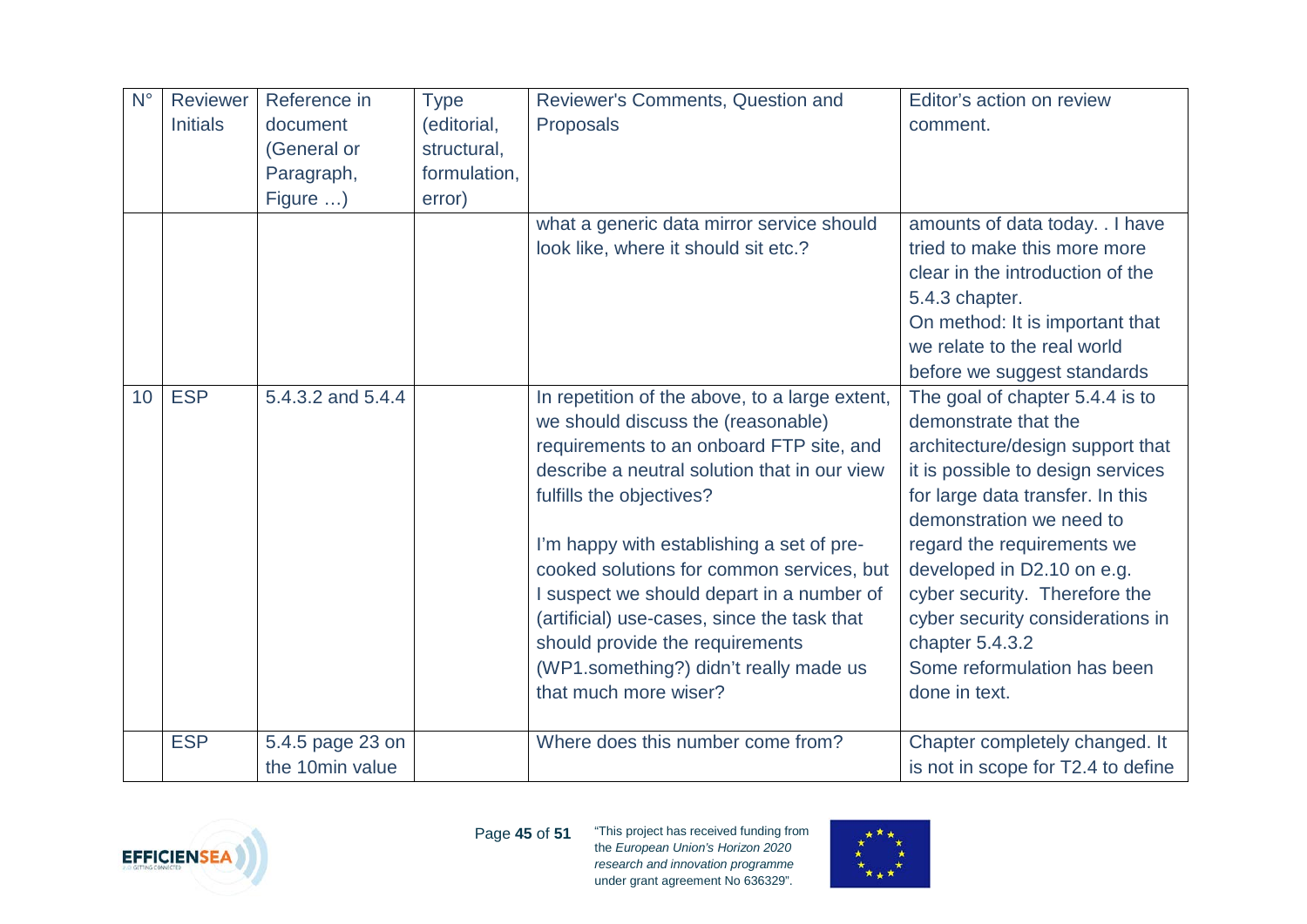| $N^{\circ}$ | Reviewer        | Reference in | <b>Type</b>  | Reviewer's Comments, Question and               | Editor's action on review           |
|-------------|-----------------|--------------|--------------|-------------------------------------------------|-------------------------------------|
|             | <b>Initials</b> | document     | (editorial,  | Proposals                                       | comment.                            |
|             |                 | (General or  | structural,  |                                                 |                                     |
|             |                 | Paragraph,   | formulation, |                                                 |                                     |
|             |                 | Figure )     | error)       |                                                 |                                     |
|             |                 |              |              |                                                 | this type of communication as       |
|             |                 |              |              |                                                 | per. Discussions with WP5           |
| 11          | <b>ESP</b>      | Figure 12    |              | I would like to extend this line of thinking to | I would like that also, but I think |
|             |                 |              |              | 'reduce' the VHF domain to 'just another        | that the capabilities of the        |
|             |                 |              |              | kind of transport mechanism' - meaning          | upcoming VDES has been              |
|             |                 |              |              | that the endpoint becomes the same              | hyped beyond what it can offer.     |
|             |                 |              |              | service that is/may be reached directly via     | It is a natural thing that happens  |
|             |                 |              |              | IP based traffic. In other words, it seems to   | when visionaries grow "simple"      |
|             |                 |              |              | be the logic of things that as long as there    | services over VDES into general     |
|             |                 |              |              | is VHF connectivity to the cloud (global or     | web services over VDES. The         |
|             |                 |              |              | indeed local on another ship), nothing is       | limitations when not using          |
|             |                 |              |              | basically different?                            | standard internet protocols and     |
|             |                 |              |              |                                                 | their offerings of transport        |
|             |                 |              |              |                                                 | mechanisms, roaming, cyber          |
|             |                 |              |              |                                                 | security, data integrity etc are    |
|             |                 |              |              |                                                 | forgotten. The fact is that VDES    |
|             |                 |              |              |                                                 | will not be able to offer these     |
|             |                 |              |              |                                                 | basic things.                       |
|             |                 |              |              |                                                 | This said, lets hear what they      |
|             |                 |              |              |                                                 | have found in the SMART             |
|             |                 |              |              |                                                 | project with MMS. We might be       |
|             |                 |              |              |                                                 | surprised.                          |
| 12          | <b>ESP</b>      | 8.3          |              | Are there plans to discuss/add information      | Did not plan to elaborate further.  |



Page **46** of **51**

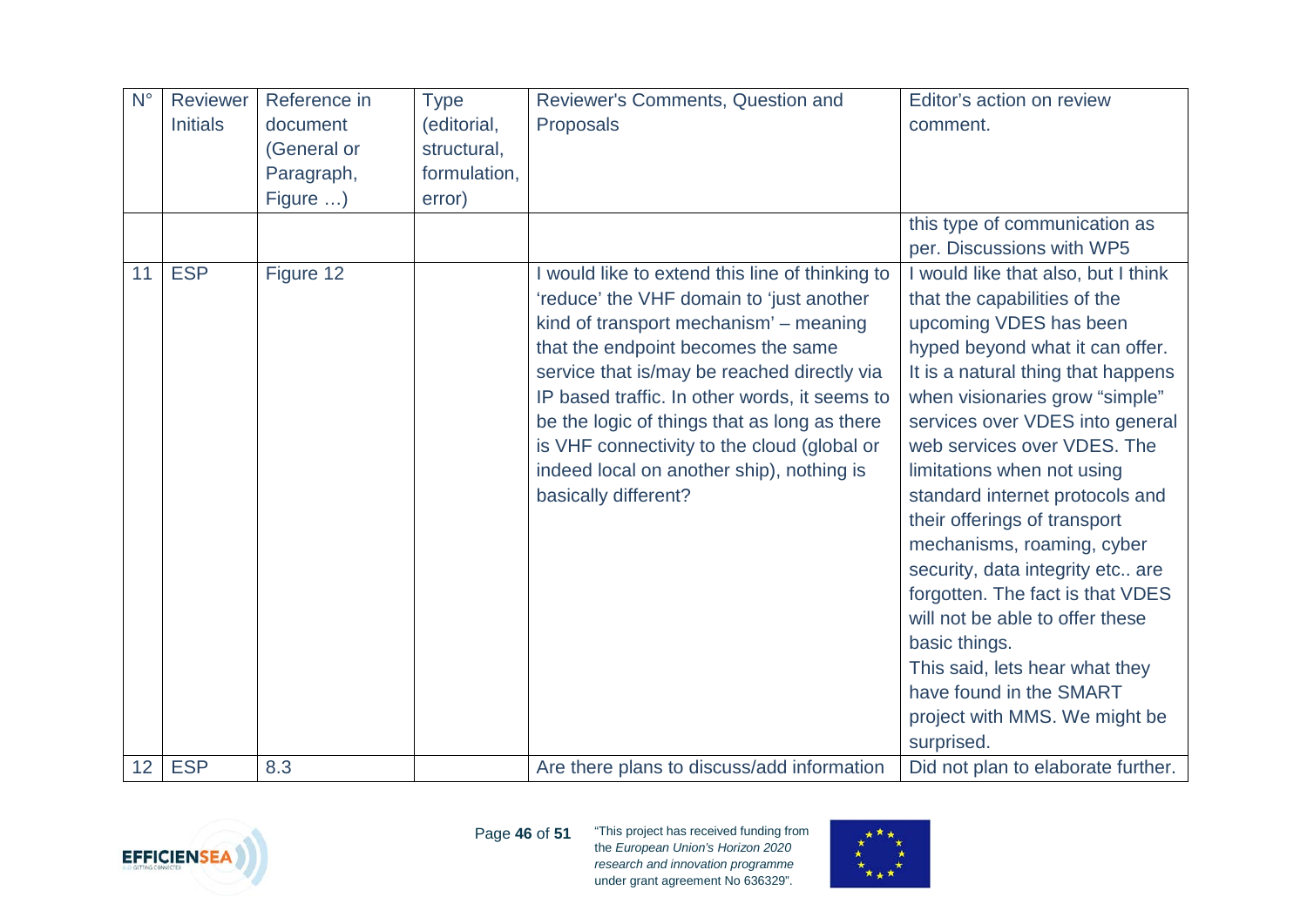| $N^{\circ}$ | Reviewer        | Reference in | <b>Type</b>  | Reviewer's Comments, Question and             | Editor's action on review                                                                                                                                      |
|-------------|-----------------|--------------|--------------|-----------------------------------------------|----------------------------------------------------------------------------------------------------------------------------------------------------------------|
|             | <b>Initials</b> | document     | (editorial,  | Proposals                                     | comment.                                                                                                                                                       |
|             |                 | (General or  | structural,  |                                               |                                                                                                                                                                |
|             |                 | Paragraph,   | formulation, |                                               |                                                                                                                                                                |
|             |                 | Figure )     | error)       |                                               |                                                                                                                                                                |
|             |                 |              |              | about point-to-point, multicast, broadcast?   | We decided to leave the details<br>of potential MMS<br>implementations out of scope,<br>but I think that UDP might<br>become handy for the designers<br>there. |
|             |                 |              |              |                                               | I added smaller comment on<br>that in text.                                                                                                                    |
| 13          | <b>AH</b>       | General      |              | I would mark the Almanak as "optional"<br>and | Almanac is described as<br>optional, but not clearly enough                                                                                                    |
|             |                 |              |              |                                               | obviously. Will make a better<br>attempt.                                                                                                                      |
|             |                 |              |              |                                               | (Btw. roaming is optional and<br>MMS is optional). The only<br>mandatory for Client/Service to                                                                 |
|             |                 |              |              |                                               | be using MC is their use of IR<br>and SR                                                                                                                       |
| 14          | <b>AH</b>       | General      |              | perhaps bring up the figure we designed       | Included the drawing from WP3,                                                                                                                                 |
|             |                 |              |              | together in Hamburg about the MMS.            | but still want to recommend the                                                                                                                                |
|             |                 |              |              |                                               | use of Non IP Media gateways                                                                                                                                   |
|             |                 |              |              |                                               | as proposed in D2.11 when                                                                                                                                      |



Page **47** of **51**

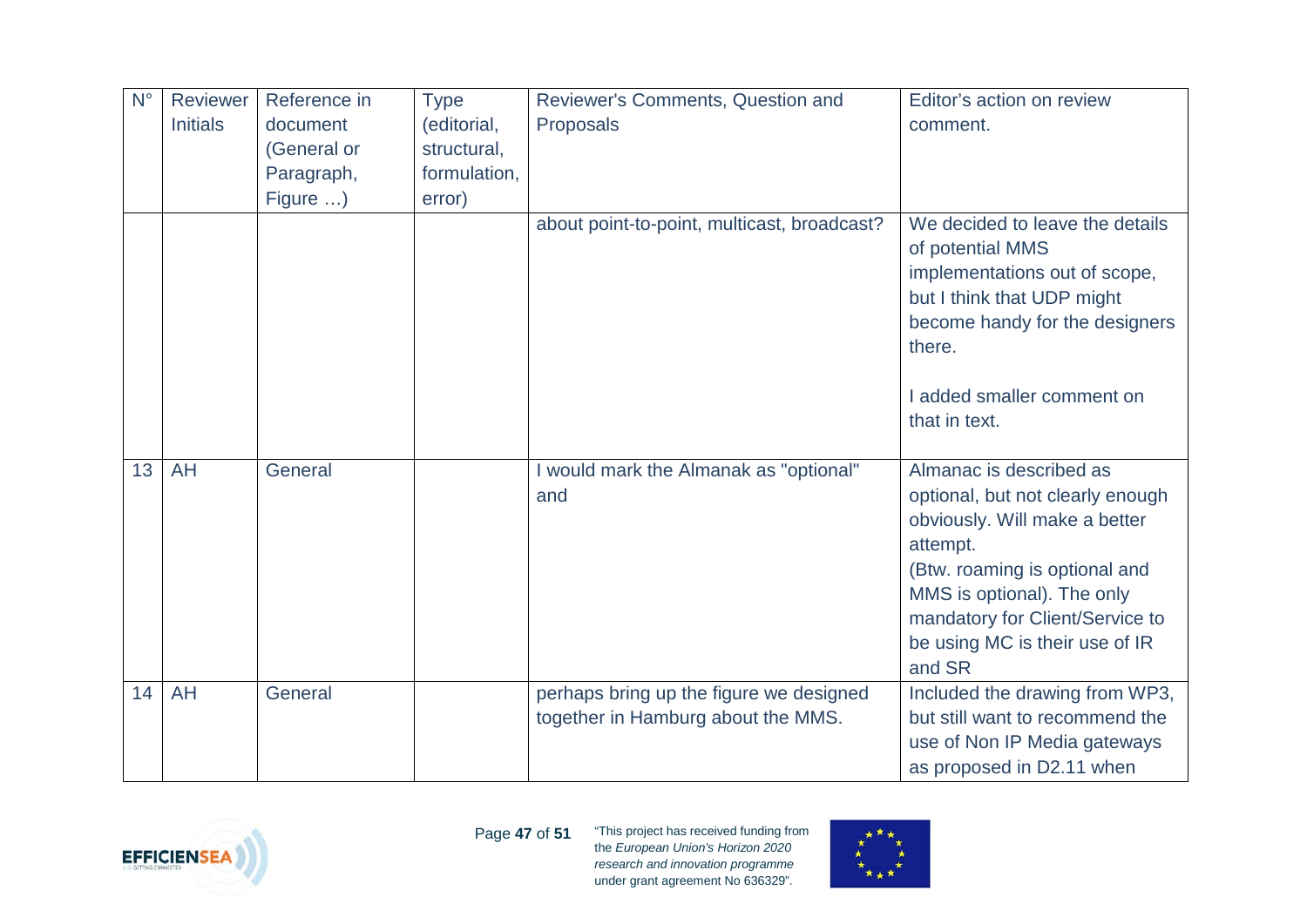| $N^{\circ}$      | Reviewer        | Reference in   | <b>Type</b>  | Reviewer's Comments, Question and                                                                                                          | Editor's action on review                                                                                                                                                                                                                                                                                                                                        |
|------------------|-----------------|----------------|--------------|--------------------------------------------------------------------------------------------------------------------------------------------|------------------------------------------------------------------------------------------------------------------------------------------------------------------------------------------------------------------------------------------------------------------------------------------------------------------------------------------------------------------|
|                  | <b>Initials</b> | document       | (editorial,  | Proposals                                                                                                                                  | comment.                                                                                                                                                                                                                                                                                                                                                         |
|                  |                 | (General or    | structural,  |                                                                                                                                            |                                                                                                                                                                                                                                                                                                                                                                  |
|                  |                 | Paragraph,     | formulation, |                                                                                                                                            |                                                                                                                                                                                                                                                                                                                                                                  |
|                  |                 | Figure )       | error)       |                                                                                                                                            |                                                                                                                                                                                                                                                                                                                                                                  |
|                  |                 |                |              |                                                                                                                                            | communicating through Non IP.<br>This will allow a pure IP based<br>communication in the<br>implementation of MMS (and<br>roaming) and it will also enable<br>standardization of the interfaces<br>$(APIs)$ .                                                                                                                                                    |
| 15 <sup>15</sup> | <b>TK</b>       | 5.4.2.         |              | - What is the connection between the<br>VPN client and the MC? Or is<br>there any? Who manages the VPN?<br>Service provider or ship owner? | As per ESP comments, and as<br>agreed in Warsaw, it is made<br>clear that the VPN is one<br>method/trick to make vessel<br>services seem as if on shore<br>creating symmetry.<br>The shore based client that<br>access the on-board vessel<br>service are imagined to discover<br>the on-board service using the<br>Service Registry.<br>Have added that to text |
| 16               | <b>TK</b>       | 5.4.3 & 5.4.4. |              | - The purpose should be clarified. Is the<br>data transport between the<br>ship and MC services?                                           | Tried to clarify in text. The data<br>transport is between a client and<br>a MC service. If so happens that                                                                                                                                                                                                                                                      |
|                  |                 |                |              |                                                                                                                                            | the two are separated because                                                                                                                                                                                                                                                                                                                                    |



Page **48** of **51**

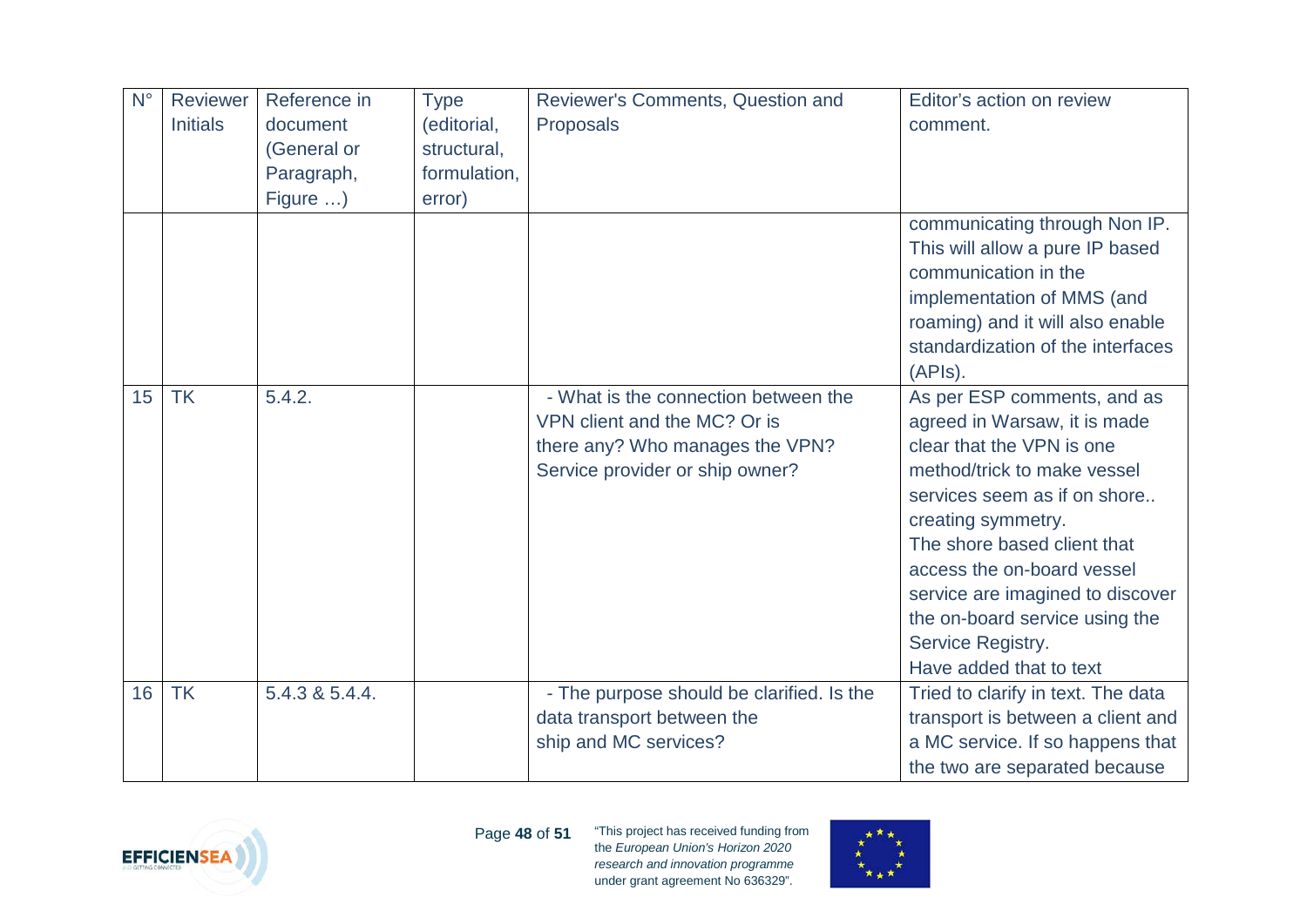| $N^{\circ}$ | Reviewer        | Reference in          | <b>Type</b>  | Reviewer's Comments, Question and               | Editor's action on review         |
|-------------|-----------------|-----------------------|--------------|-------------------------------------------------|-----------------------------------|
|             | <b>Initials</b> | document              | (editorial,  | Proposals                                       | comment.                          |
|             |                 | (General or           | structural,  |                                                 |                                   |
|             |                 | Paragraph,            | formulation, |                                                 |                                   |
|             |                 | Figure )              | error)       |                                                 |                                   |
|             |                 |                       |              |                                                 | one is on vessel, and low         |
|             |                 |                       |              |                                                 | bandwidth communication is the    |
|             |                 |                       |              |                                                 | only                              |
| 17          | <b>TK</b>       | 8                     |              | - The transport protocols are now               | The chapter is refreshing         |
|             |                 |                       |              | discussed separately from chapters              | general knowledge on transport    |
|             |                 |                       |              | 5.4.2-5. There should be some connection        | protocols and forms some basis    |
|             |                 |                       |              | between these.                                  | the other writing in the          |
|             |                 |                       |              |                                                 | document.                         |
|             |                 |                       |              |                                                 | Tried to move chapter to start of |
|             |                 |                       |              |                                                 | doc, but it worked badly.         |
|             |                 |                       |              |                                                 | Inserted some references to the   |
|             |                 |                       |              |                                                 | chapter relevant places           |
|             |                 |                       |              |                                                 | throughout the 5.4 chapter.       |
|             |                 |                       |              |                                                 |                                   |
| 18          | <b>AW</b>       |                       |              | Minor item: acronyms are: DOS, LOS but          | DOS and LOS was actually not      |
|             |                 |                       |              | QoS (small o)                                   | used in doc, so removed from      |
|             |                 |                       |              |                                                 | list                              |
| 19          | <b>AW</b>       | Page                  |              | There is some inconsistency throughout          | Fixed as much as possible         |
|             |                 | 9, 10, 13, 17, 17, 20 |              | the document with respect to using the          |                                   |
|             |                 |                       |              | acronyms in the Glossary; or spelling out       |                                   |
|             |                 |                       |              | in full; or spelling in full and following with |                                   |
|             |                 |                       |              | acronym in $($ ).                               |                                   |
|             |                 |                       |              | As an example under 4 Scope: the text           |                                   |



Page **49** of **51**

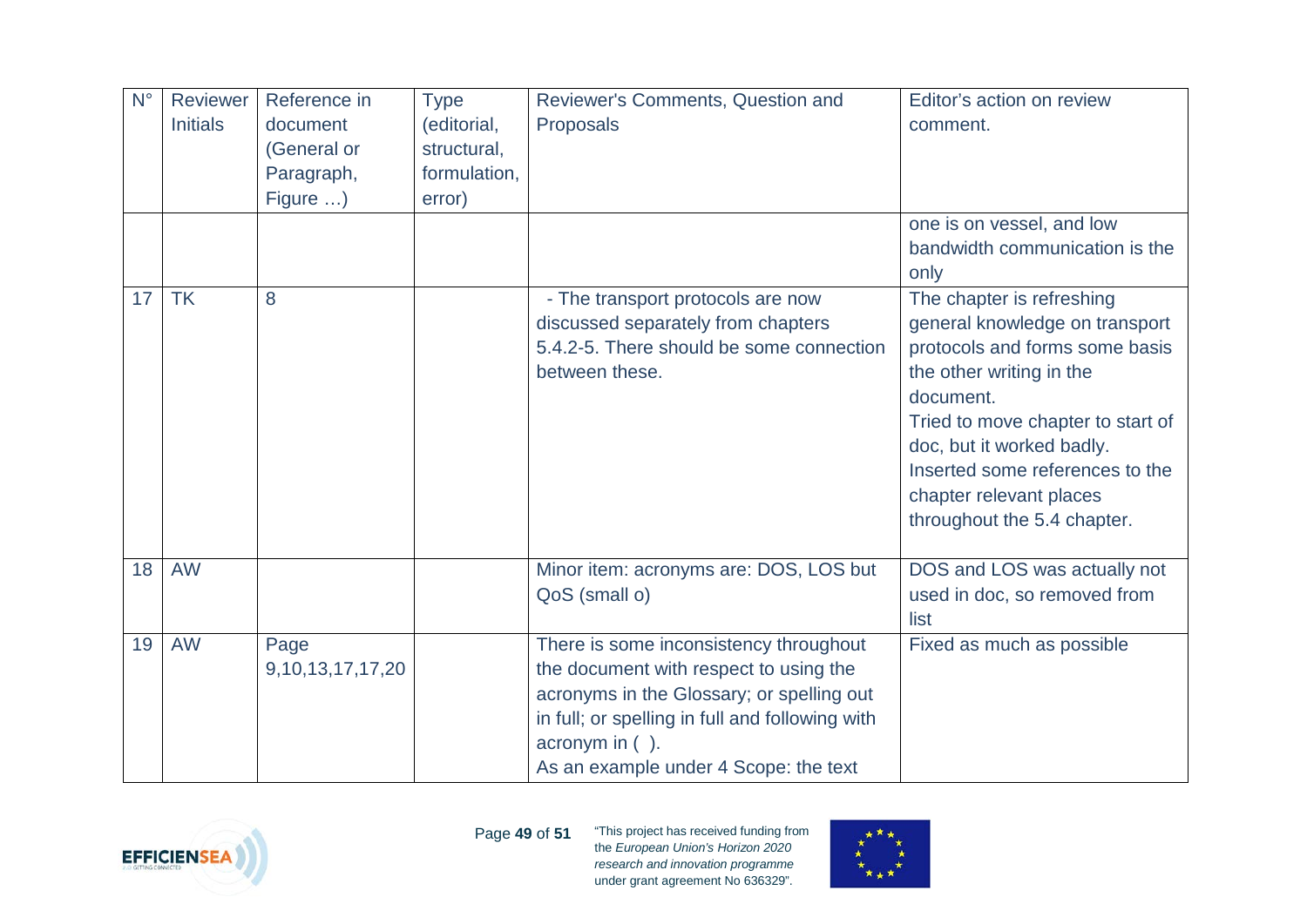| $N^{\circ}$ | Reviewer        | Reference in | <b>Type</b>  | Reviewer's Comments, Question and            | Editor's action on review |
|-------------|-----------------|--------------|--------------|----------------------------------------------|---------------------------|
|             | <b>Initials</b> | document     | (editorial,  | Proposals                                    | comment.                  |
|             |                 | (General or  | structural,  |                                              |                           |
|             |                 | Paragraph,   | formulation, |                                              |                           |
|             |                 | Figure )     | error)       |                                              |                           |
|             |                 |              |              | uses the acronyms E2, MC, VDES but also      |                           |
|             |                 |              |              | spells out some other items which are in     |                           |
|             |                 |              |              | the Glossary, such as Maritime Cloud         |                           |
|             |                 |              |              | <b>Demonstration Project, Maritime</b>       |                           |
|             |                 |              |              | Messaging Service (MMS), EfficienSea2        |                           |
|             |                 |              |              | Project, Identity and Service Registry       |                           |
|             |                 |              |              | Letter missing in para 5 (so) and in paras   |                           |
|             |                 |              |              | 5.1 and 5.2 further examples of              |                           |
|             |                 |              |              | inconsistency (Identity Register, Quality of |                           |
|             |                 |              |              | Service)                                     |                           |
|             |                 |              |              |                                              |                           |
|             |                 |              |              |                                              |                           |
| 20          | <b>AW</b>       | Page 22      |              | dependent on (not of)                        | fixed                     |
|             |                 |              |              |                                              |                           |
| 21          | <b>AW</b>       | Page 23      |              | Inconsistencies                              | fixed                     |
|             |                 |              |              | There has been (not have been -              |                           |
|             |                 |              |              | twice on page)                               |                           |
|             |                 |              |              |                                              |                           |
| 22          | <b>AW</b>       | Chapter 9    |              | This chapter discusses some basic            | fixed                     |
|             |                 |              |              | properties of the internet                   |                           |
|             |                 |              |              |                                              |                           |
|             |                 |              |              |                                              |                           |